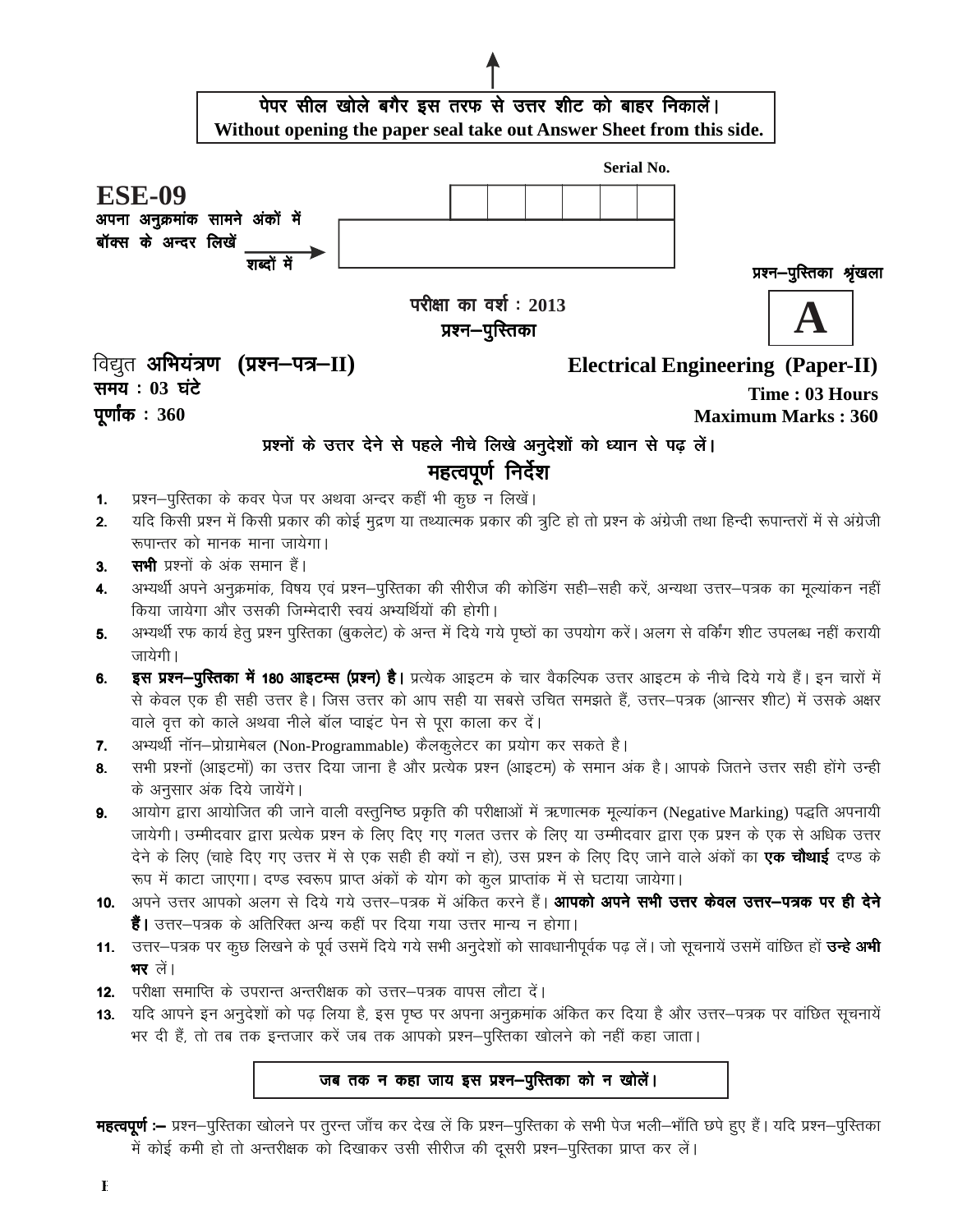## **ELECTRICAL ENGINEERING (Paper-II)**

| 1. | Which block replacement algorithm is not generally used in cache operation:-      |                                                                                              |     |                                                                                         |  |  |  |
|----|-----------------------------------------------------------------------------------|----------------------------------------------------------------------------------------------|-----|-----------------------------------------------------------------------------------------|--|--|--|
|    | (a)                                                                               | <b>LIFO</b>                                                                                  | (b) | <b>FIFO</b>                                                                             |  |  |  |
|    | (c)                                                                               | <b>LRU</b>                                                                                   | (d) | Random                                                                                  |  |  |  |
| 2. |                                                                                   | are generally called:-                                                                       |     | The microprograms provided by a manufacturer to be used on his microprogrammed computer |  |  |  |
|    | (a)                                                                               | Software                                                                                     | (b) | Netware                                                                                 |  |  |  |
|    | (c)                                                                               | Firmware                                                                                     | (d) | Hardware                                                                                |  |  |  |
| 3. | is called:-                                                                       |                                                                                              |     | The software that transfers the object program from secondary memory to the main memory |  |  |  |
|    | (a)                                                                               | Assembler                                                                                    | (b) | Loader                                                                                  |  |  |  |
|    | (c)                                                                               | Linker                                                                                       | (d) | Task builder                                                                            |  |  |  |
| 4. |                                                                                   | A major advantage of active filters is that they can be realized without using:-             |     |                                                                                         |  |  |  |
|    | (a)                                                                               | Op-amps                                                                                      | (b) | Inductors                                                                               |  |  |  |
|    | (c)                                                                               | Resistors                                                                                    | (d) | Capacitors                                                                              |  |  |  |
| 5. |                                                                                   | The order of convergence of Newton-Raphson method is:-                                       |     |                                                                                         |  |  |  |
|    | (a)                                                                               | $\mathbf{1}$                                                                                 | (b) | 1.618                                                                                   |  |  |  |
|    | (c)                                                                               | $\overline{2}$                                                                               | (d) | 4                                                                                       |  |  |  |
| 6. | If f(x) is a polynomial of degree <i>n</i> , then $\Delta^{n}$ f(x) is equal to:- |                                                                                              |     |                                                                                         |  |  |  |
|    | (a)                                                                               | $\overline{0}$                                                                               | (b) | Constant                                                                                |  |  |  |
|    | (c)                                                                               | $f(x+nh)$                                                                                    | (d) | None of these                                                                           |  |  |  |
| 7. |                                                                                   | Newton – Raphson method is suitable in the cases where:-                                     |     |                                                                                         |  |  |  |
|    | (a)                                                                               | $(x)$ is large                                                                               | (b) | $(x)$ is small                                                                          |  |  |  |
|    | (c)                                                                               | $(x)$ is negative                                                                            | (d) | $(x)$ is positive                                                                       |  |  |  |
| 8. |                                                                                   | Value of $\frac{3[(1+x)(1-3x)(1+5x)]}{3}$ is:-<br>(unity being the interval of differencing) |     |                                                                                         |  |  |  |
|    | (a)                                                                               | $-180$                                                                                       | (b) | $-90$                                                                                   |  |  |  |
|    | (c)                                                                               | $-45$                                                                                        | (d) | $\boldsymbol{0}$                                                                        |  |  |  |
| 9. |                                                                                   | The relation between E and<br>$is:-$                                                         |     |                                                                                         |  |  |  |
|    | (a)                                                                               | $E=1+$                                                                                       | (b) | $E=1-$                                                                                  |  |  |  |
|    | (c)                                                                               | $E=1/$                                                                                       | (d) | $E=1/$<br>$\overline{c}$                                                                |  |  |  |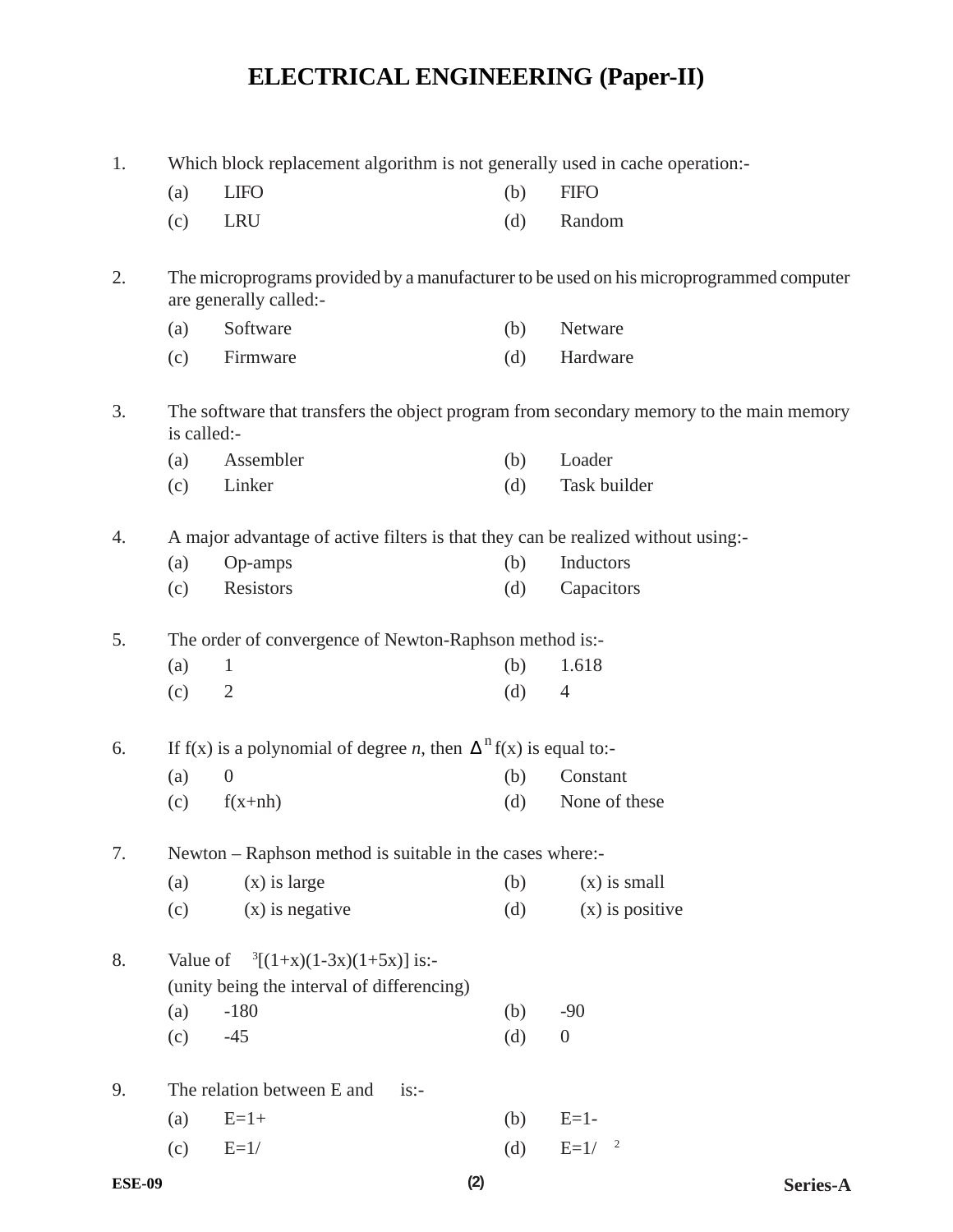## विद्युत अभियंत्रण (प्रश्न-पत्र-II)

| 1. | कौन सी ब्लाक रिपलेसमेट एलगोरिथ्म कैस प्रचालन सामान्यतया प्रयोग नही की जाती है:– |                                                                                                                                |     |                                                                                                       |
|----|---------------------------------------------------------------------------------|--------------------------------------------------------------------------------------------------------------------------------|-----|-------------------------------------------------------------------------------------------------------|
|    | (a)                                                                             | <b>LIFO</b>                                                                                                                    | (b) | <b>FIFO</b>                                                                                           |
|    | (c)                                                                             | <b>LRU</b>                                                                                                                     | (d) | Random                                                                                                |
| 2. |                                                                                 | एक निर्माता द्वारा अपने माइक्रोप्रोग्रामस संगणक में प्रयोग करने के लिए दिये गये माइक्रो प्रोग्रामुस<br>सामान्यतया कहलाते हैं:– |     |                                                                                                       |
|    | (a)                                                                             | साफ्टवेयर                                                                                                                      | (b) | नेटवेयर                                                                                               |
|    |                                                                                 | (c) फर्म वेयर                                                                                                                  | (d) | हार्ड वेयर                                                                                            |
| 3. |                                                                                 |                                                                                                                                |     | साफ्टवेयर जो द्वितीय स्मृति से मुख्य स्मृति में आब्जेक्ट प्रोग्राम स्थानान्तरित करता है, कहलाता हैं:- |
|    | (a)                                                                             | असेम्बलर                                                                                                                       | (b) | लोडर                                                                                                  |
|    | (c)                                                                             | लिंकर                                                                                                                          | (d) | टास्क बिल्डर                                                                                          |
| 4. |                                                                                 | सक्रिय फिल्टर का मुख्य लाभ है कि वे निरुपित किये जा सकते है बिना प्रयोग करकें:-                                                |     |                                                                                                       |
|    | (a)                                                                             | Op-amps                                                                                                                        | (b) | प्रेरकों                                                                                              |
|    | (c)                                                                             | प्रतिरोधों                                                                                                                     | (d) | थारित्रों                                                                                             |
| 5. |                                                                                 | न्यूटन-रैफ्सन विधि में अभिसरण कोटि हैं:-                                                                                       |     |                                                                                                       |
|    | (a)                                                                             | $\mathbf{1}$                                                                                                                   | (b) | 1.618                                                                                                 |
|    | (c)                                                                             | $\overline{2}$                                                                                                                 | (d) | 4                                                                                                     |
| 6. |                                                                                 | यदि $f(x)$ <i>n</i> कोटि का बहुपद है तो ${}^{n}f(x)$ बराबर हैं:-                                                               |     |                                                                                                       |
|    | (a)                                                                             | $\boldsymbol{0}$                                                                                                               | (b) | स्थिरांक                                                                                              |
|    | (c)                                                                             | $f(x+nh)$                                                                                                                      | (d) | इनमें से कोई नहीं                                                                                     |
| 7. |                                                                                 | न्यूटन रफैसन विधि उन प्रकरणो के लिये उपयुक्त है जहाँ:-                                                                         |     |                                                                                                       |
|    | (a)                                                                             | $(x)$ अधिक है                                                                                                                  | (b) | $(x)$ लधु है                                                                                          |
|    | (c)                                                                             | $(x)$ ऋणात्मक है                                                                                                               | (d) | $(x)$ धनात्मक) है                                                                                     |
| 8. |                                                                                 | $\ddot{A}^3[(1+x)(1-3x)(1+5x)]$ का मान हैं.—                                                                                   |     |                                                                                                       |
|    |                                                                                 | (इकाई अवकलन का अन्तराल है)                                                                                                     |     |                                                                                                       |
|    | (a)                                                                             | $-180$                                                                                                                         | (b) | $-90$                                                                                                 |
|    | (c)                                                                             | $-45$                                                                                                                          | (d) | $\overline{0}$                                                                                        |
| 9. |                                                                                 | E और $\ddot{A}$ के बीच सम्बन्ध हैं.–                                                                                           |     |                                                                                                       |
|    | (a)                                                                             | $E=1+$                                                                                                                         | (b) | $E=1-$                                                                                                |
|    | (c)                                                                             | $E=1/$                                                                                                                         | (d) | $E=1/2$                                                                                               |

 $\overline{\mathbf{V}}$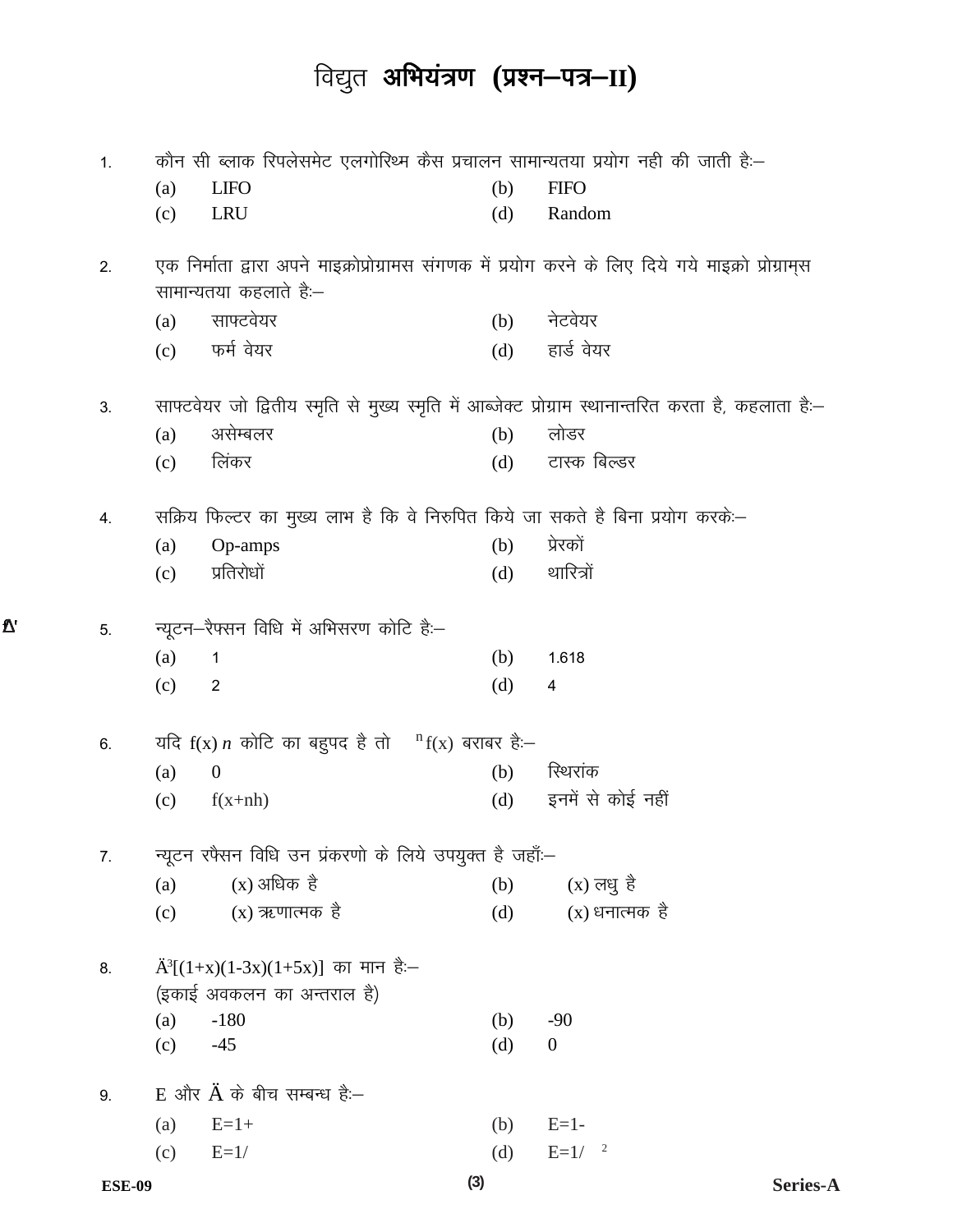| 10. | The value of $E^2x^2$ when the value of x vary by a constant increment of 2:- |                                                                 |     |                               |  |  |  |  |
|-----|-------------------------------------------------------------------------------|-----------------------------------------------------------------|-----|-------------------------------|--|--|--|--|
|     | (a)                                                                           | $x^2-8x+16$                                                     | (b) | $x^2+8x+16$                   |  |  |  |  |
|     | (c)                                                                           | $x^2-8x+8$                                                      | (d) | $x^2+8x+8$                    |  |  |  |  |
| 11. |                                                                               | ACK indicates reception of:-                                    |     |                               |  |  |  |  |
|     | (a)                                                                           | Correct data                                                    | (b) | Incorrect data                |  |  |  |  |
|     | (c)                                                                           | Insufficient data                                               | (d) | Sufficient data               |  |  |  |  |
| 12. |                                                                               | 8085 Microprocessor does not have:-                             |     |                               |  |  |  |  |
|     | (a)                                                                           | Zero flag                                                       | (b) | Parity flag                   |  |  |  |  |
|     | (c)                                                                           | Over flag                                                       | (d) | Auxiliary carry flag          |  |  |  |  |
| 13. |                                                                               | Which of the following is used for serial access storage only:- |     |                               |  |  |  |  |
|     | (a)                                                                           | <b>RAM</b>                                                      | (b) | Magnetic tape                 |  |  |  |  |
|     | (c)                                                                           | Magnetic disk                                                   | (d) | Core memory                   |  |  |  |  |
| 14. |                                                                               | The Runge – Kutta method of second order is nothing but:-       |     |                               |  |  |  |  |
|     | (a)                                                                           | Euler method                                                    | (b) | Taylor method                 |  |  |  |  |
|     | (c)                                                                           | Modified Euler method                                           | (d) | Improved Euler method         |  |  |  |  |
| 15. |                                                                               | Which byte of an instruction is loaded into IR register?        |     |                               |  |  |  |  |
|     | (a)                                                                           | Last                                                            | (b) | First                         |  |  |  |  |
|     | (c)                                                                           | Both of above                                                   | (d) | None of above                 |  |  |  |  |
| 16. | In an instruction of 8085 microprocessor, how many bytes are present?         |                                                                 |     |                               |  |  |  |  |
|     | (a)                                                                           | One only                                                        | (b) | One or Two                    |  |  |  |  |
|     | (c)                                                                           | Two or Three                                                    | (d) | One, Two or Three             |  |  |  |  |
| 17. |                                                                               | Zero address instruction format is used for:-                   |     |                               |  |  |  |  |
|     | (a)                                                                           | <b>RISC</b> architecture                                        | (b) | <b>CISC</b> architecture      |  |  |  |  |
|     | (c)                                                                           | Von - Neuman architecture                                       | (d) | Stack- organised architecture |  |  |  |  |
| 18. |                                                                               | Which bus is a bidirectional bus:-                              |     |                               |  |  |  |  |
|     | (a)                                                                           | Address bus                                                     | (b) | Data bus                      |  |  |  |  |
|     | (c)                                                                           | Address bus and data bus                                        | (d) | None of the above             |  |  |  |  |
| 19. |                                                                               | Which one of the following is not a vectored interrupt?         |     |                               |  |  |  |  |
|     | (a)                                                                           | <b>INTR</b>                                                     | (b) | <b>TRAP</b>                   |  |  |  |  |
|     | (c)                                                                           | RST <sub>3</sub>                                                | (d) | <b>RST 7.5</b>                |  |  |  |  |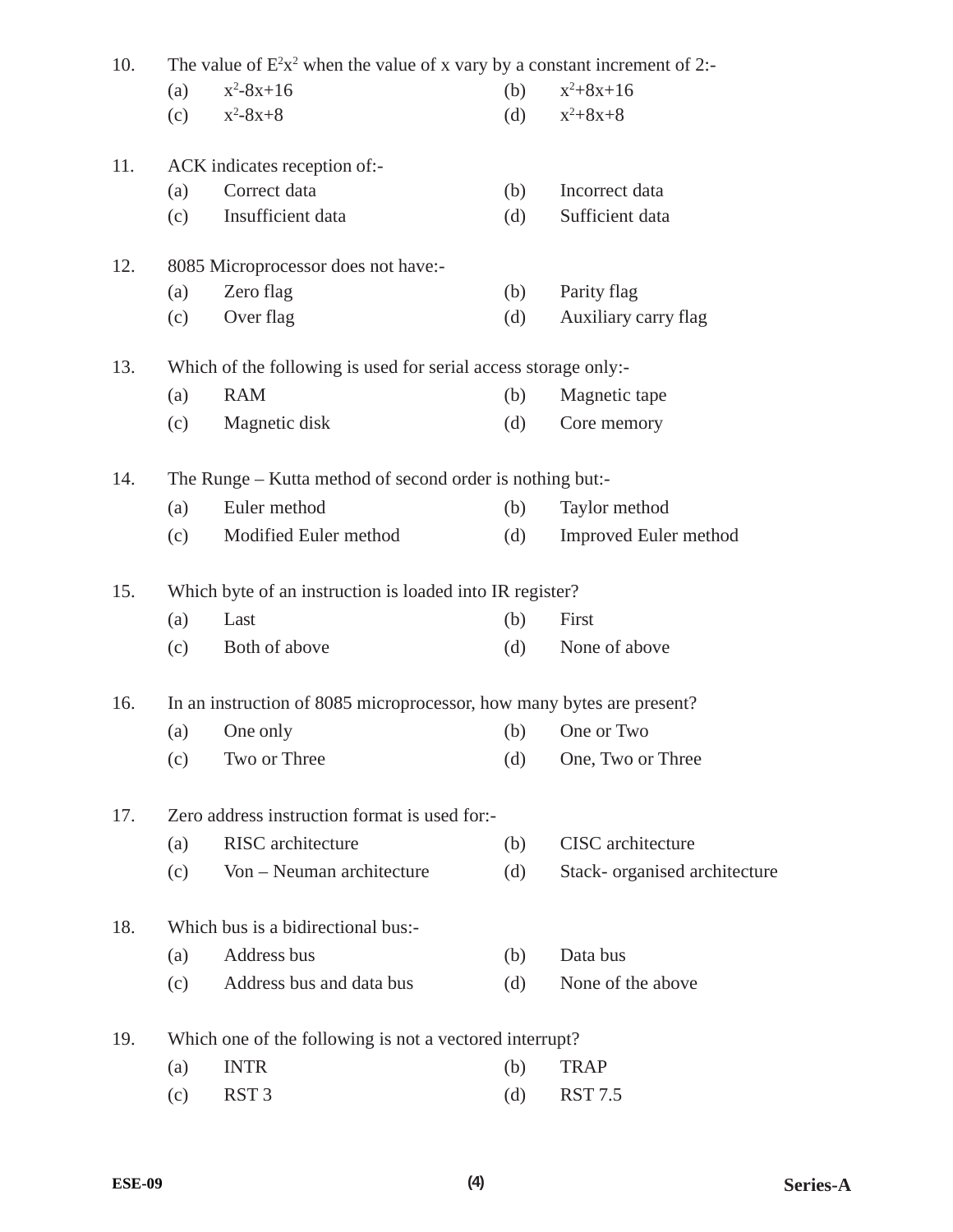| 10. | $E^{2}x^{2}$ का मान जबकि x का मान 2 के स्थिर वृद्धि के द्वारा परिवर्तित होता है:- |                                                              |            |                                    |  |  |  |
|-----|-----------------------------------------------------------------------------------|--------------------------------------------------------------|------------|------------------------------------|--|--|--|
|     | (a)                                                                               | $x^2-8x+16$                                                  | (b)        | $x^2+8x+16$                        |  |  |  |
|     |                                                                                   | (c) $x^2-8x+8$                                               | (d)        | $x^2+8x+8$                         |  |  |  |
| 11. |                                                                                   | ACK किसको प्राप्त करने को इंकित करता है:-                    |            |                                    |  |  |  |
|     | (a)                                                                               | सही डाटा                                                     | (b)        | गलत डाटा                           |  |  |  |
|     |                                                                                   | $(c)$ अपर्याप्त डाटा                                         | (d)        | पर्याप्त डाटा                      |  |  |  |
| 12. |                                                                                   | 8085 माइक्रोप्रोसेसर में नहीं होता है:–                      |            |                                    |  |  |  |
|     | (a)                                                                               | शून्य फ्लेग                                                  | (b)        | पेरिटी फ्लेग                       |  |  |  |
|     |                                                                                   | (c) ओवर फ्लेग                                                | (d)        | सहायक कैरी फ्लेग                   |  |  |  |
| 13. |                                                                                   | इनमें से कौन श्रेणी संचयन को करने के लिये प्रयुक्त होता है:– |            |                                    |  |  |  |
|     | (a)                                                                               | <b>RAM</b>                                                   | (b)        | चुम्बकीय टेप                       |  |  |  |
|     |                                                                                   | (c) चुम्बकीय डिस्क                                           | (d)        | कोर मैमोरी                         |  |  |  |
| 14. |                                                                                   | द्विकोटीय रंगा कुंड्टा विधि समतुल्य हैं:-                    |            |                                    |  |  |  |
|     |                                                                                   | (a) इयुलर विधि                                               |            | $(b)$ टेलर विधि                    |  |  |  |
|     |                                                                                   | (c) संशोधित इयुलर विधि                                       | (d)        | उन्नत इयुलर विधि                   |  |  |  |
|     |                                                                                   |                                                              |            |                                    |  |  |  |
| 15. |                                                                                   | एक निर्देश का कौन सा बाइट IR रजिस्टर में लोड होता है?        |            |                                    |  |  |  |
|     | (a)                                                                               | Last<br>(c) उपर्युक्त दोनों                                  | (b)<br>(d) | First<br>उपर्युक्त में से कोई नहीं |  |  |  |
|     |                                                                                   |                                                              |            |                                    |  |  |  |
| 16. |                                                                                   | 8085 माइक्रोप्रोसर के एक निर्देश में कितने बाइट मोजूद हैं?   |            |                                    |  |  |  |
|     | (a)                                                                               | केवल एक                                                      | (b)        | एक या दो                           |  |  |  |
|     | (c)                                                                               | दो या तीन                                                    | (d)        | एक, दो, या तीन                     |  |  |  |
| 17. |                                                                                   | शून्यपते के निर्देश किस के लिए प्रयुक्त होता है:–            |            |                                    |  |  |  |
|     | (a)                                                                               | रिस्क आर्किटेक्चर                                            | (b)        | सिस्क आर्किटेक्चर                  |  |  |  |
|     | (c)                                                                               | वॉन–न्यूमन आर्किटेक्चर                                       | (d)        | स्टैक–औरगेनाइजड आर्किटेक्चर        |  |  |  |
| 18. |                                                                                   | इनमें से कौन सी बस दविदिश बस है:–                            |            |                                    |  |  |  |
|     | (a)                                                                               | पता बस                                                       | (b)        | डाटा बस                            |  |  |  |
|     | (c)                                                                               | पता बस एवं डाटा बस                                           | (d)        | उपरोक्त से कोई नहीं                |  |  |  |
| 19. |                                                                                   | निम्न में से कौन एक वैक्टर व्योधान नहीं है:–                 |            |                                    |  |  |  |
|     | (a)                                                                               | <b>INTR</b>                                                  | (b)        | <b>TRAP</b>                        |  |  |  |
|     | (c)                                                                               | RST <sub>3</sub>                                             | (d)        | <b>RST 7.5</b>                     |  |  |  |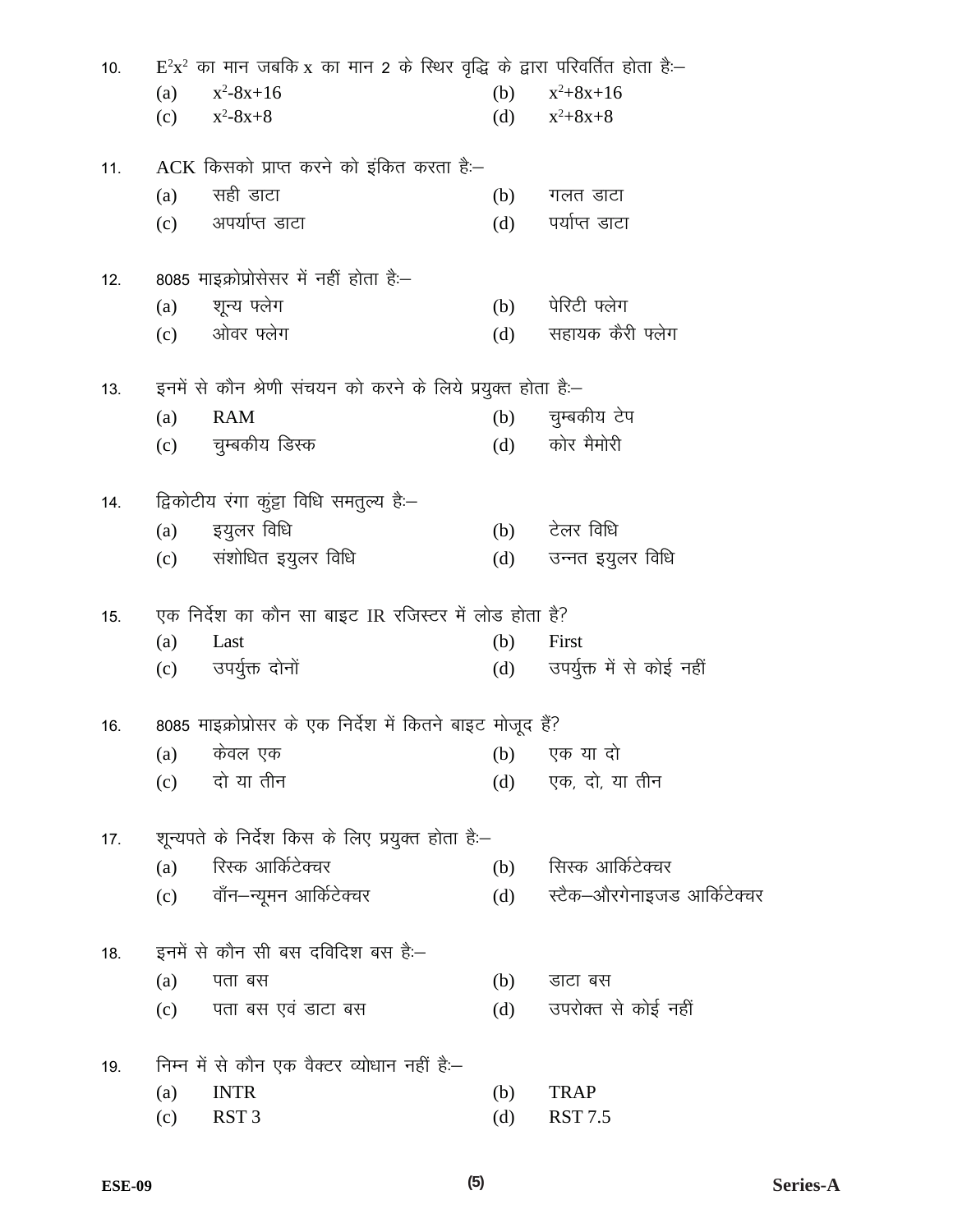| 20. | The total number of pins in 8085 are:- |  |  |  |  |  |  |  |
|-----|----------------------------------------|--|--|--|--|--|--|--|
|-----|----------------------------------------|--|--|--|--|--|--|--|

| (a) $20$ | (b) $30$ |  |
|----------|----------|--|
| (c) $40$ | (d) $50$ |  |

21. Which of the following instructions have only one operand?

- (a) Multiply (b) Add
- (c) Shift (d) Subtract

22. In a microprocessor, the address of the next instruction to be executed is stored in:-

- (a) Stack pointer (b) Address latch
	- (c) Program counter (d) General purpose register
- 23. In 8085 microprocessor, after the execution of XRA A instruction :-
	- (a) The carry flag is set
	- (b) The accumulator contain FFH
	- (c) The zero flag is set
	- (d) The accumulator contents are shifted left by one bit
- 24. In 8085 microprocessor the contents of the accumulator, after the following instruction executed will become:-

X RA A

MVIB FOH

| 9<br>JJB. |
|-----------|
|-----------|

| ם מרש |                      |            |
|-------|----------------------|------------|
|       | (a) $01H$            | $(b)$ OF H |
|       | $\text{F}$ (c) F 0 H | (d) $10H$  |

25. Decimal number -4 is represented in 2's compliment form as:-

| (a) $0100$ | (b) $1011$ |
|------------|------------|
| (c) $1100$ | (d) $1010$ |

26. The instruction that exchanges stack – top with HL pair is:-

| (a) | PUSH H      | (b) | SPHL |
|-----|-------------|-----|------|
| (c) | <b>XTHL</b> | (d) | PCHL |

- 27. In 8255, port C can work as 8 bit port in:-
	- (a) Mode 0 only (b) Mode 1 only (c) Mode 2 only (d) None of the above

28. The chip 8255 A is connected as peripheral I/O. The chip is selected when address lines  $A_2$  to  $A_7$  are all 1, the address of control register is:-

| $(a)$ FCH         | $(b)$ FDH |
|-------------------|-----------|
| $\mathbf{F}$ EE H | $(d)$ FFH |

29. The ADC that has maximum clock periods equal to number of bits is:-

- (a) Dual slope ADC (b) Counter ramp ADC
- (c) Successive approximation ADC (d) Flash converter ADC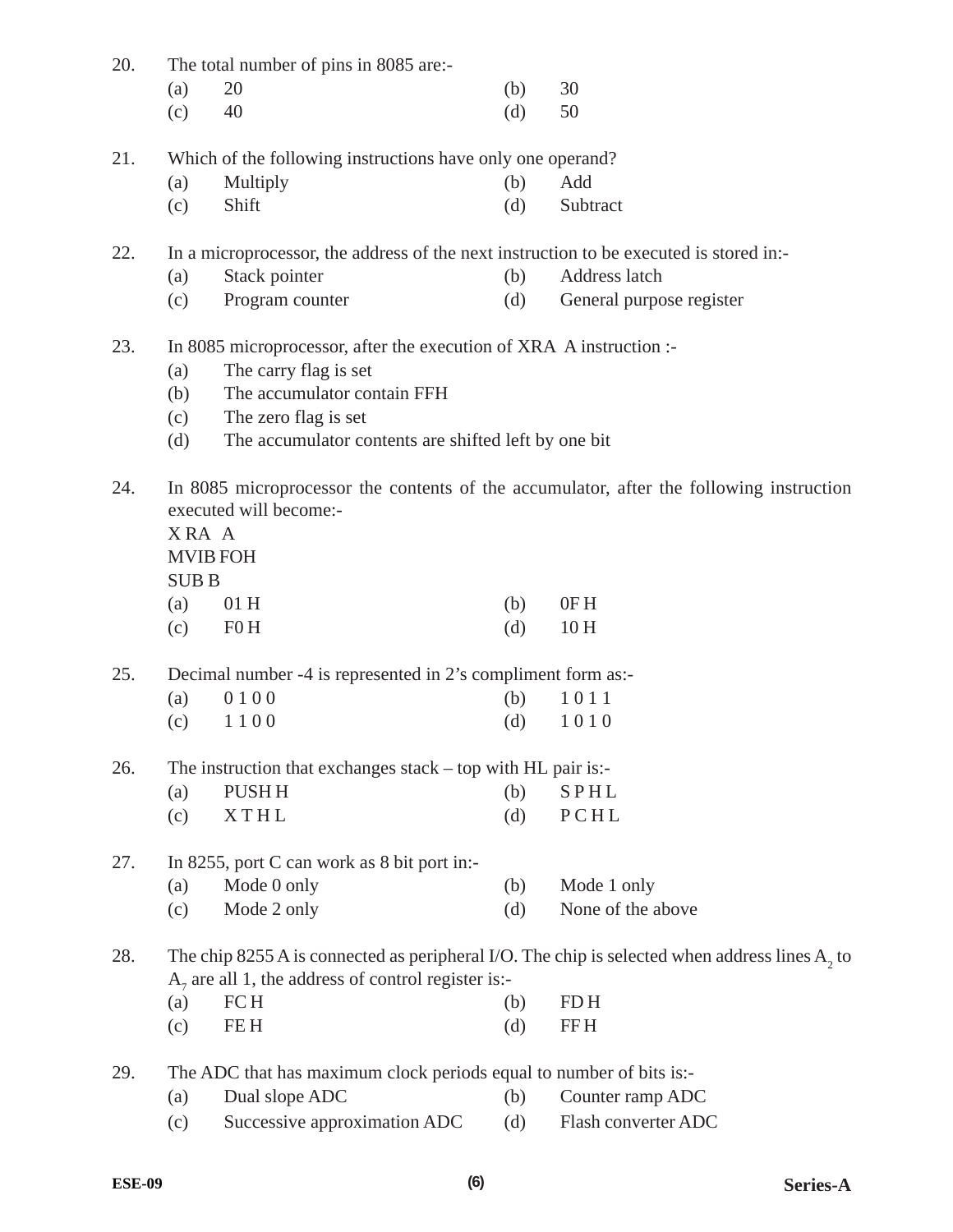| 20. |                            | 8085 में टोटल पिनों की संख्या है:–                                                          |            |                                                                                   |
|-----|----------------------------|---------------------------------------------------------------------------------------------|------------|-----------------------------------------------------------------------------------|
|     | (a)                        | 20                                                                                          | (b)        | 30                                                                                |
|     | (c)                        | 40                                                                                          | (d)        | 50                                                                                |
| 21. |                            | निम्न में किस निर्देश की सिर्फ एक ओपेरेन्ड हैं:–                                            |            |                                                                                   |
|     | (a)                        | गुणन                                                                                        | (b)        | योग                                                                               |
|     | (c)                        | स्थानान्तर                                                                                  | (d)        | घटाव                                                                              |
|     |                            |                                                                                             |            |                                                                                   |
| 22. |                            | माईक्रोप्रोसेसर में निष्पादन होने वाले अगले अनुदेश का एड्रेस संचित किया जाता है:–           |            |                                                                                   |
|     | (a)                        | स्टैक पोइन्टर में                                                                           | (b)        | एड्रेस लैच                                                                        |
|     | (c)                        | प्रोग्राम काऊन्टर                                                                           | (d)        | सामान्य उद्देश्य रजिस्टर                                                          |
| 23. |                            | 8085 माईक्रोप्रोसेसर में XRA A अनुदेश के निष्पादन के बाद:-                                  |            |                                                                                   |
|     | (a)                        | केरी फ्लेग सैट होता है                                                                      |            |                                                                                   |
|     | (b)                        | एक्युमुलेटर FFH अंतर्विष्ट करता है                                                          |            |                                                                                   |
|     | (c)                        | शून्य फलैग सैट होता है                                                                      |            |                                                                                   |
|     | (d)                        | एक्युमुलेटर की अन्तर्वस्तुए एक बिट बाये स्थानान्तरित हो जाती है                             |            |                                                                                   |
|     |                            |                                                                                             |            |                                                                                   |
| 24. |                            | 8085 माईक्रोप्रोसेसर में एकुमुलेटर की अर्न्तवस्तुए निम्न अनुदेशों के निष्पादन के बाद होगी:— |            |                                                                                   |
|     | XRA A                      |                                                                                             |            |                                                                                   |
|     | <b>MVIB FOH</b>            |                                                                                             |            |                                                                                   |
|     | <b>SUBB</b>                |                                                                                             |            |                                                                                   |
|     | (a)<br>$\text{F}$ (c) F0 H | 01H                                                                                         | (b)<br>(d) | 0FH<br>10H                                                                        |
|     |                            |                                                                                             |            |                                                                                   |
| 25. |                            | 2's पूरक आकार में दशमलव सख्या -4 प्रदर्शित की जाती है जैसे कि:-                             |            |                                                                                   |
|     | (a)                        | 0100                                                                                        | (b)        | 1011                                                                              |
|     | (c)                        | 1100                                                                                        | (d)        | 1010                                                                              |
| 26. |                            | अनुदेश जो HL युग्म के सहित स्टैक–टाप का विनिमय करता है:–                                    |            |                                                                                   |
|     | (a)                        | PUSH H                                                                                      | (b)        | <b>SPHL</b>                                                                       |
|     | (c)                        | <b>XTHL</b>                                                                                 | (d)        | PCHL                                                                              |
| 27. |                            | 8255 में पोर्ट C 8 बिट पोर्ट के रूप मे कार्य कर सकता है इनमें:-                             |            |                                                                                   |
|     | (a)                        | केवल मोड 0 में                                                                              | (b)        | केवल मोड 1 में                                                                    |
|     | (c)                        | केवल मोड 2 में                                                                              | (d)        | उपरोक्त मे से को नहीं                                                             |
|     |                            |                                                                                             |            |                                                                                   |
| 28. |                            |                                                                                             |            | 8255 A चिप्प पेरिफेरल I/O की तरह संयोजित की जाती है। चिप को चयनित किया जाता है जब |
|     |                            | A, से A, सभी 1 है, तो नियंत्रण पंजी एड्रेस हैं:-                                            |            |                                                                                   |
|     | (a)                        | FC H                                                                                        | (b)        | FD <sub>H</sub>                                                                   |
|     | (c)                        | FE H                                                                                        | (d)        | <b>FFH</b>                                                                        |
| 29. |                            | एक ADC जिसका अधिकतम कलाक समय बिटों की संख्या के बराबर हैं:–                                 |            |                                                                                   |
|     | (a)                        | ड्यूल स्लोप ADC                                                                             | (b)        | काऊन्टर रेम्प ADC                                                                 |
|     | (c)                        | सक्सैसिव अप्रोक्सीिमेशन ADC                                                                 |            | (d) फ्लैश कन्वर्टर ADC                                                            |

Series-A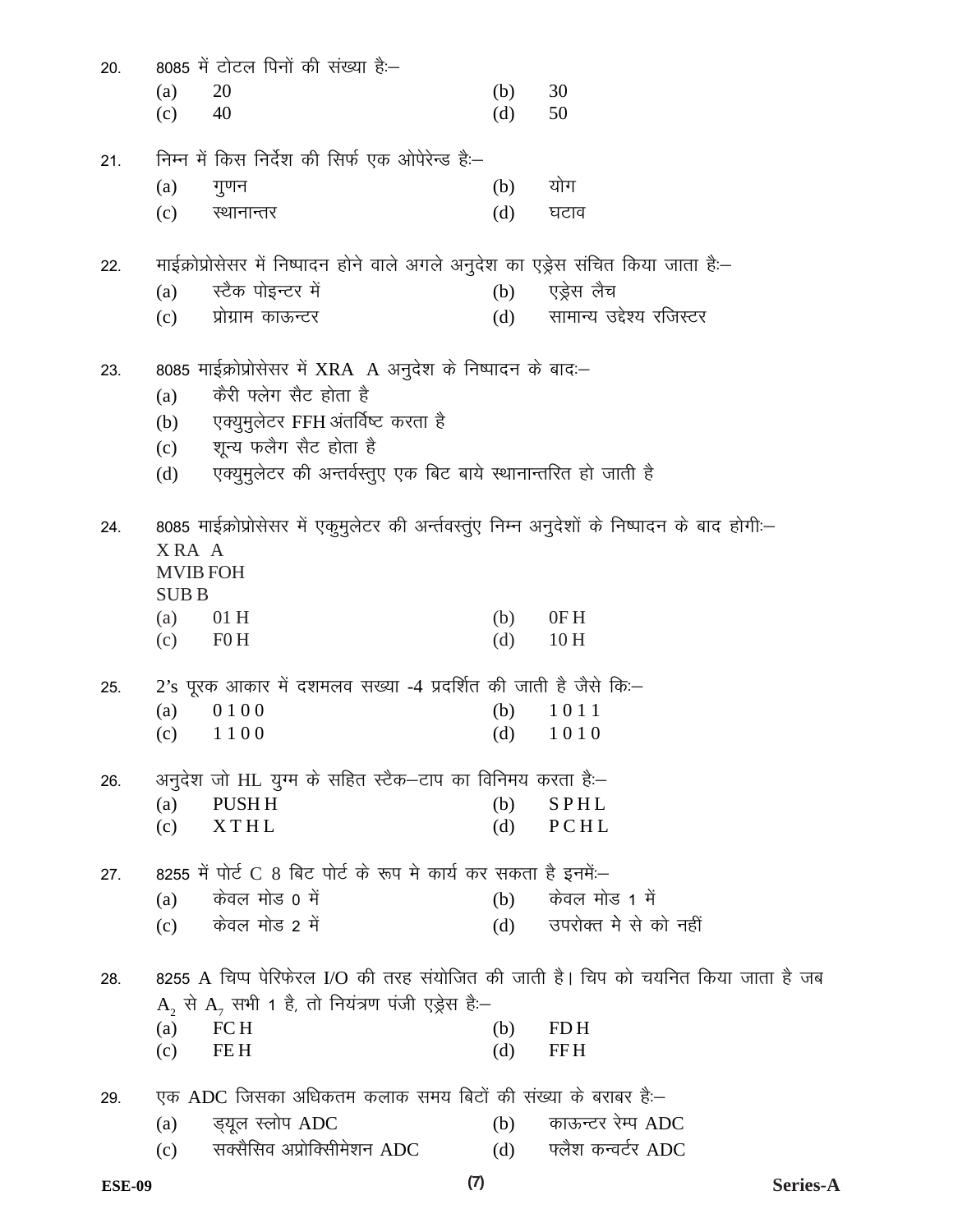| 30.           |     |                                                                              |     | The 8259 A programmable Interrupt controller in cascade mode can handle interrupts of:-      |
|---------------|-----|------------------------------------------------------------------------------|-----|----------------------------------------------------------------------------------------------|
|               | (a) | 8 priority level                                                             | (b) | 16 priority level                                                                            |
|               | (c) | 32 priority level                                                            | (d) | 64 priority level                                                                            |
| 31.           |     | Boolean expression $y + z + xyz + x + xyz$ can be simplified to:-            |     |                                                                                              |
|               | (a) | $XZ + Z + yZ$                                                                | (b) | $XZ + Z + YZ$                                                                                |
|               | (c) | $y + xyz + xz$                                                               | (d) | $+ xy\overline{z} + z$                                                                       |
| 32.           |     | The minimum number of NAND gates required to implement                       |     | is equal to:-                                                                                |
|               | (a) | Zero                                                                         | (b) | $\mathbf{1}$                                                                                 |
|               | (c) | $\overline{4}$                                                               | (d) | 7                                                                                            |
| 33.           |     | Decimal equivalent of the hexadecimal number E5 is:-                         |     |                                                                                              |
|               | (a) | 279                                                                          | (b) | 229                                                                                          |
|               | (c) | 427                                                                          | (d) | 3000                                                                                         |
| 34.           |     | converter?                                                                   |     | What overall accuracy could one reasonably expect from construction of a 10 bit A/D          |
|               | (a) | 0.1%                                                                         | (b) | 0.2%                                                                                         |
|               | (c) | 0.3%                                                                         | (d) | 0.4%                                                                                         |
| 35.           |     | At $s = 0$ , the torque of an induction motor is:-                           |     |                                                                                              |
|               | (a) | Zero                                                                         | (b) | Equal to full $-$ load torque                                                                |
|               | (c) | Very high                                                                    | (d) | Very low                                                                                     |
| 36.           |     | The least expensive protection for over – current in low voltage system is:- |     |                                                                                              |
|               | (a) | Rewirable fuse                                                               | (b) | Isolator                                                                                     |
|               | (c) | Circuit breaker                                                              | (d) | Air - Break switch                                                                           |
| 37.           |     |                                                                              |     | The Air – Blast circuit breakers for 400 kV system are designed to operate in:-              |
|               | (a) | 0.1 s                                                                        | (b) | 0.5 s                                                                                        |
|               | (c) | $50$ ms                                                                      | (d) | $100 \text{ }\mu\text{s}$                                                                    |
| 38.           |     |                                                                              |     | Which of the following circuits come under the class of sequential logic circuits:-          |
|               | (a) | Full adder                                                                   | (b) | Full subtractor                                                                              |
|               | (c) | Half adder                                                                   | (d) | J-K flip counter                                                                             |
| 39.           |     |                                                                              |     | What are the output bit s (sum) and c (carry) of a Half adder having Input $A=1$ and $B=1$ ? |
|               | (a) | 1, 1                                                                         | (b) | 1, 0                                                                                         |
|               | (c) | 0, 1                                                                         | (d) | 0, 0                                                                                         |
| <b>ESE-09</b> |     |                                                                              | (8) | Series-A                                                                                     |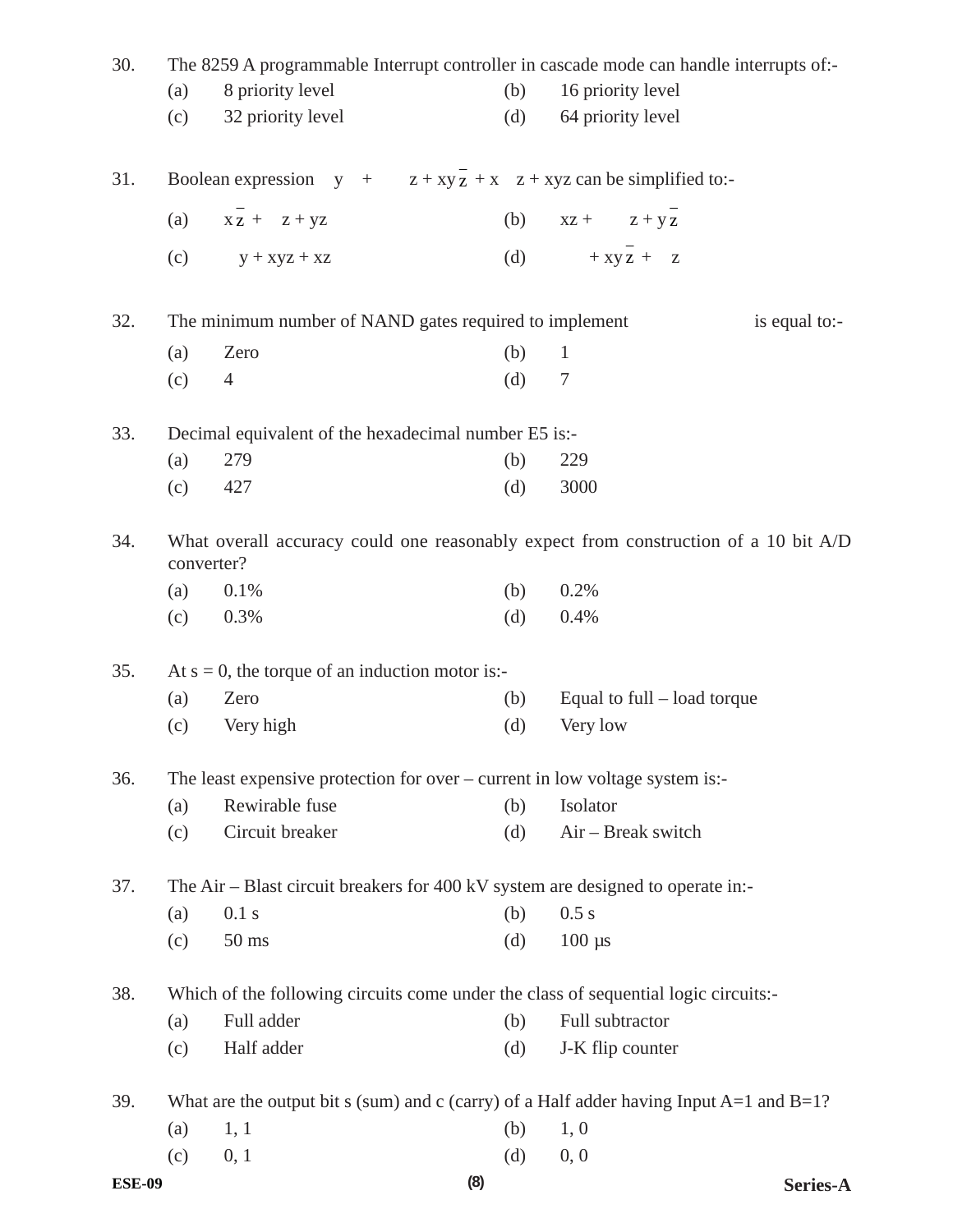| 30.                                              |                                                                  |                                            |                                                                  |     | 8259 A प्रोग्रामेबिल इन्ट्रप्ट नियंत्रक सोपानी ढ़ंग में निम्न इन्ट्रप्टों को हैंडिल कर सकता है:– |  |
|--------------------------------------------------|------------------------------------------------------------------|--------------------------------------------|------------------------------------------------------------------|-----|--------------------------------------------------------------------------------------------------|--|
|                                                  | (a)                                                              | 8 वरीयता स्तर                              |                                                                  | (b) | 16 वरीयता स्तर                                                                                   |  |
|                                                  | (c)                                                              | 32 वरीयता स्तर                             |                                                                  | (d) | 64 वरीयता स्तर                                                                                   |  |
| 31.                                              |                                                                  |                                            |                                                                  |     | बूलीयन व्यंजक $\bar{x}y$ + z + xy z + x z + xyz का सरलीकरण किया जा सकता है:–                     |  |
|                                                  |                                                                  | (a) $x \overline{z}$ + $z + yz$            |                                                                  |     | (b) $xz + z + yz$                                                                                |  |
|                                                  |                                                                  | (c) $y + xyz + xz$                         |                                                                  |     | (d) $+ xy z + z$                                                                                 |  |
| 32.                                              |                                                                  |                                            |                                                                  |     | को लागू करने के लिये कितने न्यूनतम नैंड गेट की आवश्यक्ता होगी:–                                  |  |
|                                                  | (a)                                                              | शून्य                                      |                                                                  | (b) | $\mathbf{1}$                                                                                     |  |
|                                                  | (c)                                                              | $\overline{4}$                             |                                                                  | (d) | 7                                                                                                |  |
| 33.                                              |                                                                  |                                            | हक्साडेसिमल संख्या E5 की दशमलव समतुल्य हैं:–                     |     |                                                                                                  |  |
|                                                  | (a)                                                              | 279                                        |                                                                  | (b) | 229                                                                                              |  |
|                                                  | (c)                                                              | 427                                        |                                                                  | (d) | 3000                                                                                             |  |
| 34.                                              |                                                                  |                                            |                                                                  |     | एक 10 बिट A/D कनवर्टर के निर्माण से एक यथोचित समग्र शुद्धता की उम्मीद की जा सकती है:-            |  |
|                                                  | (a)                                                              | 0.1%                                       |                                                                  | (b) | 0.2%                                                                                             |  |
|                                                  | (c)                                                              | 0.3%                                       |                                                                  | (d) | 0.4%                                                                                             |  |
| $\overline{AB} + \overline{AB} + \overline{ABC}$ |                                                                  | $s = 0$ पर प्रेरण मोटर का बल—आघूर्ण होगा:— |                                                                  |     |                                                                                                  |  |
|                                                  | (a)                                                              | शून्य                                      |                                                                  |     | (b) पूर्ण भार आघूर्ण के बराबर                                                                    |  |
|                                                  | (c)                                                              | बहुत अधिक                                  |                                                                  | (d) | बहुत कम                                                                                          |  |
| 36.                                              | निम्न वोल्टा प्रणाली में ओवर–करैन्ट सबसे कम खर्चीलत सुरक्षा है:– |                                            |                                                                  |     |                                                                                                  |  |
|                                                  | (a)                                                              | रिवायरेबिल फ्यूज                           |                                                                  | (b) | आइसोलेटर                                                                                         |  |
|                                                  | (c)                                                              | सर्किट ब्रेकर                              |                                                                  | (d) | एयर ब्रेक कुंजी                                                                                  |  |
| 37.                                              |                                                                  |                                            |                                                                  |     | 400 के वी सिस्टम के लिये हवा ब्लास्ट सर्किट ब्रेकर को डिजाईन किया जाता है संचालित होने के        |  |
|                                                  |                                                                  | लिये समय लगता है:–                         |                                                                  |     |                                                                                                  |  |
|                                                  | (a)                                                              | 0.1 s                                      |                                                                  | (b) | 0.5 s                                                                                            |  |
|                                                  | (c)                                                              | $50$ ms                                    |                                                                  | (d) | $100 \mu s$                                                                                      |  |
| 38.                                              |                                                                  |                                            | निम्नलिखित सर्किट मे से कौन सा सर्किट अनुक्रमिक तर्क सर्किट है:- |     |                                                                                                  |  |
|                                                  | (a)                                                              | पूर्ण योजक                                 |                                                                  | (b) | पूर्ण subtractor                                                                                 |  |
|                                                  | (c)                                                              | अर्ध योजक                                  |                                                                  | (d) | J-K flip काऊंटर                                                                                  |  |
| 39.                                              | है:—                                                             |                                            |                                                                  |     | एक अर्ध योजक का आऊटपुट बिट s (योग) और c (केरी) क्या होगा जिसका इनपुट A=1 और B=1                  |  |
|                                                  | (a)                                                              | 1, 1                                       |                                                                  | (b) | 1, 0                                                                                             |  |
|                                                  | (c)                                                              | 0, 1                                       |                                                                  | (d) | 0, 0                                                                                             |  |
| <b>ESE-09</b>                                    |                                                                  |                                            | (9)                                                              |     | Series-A                                                                                         |  |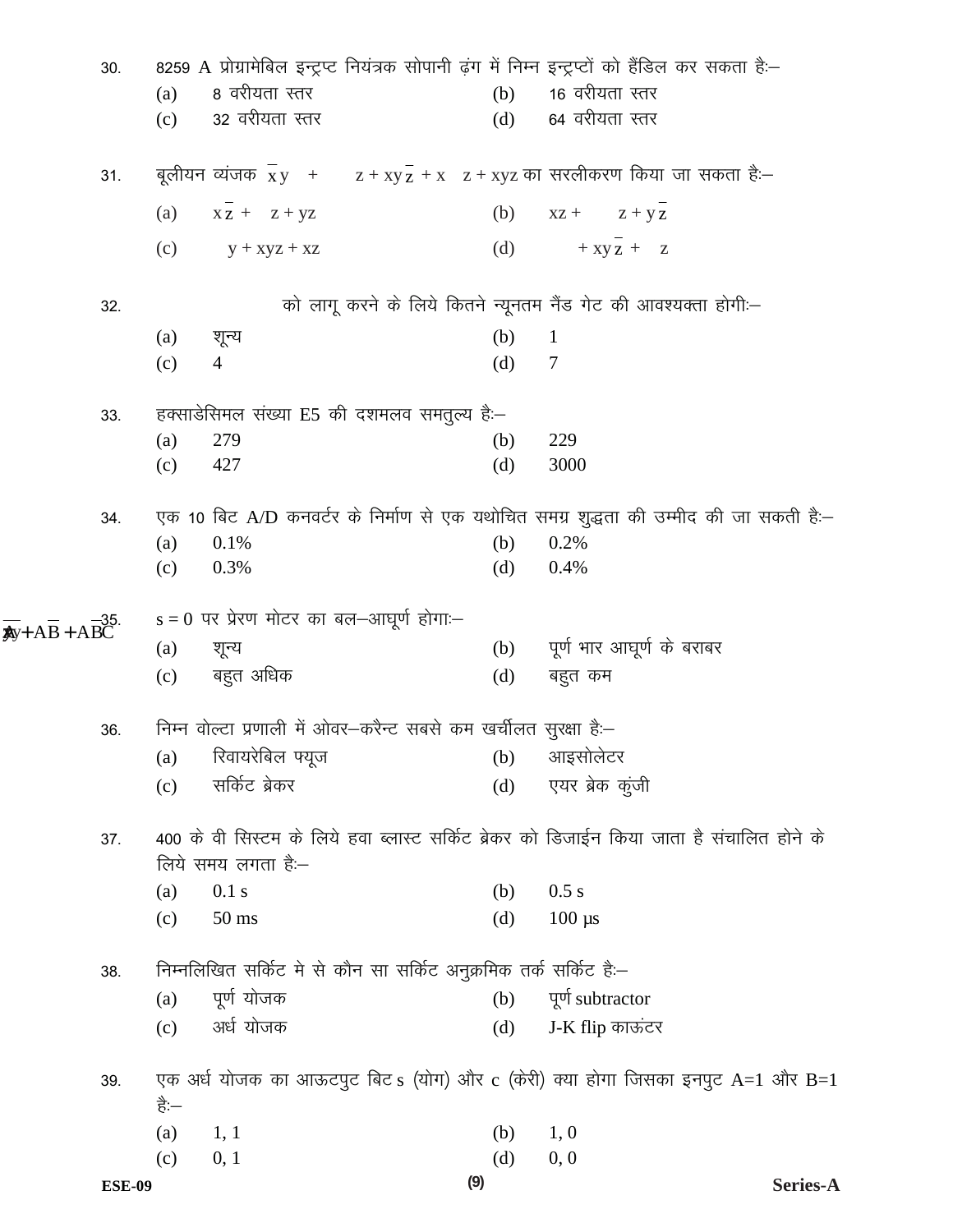| 40. | The motor normally used for crane travel is:- |                                                                                      |     |                                                                                               |  |  |  |
|-----|-----------------------------------------------|--------------------------------------------------------------------------------------|-----|-----------------------------------------------------------------------------------------------|--|--|--|
|     | AC slip ring motor<br>(a)                     |                                                                                      |     |                                                                                               |  |  |  |
|     | (b)                                           | Ward Leonard controlled DC shunt motor                                               |     |                                                                                               |  |  |  |
|     | (c)                                           | Synchronous motor                                                                    |     |                                                                                               |  |  |  |
|     | (d)                                           | DC differentially compounded motor                                                   |     |                                                                                               |  |  |  |
| 41. |                                               |                                                                                      |     | What are the number of Memories required of size 16x4 to design a Memory of size 64x8?        |  |  |  |
|     | (a)                                           | $\overline{2}$                                                                       | (b) | 4                                                                                             |  |  |  |
|     | (c)                                           | 6                                                                                    | (d) | 8                                                                                             |  |  |  |
| 42. |                                               | The device commonly used for triggering a triac is:-                                 |     |                                                                                               |  |  |  |
|     | (a)                                           | Diode                                                                                | (b) | Transistor                                                                                    |  |  |  |
|     | (c)                                           | Zener diode                                                                          | (d) | Diac                                                                                          |  |  |  |
| 43. |                                               | The r.m.s. value of a Half-wave Rectified symmetrical square wave current of 2A is:- |     |                                                                                               |  |  |  |
|     | (a)                                           | $\sqrt{2}A$                                                                          | (b) | 1A                                                                                            |  |  |  |
|     | (c)                                           | $1/\sqrt{2}A$                                                                        |     | (d) $\sqrt{3}$ A                                                                              |  |  |  |
| 44. |                                               | In d.c choppers, per unit ripple is Maximum, when duty cycle $\alpha$ is:-           |     |                                                                                               |  |  |  |
|     | (a)                                           | 0.2                                                                                  | (b) | 0.5                                                                                           |  |  |  |
|     | (c)                                           | 0.7                                                                                  | (d) | 0.9                                                                                           |  |  |  |
| 45. |                                               | For separating the channels in FDM, one has to use:-                                 |     |                                                                                               |  |  |  |
|     | (a)                                           | Differentiator                                                                       | (b) | Integrator                                                                                    |  |  |  |
|     | (c)                                           | Band pass filter                                                                     | (d) | AND gates                                                                                     |  |  |  |
| 46. |                                               | Modulation is Primarily accomplished to:-                                            |     |                                                                                               |  |  |  |
|     | (a)                                           | Produce side bands                                                                   |     |                                                                                               |  |  |  |
|     | (b)                                           | Mix two-waves of different frequencies                                               |     |                                                                                               |  |  |  |
|     | (c)                                           | Improve transmission efficiency                                                      |     |                                                                                               |  |  |  |
|     | (d)                                           | Transmit audio-frequency signal over long distance                                   |     |                                                                                               |  |  |  |
| 47. |                                               | In an AM wave, $V_{max}$ =10V and $V_{min}$ =5V. The percentage of Modulation is:-   |     |                                                                                               |  |  |  |
|     | (a)                                           | 20.00                                                                                | (b) | 33.33                                                                                         |  |  |  |
|     | (c)                                           | 50.00                                                                                | (d) | 75.00                                                                                         |  |  |  |
| 48. |                                               | the rms value of the output voltage may be:-                                         |     | A type of chopper has a source voltage V, load resistance R, and duty cycle For this chopper, |  |  |  |
|     | (a)                                           |                                                                                      | (b) |                                                                                               |  |  |  |
|     | (c)                                           | $V/\sqrt{1-\alpha}$                                                                  | (d) | $(1-\alpha) \cdot V$                                                                          |  |  |  |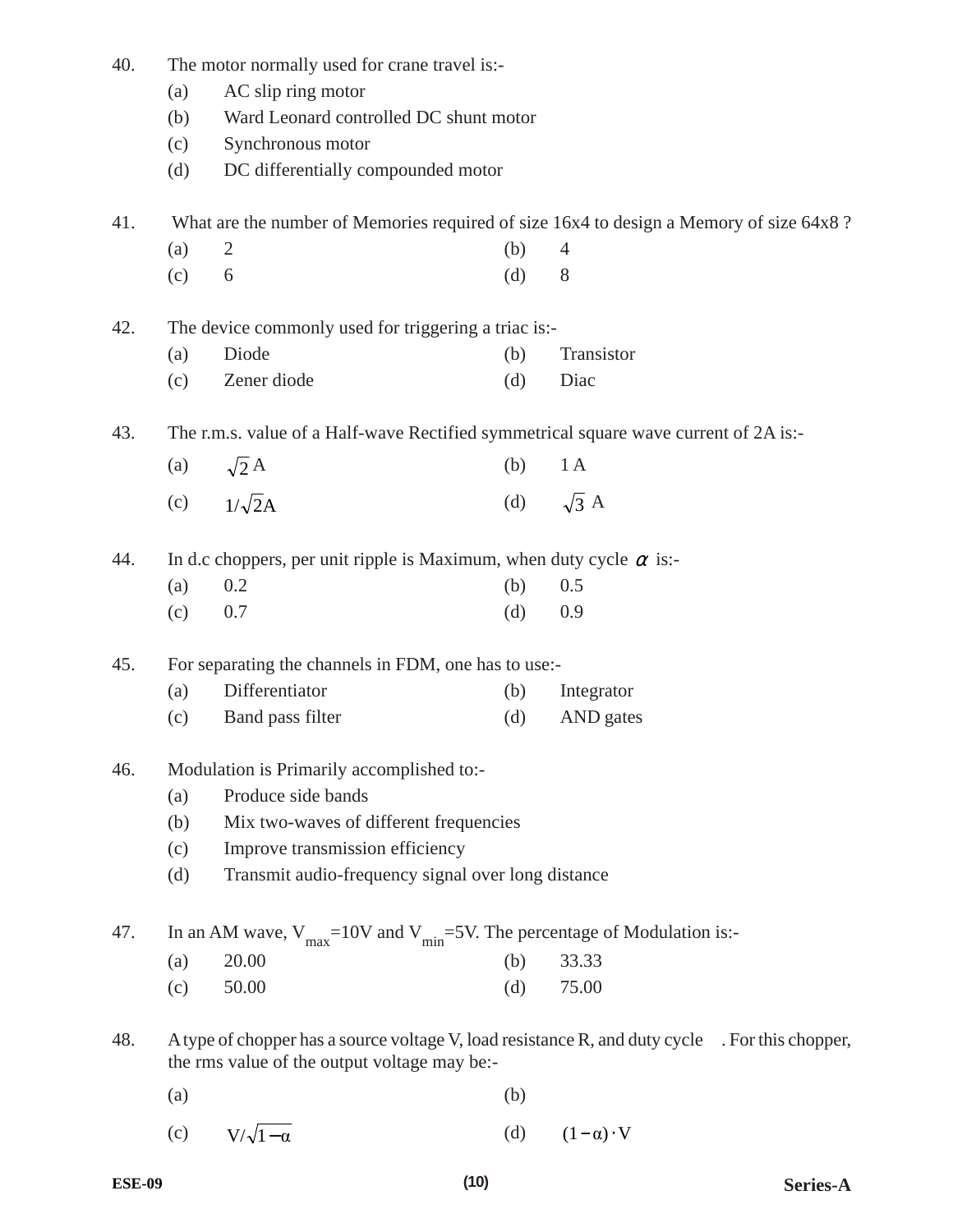| 40. |     | क्रेन में निम्न मोटर सामान्यतः प्रयुक्त होती है:–                                |     |                                                                                         |
|-----|-----|----------------------------------------------------------------------------------|-----|-----------------------------------------------------------------------------------------|
|     | (a) | AC स्लिप रिंग मोटर                                                               |     |                                                                                         |
|     | (b) | वार्ड लियोनार्ड कन्ट्रोल्ड DC शंट मोटर                                           |     |                                                                                         |
|     |     | (c) तुल्यकाली मोटर                                                               |     |                                                                                         |
|     | (d) | DC डिफरैन्टली कम्पाऊड मोटर                                                       |     |                                                                                         |
| 41. |     | 64x8 साइज की मैमोरी बनाने हेतु कितने 16x4 साइज की मैमोरी चाहिये:-                |     |                                                                                         |
|     | (a) | 2                                                                                | (b) | 4                                                                                       |
|     | (c) | 6                                                                                | (d) | 8                                                                                       |
| 42. |     | एक युक्ति जो कि ट्रायक को ट्रिगर करने में आमतौर पर प्रयुक्त की जाती है:–         |     |                                                                                         |
|     | (a) | डायोड                                                                            | (b) | ट्रॉनजिस्टर                                                                             |
|     | (c) | जीनर डायोड                                                                       | (d) | डायक                                                                                    |
| 43. |     | एक अर्ध वेव संशोधित सम्मित वर्गाकार वेव जिसका मान 2A है का RMS मान होगा:–        |     |                                                                                         |
|     | (a) | $\mathbf{A}$                                                                     | (b) | 1A                                                                                      |
|     |     | (c) $1/\sqrt{2}A$                                                                |     | (d) $\sqrt{3}$ A                                                                        |
| 44. |     | डी0सी0 चापर में, प्रति इकाई रिपल अधिकतम होगा जबकि ड्यूटी साईकिल $\alpha$ होगी:—  |     |                                                                                         |
|     | (a) | 0.2                                                                              | (b) | 0.5                                                                                     |
|     | (c) | 0.7                                                                              | (d) | 0.9                                                                                     |
| 45. |     | एफ डी एम में चैनलो को अलग करने के लिए निम्न का उपयोग किया जा सकता है:–           |     |                                                                                         |
|     | (a) | डिफरेनशियेटर                                                                     | (b) | इन्टिग्रेटर                                                                             |
|     | (c) | बैंड पास फिल्टर                                                                  | (d) | <b>AND</b> Gates                                                                        |
| 46. |     | माड्यूलेशन मुख्य रूप से निम्न करने के लिये किया जाता है:–                        |     |                                                                                         |
|     | (a) | साईड बैडस का उत्पादन                                                             |     |                                                                                         |
|     | (b) | विभिन्न आवृत्तियों की दो लहरो का मिश्रण                                          |     |                                                                                         |
|     | (c) | संचरण क्षमता में सुधार                                                           |     |                                                                                         |
|     | (d) | लंबी दूरी पर ऑडियो आवृत्ति संकेत संचारित करना                                    |     |                                                                                         |
| 47. |     | एक AM तंरग में $V_{max}$ =10V और V $_{min}$ =5V है। मोड्यूलेशन का प्रतिशत होगा:– |     |                                                                                         |
|     | (a) | 20.00                                                                            | (b) | 33.33                                                                                   |
|     | (c) | 50.00                                                                            | (d) | 75.00                                                                                   |
| 48. |     |                                                                                  |     | एक प्रकार का स्रोत वोल्टेज V, भार प्रतिरोध R तथा डयूटी साईकिल     है। इस चापर के निर्गत |
|     |     | वोल्टता का वर्ग-माध्य-मूल (आर.एम.एस.) मान हो सकता है:-                           |     |                                                                                         |
|     | (a) |                                                                                  | (b) |                                                                                         |
|     | (c) | $V/\sqrt{1-\alpha}$                                                              | (d) | $(1-\alpha) \cdot V$                                                                    |

 $\sqrt{\sqrt[2]{2}}\sqrt{\alpha}$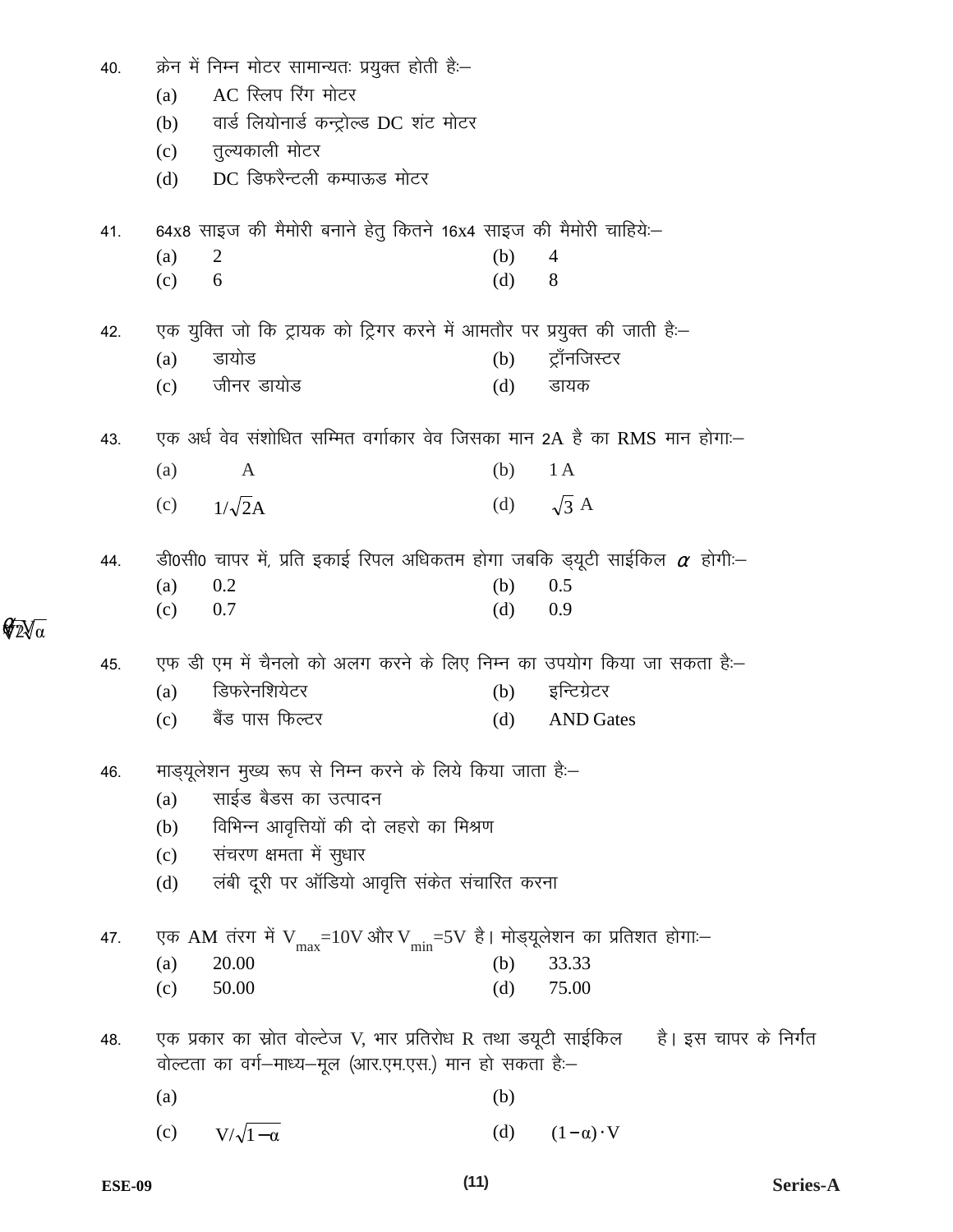| 49.                                    |                                                                                                              | The software used to drive microprocessor based system is called:- |     |                                                                                                |  |  |  |  |
|----------------------------------------|--------------------------------------------------------------------------------------------------------------|--------------------------------------------------------------------|-----|------------------------------------------------------------------------------------------------|--|--|--|--|
|                                        | (a)                                                                                                          | Assembly language                                                  | (b) | Firm ware                                                                                      |  |  |  |  |
|                                        | (c)                                                                                                          | High level language                                                | (d) | Basic interpreter instructions                                                                 |  |  |  |  |
| 50.                                    |                                                                                                              | How may switches are used to construct a 3- to 3- cycloconverter?  |     |                                                                                                |  |  |  |  |
|                                        | (a)                                                                                                          | 3                                                                  | (b) | 6                                                                                              |  |  |  |  |
|                                        | (c)                                                                                                          | 12                                                                 | (d) | 18                                                                                             |  |  |  |  |
|                                        |                                                                                                              | How many bits are used in data bus of 8085?                        |     |                                                                                                |  |  |  |  |
|                                        | (a)                                                                                                          | $\tau$                                                             | (b) | $8\,$                                                                                          |  |  |  |  |
|                                        | (c)                                                                                                          | 9                                                                  | (d) | 16                                                                                             |  |  |  |  |
|                                        |                                                                                                              | logic operation is the:-                                           |     | A register in the microprocessor that keeps track of the answer or result of any arithmatic or |  |  |  |  |
|                                        | (a)                                                                                                          | Stack pointer                                                      | (b) | Program counter                                                                                |  |  |  |  |
|                                        | (c)                                                                                                          | Instruction pointer                                                | (d) | Accumulator                                                                                    |  |  |  |  |
|                                        |                                                                                                              | Ready pin of a Microprocessor is used:-                            |     |                                                                                                |  |  |  |  |
|                                        | (a)                                                                                                          | To indicate that the $\mu$ is ready to receive I/P                 |     |                                                                                                |  |  |  |  |
|                                        | (b)                                                                                                          | To indicate that the $\mu$ is ready to receive O/P                 |     |                                                                                                |  |  |  |  |
|                                        | (c)                                                                                                          | To introduce wait states                                           |     |                                                                                                |  |  |  |  |
|                                        | (d)                                                                                                          | To provide direct memory access                                    |     |                                                                                                |  |  |  |  |
| 51.<br>52.<br>53.<br>54.<br>55.<br>56. | In which T-state does the CPU sends the address to memory or I/O $\&$ the ALE signal for<br>demultiplexing:- |                                                                    |     |                                                                                                |  |  |  |  |
|                                        |                                                                                                              | $(a)$ T1                                                           | (b) | T <sub>2</sub>                                                                                 |  |  |  |  |
|                                        | (c)                                                                                                          | T <sub>3</sub>                                                     | (d) | <b>T4</b>                                                                                      |  |  |  |  |
|                                        |                                                                                                              | is equivalent to:-                                                 |     |                                                                                                |  |  |  |  |
|                                        | (a)                                                                                                          | $\overline{A}$ +<br>$\overline{+}$                                 | (b) | ABC                                                                                            |  |  |  |  |
|                                        | (c)                                                                                                          | $A + B + C$                                                        | (d) | A. B. C.                                                                                       |  |  |  |  |
|                                        |                                                                                                              | The figure of merit is minimum in:-                                |     |                                                                                                |  |  |  |  |
|                                        | (a)                                                                                                          | $I^2L$                                                             | (b) | <b>NMOS</b>                                                                                    |  |  |  |  |
|                                        | (c)                                                                                                          | <b>ECL</b>                                                         | (d) | <b>TTL</b>                                                                                     |  |  |  |  |
| 57.                                    |                                                                                                              | In a thyristor, holding current is:-                               |     |                                                                                                |  |  |  |  |
|                                        | (a)                                                                                                          | More than latching current                                         | (b) | Less than latching current                                                                     |  |  |  |  |
|                                        | (c)                                                                                                          | Equal to latching current                                          | (d) | Cannot compare with latching current                                                           |  |  |  |  |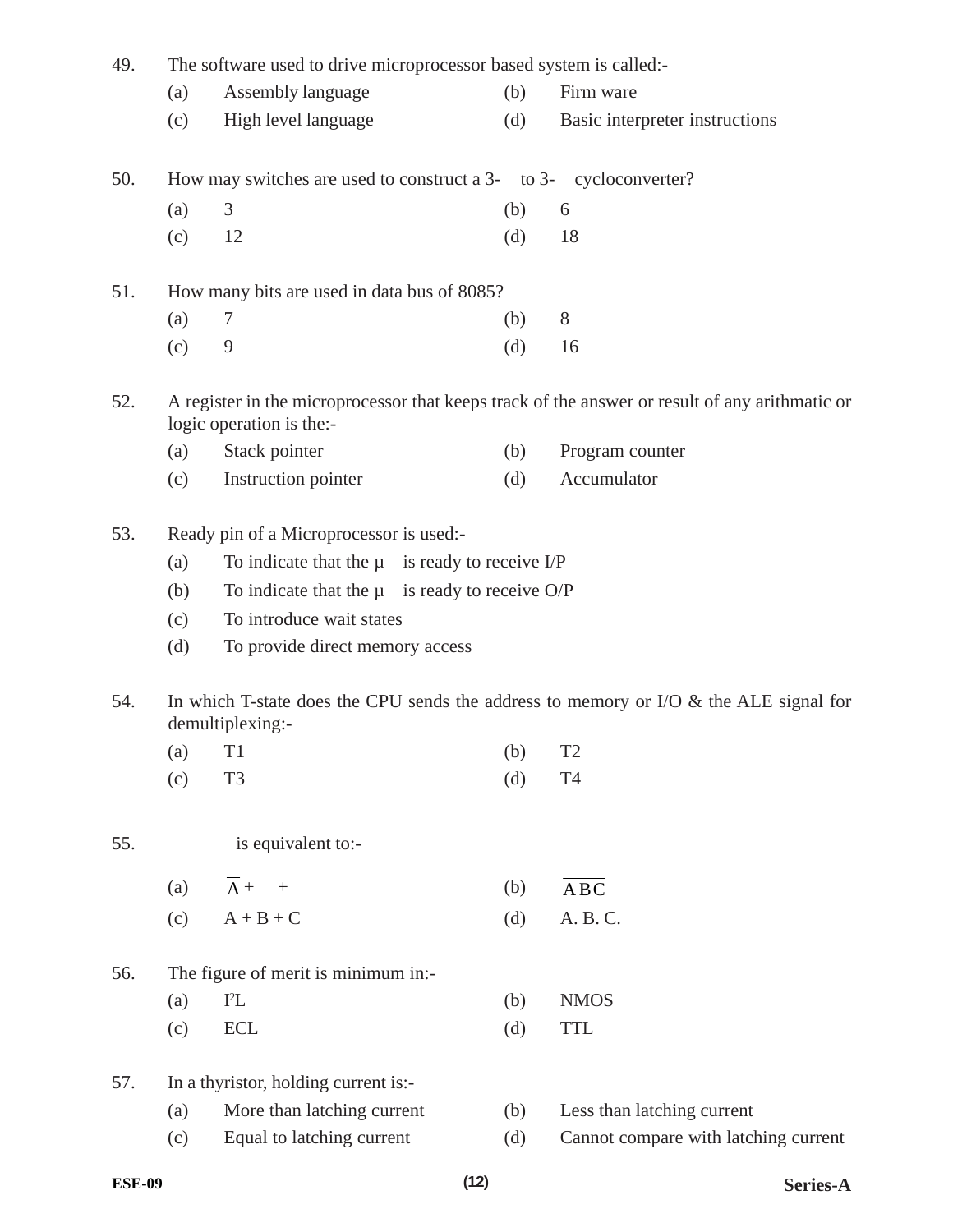| 49. |                          |                                                                                                                                                                                                                                                                       |     | माइक्रोप्रोसेसर आधारित प्रणाली ड्राईव करने के लिये इस्तेमाल किया साफटवेयर कहा जाता है:–  |
|-----|--------------------------|-----------------------------------------------------------------------------------------------------------------------------------------------------------------------------------------------------------------------------------------------------------------------|-----|------------------------------------------------------------------------------------------|
|     | (a)                      | असैंबली भाषा                                                                                                                                                                                                                                                          | (b) | फर्म वेयर                                                                                |
|     |                          | (c) हाई लेवेल भाषा                                                                                                                                                                                                                                                    |     | (d) Basic इन्टरप्रेटर अनुदेश                                                             |
| 50. |                          | $3\phi$ से 3 साईकलोकन्वर्टर बनाने के लिये कितनी बिटस कुजियो की आवश्यक्ता होगी?                                                                                                                                                                                        |     |                                                                                          |
|     | (a)                      | 3                                                                                                                                                                                                                                                                     | (b) | 6                                                                                        |
|     | (c)                      | 12                                                                                                                                                                                                                                                                    | (d) | 18                                                                                       |
| 51. |                          | 8085 का एक डाटा बस मे कितनी का इस्तमाल होता है?                                                                                                                                                                                                                       |     |                                                                                          |
|     | (a)                      | 7                                                                                                                                                                                                                                                                     | (b) | 8                                                                                        |
|     | (c)                      | 9                                                                                                                                                                                                                                                                     | (d) | 16                                                                                       |
| 52. |                          | कहलाता है:—                                                                                                                                                                                                                                                           |     | माइक्रोप्रोसेसर में एक रजिस्टर एक (Arithmatic) और तर्क ऑपरेशन के उत्तर को ट्रैक करता है, |
|     |                          | (a) स्टेक सूचक                                                                                                                                                                                                                                                        | (b) | प्रोग्राम काउन्टर                                                                        |
|     |                          | (c) अनुदेश सूचक                                                                                                                                                                                                                                                       | (d) | एक्यूमूलेटर                                                                              |
| 53. | (a)<br>(b)<br>(c)<br>(d) | एक माइक्रोप्रोसेसर के लिए रेडी (Ready) पिन का इस्तेमाल किया जाता है:–<br>इनपुट प्राप्त करने के लिए तैयार होने को दर्शाता है<br>आउटपुट प्राप्त करने के लिए तैयार होने को दर्शाता है<br>प्रतीक्षा अवस्था को लागु करने के लिए<br>Direct Memory Access प्रदान करने के लिए |     |                                                                                          |
| 54. |                          | demultiplexing के लिए:—                                                                                                                                                                                                                                               |     | CPU किस T- अवस्था में एडरस को मैमोरी या इनपुट /आउटपुट में भेजता है और ALE संकेत          |
|     | (a)                      | T1                                                                                                                                                                                                                                                                    | (b) | T <sub>2</sub>                                                                           |
|     | (c)                      | T <sub>3</sub>                                                                                                                                                                                                                                                        | (d) | T <sub>4</sub>                                                                           |
| 55. |                          | बराबर है:—                                                                                                                                                                                                                                                            |     |                                                                                          |
|     | (a)                      | $\overline{A}$ + +                                                                                                                                                                                                                                                    | (b) | ABC                                                                                      |
|     | (c)                      | $A + B + C$                                                                                                                                                                                                                                                           | (d) | A. B. C.                                                                                 |
| 56. |                          | मेरिट का आंकडा निम्न में न्यूनतम है:–                                                                                                                                                                                                                                 |     |                                                                                          |
|     | (a)                      | $I^2L$                                                                                                                                                                                                                                                                | (b) | <b>NMOS</b>                                                                              |
|     | (c)                      | <b>ECL</b>                                                                                                                                                                                                                                                            | (d) | <b>TTL</b>                                                                               |
| 57. |                          | एक थायरेस्टर में होल्डिंग करंट होती हैं:-                                                                                                                                                                                                                             |     |                                                                                          |
|     | (a)                      | लेचिंग धारा से अधिक                                                                                                                                                                                                                                                   | (b) | लेचिंग धारा से कम                                                                        |
|     | (c)                      | लेचिंग धारा के बराबर                                                                                                                                                                                                                                                  | (d) | लेचिंग धारा से तुलना नहीं कर सकते                                                        |
|     |                          |                                                                                                                                                                                                                                                                       |     |                                                                                          |

 $\overline{\overline{\mathbf{A}}.\overline{\mathbf{B}}.\overline{\mathbf{C}}}$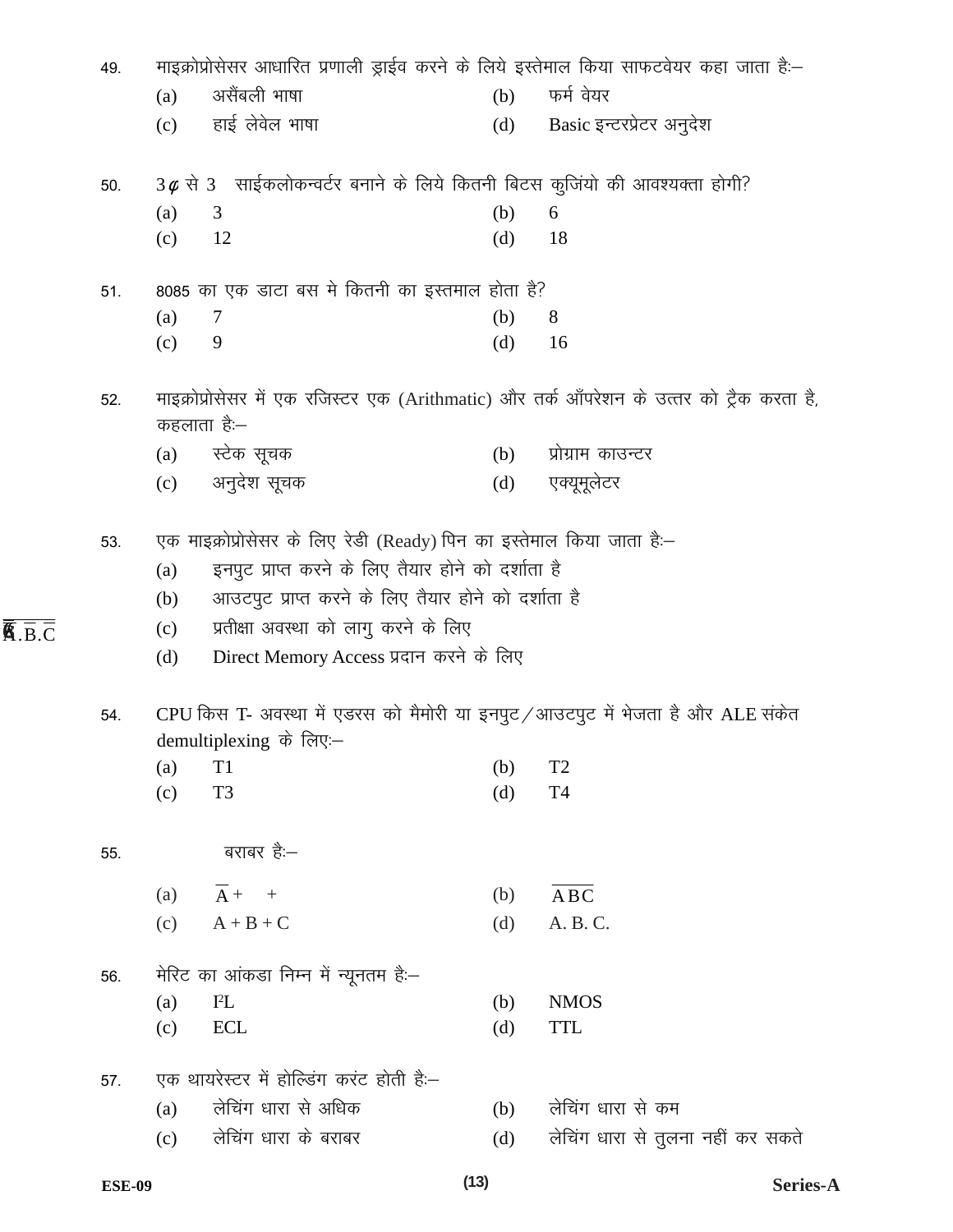| 58. | The PIV of a half wave rectifier circuit with a shunt capacitor filter is:-                                                                                                 |                                                                               |     |                                                                                                               |  |  |  |
|-----|-----------------------------------------------------------------------------------------------------------------------------------------------------------------------------|-------------------------------------------------------------------------------|-----|---------------------------------------------------------------------------------------------------------------|--|--|--|
|     | (a)                                                                                                                                                                         | $2V_{m}$                                                                      | (b) | $V_{m}$                                                                                                       |  |  |  |
|     | (c)                                                                                                                                                                         | $V_m/2$                                                                       | (d) | $3V_m$                                                                                                        |  |  |  |
| 59. |                                                                                                                                                                             | The ripple factor of a Power supply is a measure of:-                         |     |                                                                                                               |  |  |  |
|     | (a)                                                                                                                                                                         | Its filter efficiency                                                         | (b) | Its voltage regulation                                                                                        |  |  |  |
|     | (c)                                                                                                                                                                         | Diode rating                                                                  | (d) | Purity of Power output                                                                                        |  |  |  |
| 60. |                                                                                                                                                                             | In a three phase half wave rectifier, each diode conducts for a duration of:- |     |                                                                                                               |  |  |  |
|     | (a)                                                                                                                                                                         | $30^\circ$                                                                    | (b) | $60^{\circ}$                                                                                                  |  |  |  |
|     | (c)                                                                                                                                                                         | $120^\circ$                                                                   | (d) | $180^\circ$                                                                                                   |  |  |  |
| 61. |                                                                                                                                                                             | for this chopper is given by:-                                                |     | A step up chopper has $V_{s}$ as the source voltage and $\alpha$ as the duty cycle. The output voltage        |  |  |  |
|     |                                                                                                                                                                             | (a) $V_s(1+)$                                                                 |     | (b) $V_s/(1-$                                                                                                 |  |  |  |
|     |                                                                                                                                                                             | (c) $V_s(1-)$                                                                 | (d) | None of these                                                                                                 |  |  |  |
| 62. | In single pulse modulation of PWM inverter, third harmonic can be eliminated if pulse width<br>is equal to:-                                                                |                                                                               |     |                                                                                                               |  |  |  |
|     | (a)                                                                                                                                                                         | $30^\circ$                                                                    | (b) | $60^\circ$                                                                                                    |  |  |  |
|     | (c)                                                                                                                                                                         | $120^\circ$                                                                   | (d) | None of these                                                                                                 |  |  |  |
| 63. |                                                                                                                                                                             | In dc chopper, the waveforms for input and output voltage are respectively:-  |     |                                                                                                               |  |  |  |
|     | (a)                                                                                                                                                                         | Discontinuous, Continuous                                                     | (b) | Both continuous                                                                                               |  |  |  |
|     | (c)                                                                                                                                                                         | Both discontinuous                                                            | (d) | Continuous, discontinuous                                                                                     |  |  |  |
| 64. | $by:-$                                                                                                                                                                      |                                                                               |     | If in a rectifier the ripple voltage is $150 \text{ mV}$ and the dc value is 15V, then ripple factor is given |  |  |  |
|     | (a)                                                                                                                                                                         | 0.01                                                                          | (b) | 0.02                                                                                                          |  |  |  |
|     | (c)                                                                                                                                                                         | 0.001                                                                         | (d) | 0.002                                                                                                         |  |  |  |
| 65. |                                                                                                                                                                             | If two ends of rods are to be welded, the method of welding is:-              |     |                                                                                                               |  |  |  |
|     | (a)                                                                                                                                                                         | Spot welding                                                                  | (b) | Projection welding                                                                                            |  |  |  |
|     | (c)                                                                                                                                                                         | Seam welding                                                                  | (d) | Butt welding                                                                                                  |  |  |  |
| 66. | A three phase diode bridge rectifier is fed from a 400V RMS, 50Hz, three phase AC source.<br>If the load is purely resistive, then peak instantaneous voltage is equal to:- |                                                                               |     |                                                                                                               |  |  |  |
|     | (a)                                                                                                                                                                         | 400 V                                                                         | (b) | 400<br>V                                                                                                      |  |  |  |
|     | (c)                                                                                                                                                                         | 400 $\sqrt{\frac{2}{3}}$ V                                                    | (d) | 400                                                                                                           |  |  |  |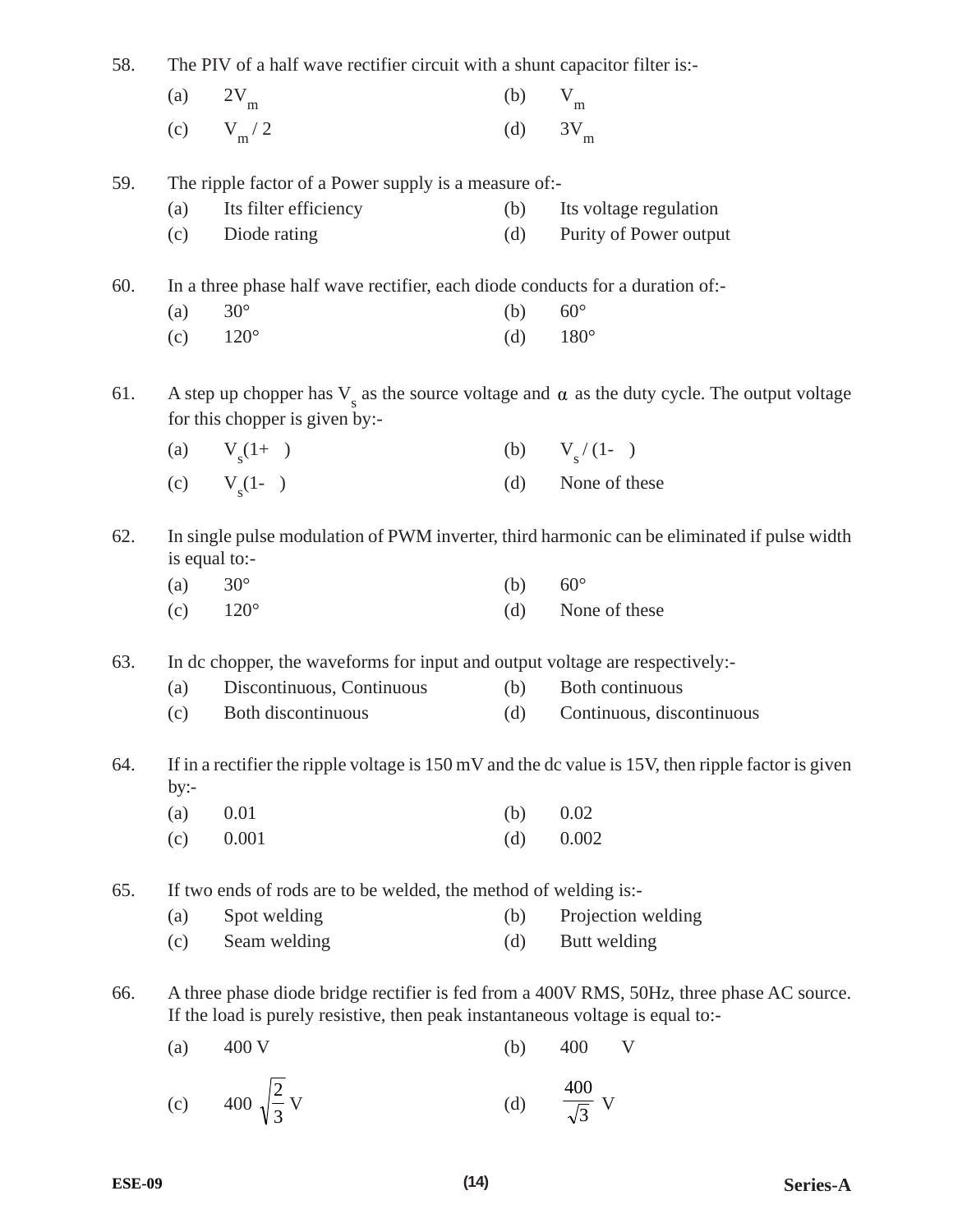| 58. | शन्ट संधारित फिल्टर युक्त एक अर्ध तरंग दिष्टकारी परिपथ का PIV होगा:-                                                                                    |     |                                |
|-----|---------------------------------------------------------------------------------------------------------------------------------------------------------|-----|--------------------------------|
|     | (a)<br>$2V_{\rm m}$                                                                                                                                     | (b) | $V_{m}$                        |
|     | $V_{\rm m}$ / 2<br>(c)                                                                                                                                  | (d) | $3V_{m}$                       |
| 59. | किसी पावर सप्लाई का उर्मिका गुणक किसको इंगित करता है:–                                                                                                  |     |                                |
|     | फिल्टर की दक्षता को<br>(a)                                                                                                                              | (b) | वोल्टेज नियमन को               |
|     | डायोड की रेटिंग को<br>(c)                                                                                                                               |     | (d) निर्गत शक्ति की शुद्धता को |
| 60. | एक त्रिकला अर्ध तंरग दिष्टकारी में प्रत्येक डायोड कितनी अवधि के लिये चालू रहता है:–                                                                     |     |                                |
|     | $30^\circ$<br>(a)                                                                                                                                       | (b) | $60^{\circ}$                   |
|     | $120^\circ$<br>(c)                                                                                                                                      | (d) | $180^\circ$                    |
| 61. | एक उच्चाई चोपर का स्रोत वोल्टेज Vू है तथा ड्यूटी साईकिल $\alpha$ है। इसका निर्गत वोल्टेज होगा:–                                                         |     |                                |
|     | (a) $V_s(1+)$                                                                                                                                           |     | (b) $V_s/(1-$                  |
|     | (c) $V_s(1-)$                                                                                                                                           |     | (d) इनमें से कोई नहीं          |
|     |                                                                                                                                                         |     |                                |
| 62. | PWM इनवर्टर के एकल पल्स माँडुलेशन में तृतीय हारमोनिक्स को समाप्त किया जा सकता है यदि<br>पल्स चौडाई होगी:–                                               |     |                                |
|     | $30^\circ$<br>(a)                                                                                                                                       | (b) | $60^\circ$                     |
|     | (c) $120^{\circ}$                                                                                                                                       | (d) | इनमें से कोई नहीं              |
| 63. | किसी दिष्टकारी चोपर में निवेशी तथा निर्गत वोल्टेज की तरंग कि प्रकृति क्रमशः होगी:–                                                                      |     |                                |
|     | (a)<br>असतत, सतत                                                                                                                                        | (b) | दोनो सतत                       |
|     | दोनो असतत<br>(c)                                                                                                                                        | (d) | सतत, असतत                      |
| 64. | किसी दिष्टकारी में रीपुल वोल्टेज 150mV और डी0सी0 मान 15V है, तो रीपुल गुणक होगा:-                                                                       |     |                                |
|     | 0.01<br>(a)                                                                                                                                             | (b) | 0.02                           |
|     | 0.001<br>(c)                                                                                                                                            | (d) | 0.002                          |
| 65. | किसी छड़ के दो सिरों को जोडने के लिये वेल्डिंग की विधि है:–                                                                                             |     |                                |
|     | स्पाट वेल्डिंग<br>(a)                                                                                                                                   | (b) | प्रोजेक्शन वेल्डिंग            |
|     | सीम वेल्डिंग<br>(c)                                                                                                                                     | (d) | बट्ट वेल्डिंग                  |
|     |                                                                                                                                                         |     |                                |
| 66. | एक त्रिकला डायोड सेतु दिष्टकारी 400V RMS, 50Hz, त्रिकला प्र.धा. स्रोत से पोषित होता है। यदि<br>भार शुद्ध प्रतिरोधी है तो शिखर क्षणिक वोल्टेज बराबर है:- |     |                                |
|     |                                                                                                                                                         |     |                                |
|     | 400 V<br>(a)                                                                                                                                            | (b) | 400<br>$\mathbf{V}$            |
|     | 400 $\sqrt{\frac{2}{3}}$ V<br>(c)                                                                                                                       | (d) | $\frac{400}{\sqrt{3}}$ V       |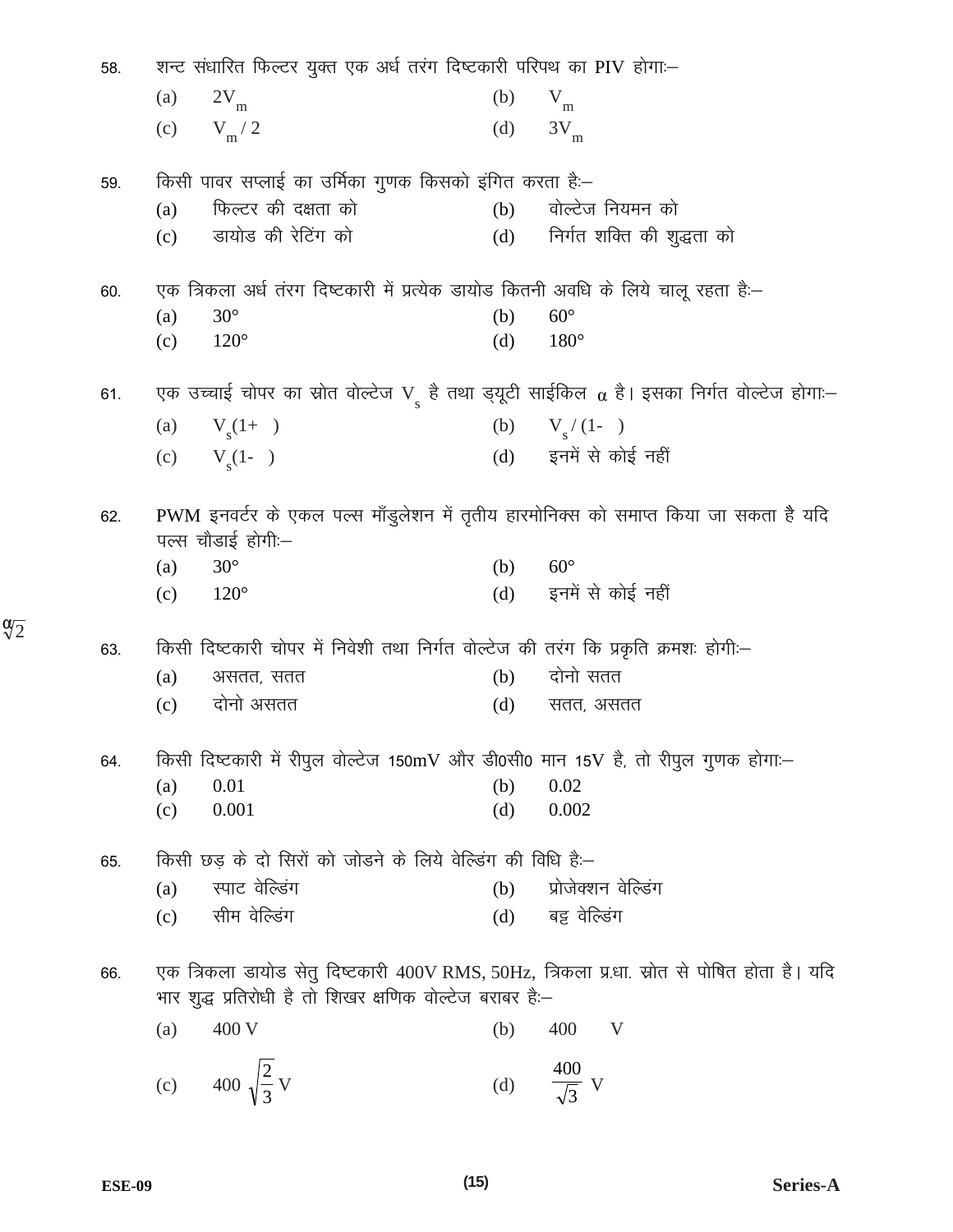| In a 3-ph bridge inverter with 180° conduction, the number of switches that are 'on' at any<br>67.<br>instant of time is:- |         |                                                                                         |     |                                                                                                                                                                                                       |
|----------------------------------------------------------------------------------------------------------------------------|---------|-----------------------------------------------------------------------------------------|-----|-------------------------------------------------------------------------------------------------------------------------------------------------------------------------------------------------------|
|                                                                                                                            | (a)     | $\mathbf{1}$                                                                            | (b) | $\overline{2}$                                                                                                                                                                                        |
|                                                                                                                            | (c)     | 3                                                                                       | (d) | $\overline{4}$                                                                                                                                                                                        |
| 68.                                                                                                                        |         | A 1-ph full bridge inverter can have load commutation only if the load is:-             |     |                                                                                                                                                                                                       |
|                                                                                                                            | (a)     | $R-L$                                                                                   | (b) | R-L-C underdamped                                                                                                                                                                                     |
|                                                                                                                            | (c)     | R-L-C overdamped                                                                        | (d) | R-L-C critically damped                                                                                                                                                                               |
| 69.                                                                                                                        |         | A 3-ph induction motor under dc dynamic braking work as:-                               |     |                                                                                                                                                                                                       |
|                                                                                                                            | (a)     | Induction generator                                                                     | (b) | dc generator                                                                                                                                                                                          |
|                                                                                                                            | (c)     | dc motor                                                                                | (d) | synchronous generator                                                                                                                                                                                 |
| 70.                                                                                                                        |         |                                                                                         |     | A chopper circuit is operating on TRC principle at a frequency of 2kHz on 230 V supply. If<br>the load voltage is 184V, the on time $(T_{on})$ and off time $(T_{off})$ of chopper are respectively:- |
|                                                                                                                            | (a)     | $T_{on}$ =0.3 msec, $T_{off}$ =0.2 msec                                                 |     | (b) $T_{on} = 0.38$ msec, $T_{off} = 0.12$ msec                                                                                                                                                       |
|                                                                                                                            | (c)     | $T_{on} = 0.2$ msec, $T_{off} = 0.3$ msec (d) $T_{on} = 0.4$ msec, $T_{off} = 0.1$ msec |     |                                                                                                                                                                                                       |
| 71.                                                                                                                        |         | The number of terms in a logic function of three variables X, Y, Z, are:-               |     |                                                                                                                                                                                                       |
|                                                                                                                            | (a)     | 3                                                                                       | (b) | 4                                                                                                                                                                                                     |
|                                                                                                                            | (c)     | 8                                                                                       | (d) | 16                                                                                                                                                                                                    |
| 72.                                                                                                                        |         | Which of the following is an invalid state in 8-4-2-1 Binary coded Decimal counter:-    |     |                                                                                                                                                                                                       |
|                                                                                                                            | (a)     | 1000                                                                                    | (b) | 1001                                                                                                                                                                                                  |
|                                                                                                                            | (c)     | 0011                                                                                    | (d) | 1100                                                                                                                                                                                                  |
| 73.                                                                                                                        |         | Which of the following is a sequential circuit?                                         |     |                                                                                                                                                                                                       |
|                                                                                                                            | (a)     | AND gate                                                                                | (b) | NAND gate                                                                                                                                                                                             |
|                                                                                                                            | (c)     | Bistable multivibrator                                                                  | (d) | EX-OR gate                                                                                                                                                                                            |
| 74.                                                                                                                        |         | The output $X$ of the OR gate show in figure is:-                                       |     |                                                                                                                                                                                                       |
|                                                                                                                            |         | $\rightarrow$ X                                                                         |     |                                                                                                                                                                                                       |
|                                                                                                                            | (a)     | $\mathbf{1}$                                                                            | (b) | $\overline{c}$                                                                                                                                                                                        |
|                                                                                                                            | (c)     | $\boldsymbol{0}$                                                                        | (d) | 3                                                                                                                                                                                                     |
| 75.                                                                                                                        |         | The Boolean expression $A(A+B)$ is equal to:-                                           |     |                                                                                                                                                                                                       |
|                                                                                                                            | $(a)$ 1 |                                                                                         | (h) | R                                                                                                                                                                                                     |

(a) 1 (b) B<br>
(c) A (d) A+  $A$  (d)  $A+B$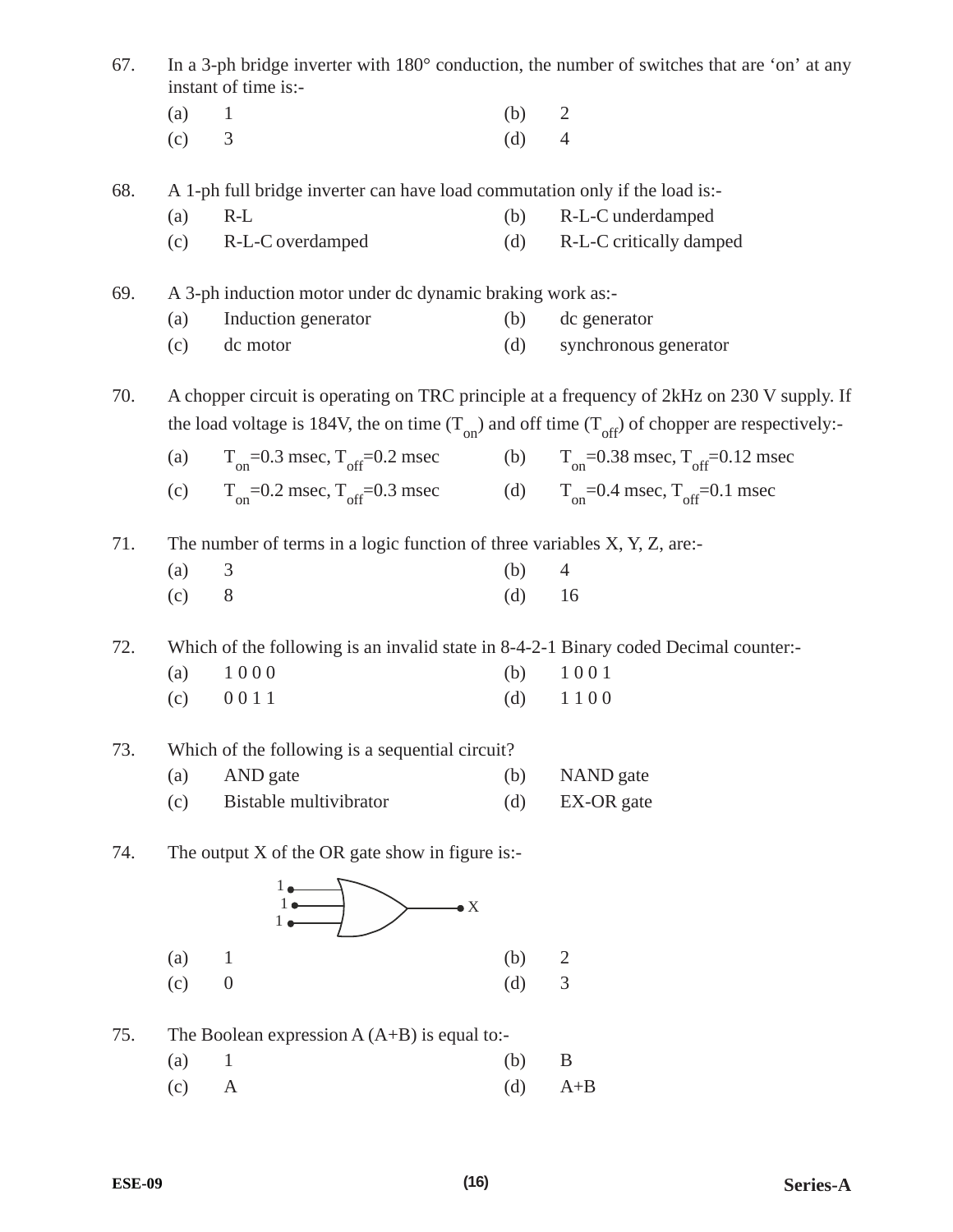180° चलन विधि के सहित एक त्रिकला सेतु प्रतीपक में किसी समय स्थिति पर स्विचो की संख्या जो 67. 'आन' हो, हैं:–  $(a)$  $\mathbf{1}$  $(b)$  $\overline{2}$  $(c)$ 3  $(d)$  $\overline{4}$ एक एकल कला पूर्ण सेतु प्रतीपक में केवल भार दिक्परिवर्तन हो सकता है यदि भार है:-68. R-L-C अवमंदित  $(a)$  $R-L$  $(b)$ R-L-C अतिमंदित R-L-C क्रांतिकीय मंदित  $(c)$  $(d)$ एक त्रिकला प्रेरण मोटर दि.धा. गतिज आरोधन में कार्य करता है, जैसे:-69.  $(a)$ प्रेरण जनित्र दिधा जनित्र  $(b)$ दि.धा. मोटर तुल्यकाली जनित्र  $(c)$  $(d)$ एक चोपर परिपथ 230V प्रदाय पर 2kHz की आवृति पर TRC सिद्धान्त पर प्रचालित है। यदि भार 70. वोल्टेज 184V हो, तो चोपर का 'आन' समय (Ton) और आफ समय (Toff) क्रमशः हैं:- $T_{on}$ =0.3 msec,  $T_{off}$ =0.2 msec  $(b)$  $T_{on}$ =0.38 msec,  $T_{off}$ =0.12 msec  $(a)$  $T_{on}$ =0.2 msec,  $T_{off}$ =0.3 msec (d)  $T_{on} = 0.4$  msec,  $T_{off} = 0.1$  msec  $(c)$ तीन चर X, Y, Z, के लॉजिक व्यंजक में पदों कि गिनति है:- $71.$  $(a)$ 3  $(b)$  $\overline{4}$  $(c)$ 8  $(d)$ 16  $(a)$ 1000  $(b)$ 1001  $(c)$ 0011  $(d)$ 1100 इनमें से कौन सा सीक्वेन्सियल परिपथ हैं:– 73. AND गेट NAND गेट  $(a)$  $(b)$ बाईस्टेबल मल्टीवाईब्रेटर EX-OR गेट  $(c)$  $(d)$ चित्र में दर्शाये गये OR गेट का निर्गत X है:-74.  $(a)$  $\mathbf{1}$  $(b)$ 2  $(c)$  $\boldsymbol{0}$  $(d)$ 3 बूलियन व्यंजक A  $(A+B)$  बराबर हैं:-75.  $(a)$  $\mathbf{1}$ B (b)  $(c)$  $\mathbf{A}$  $(d)$  $A+B$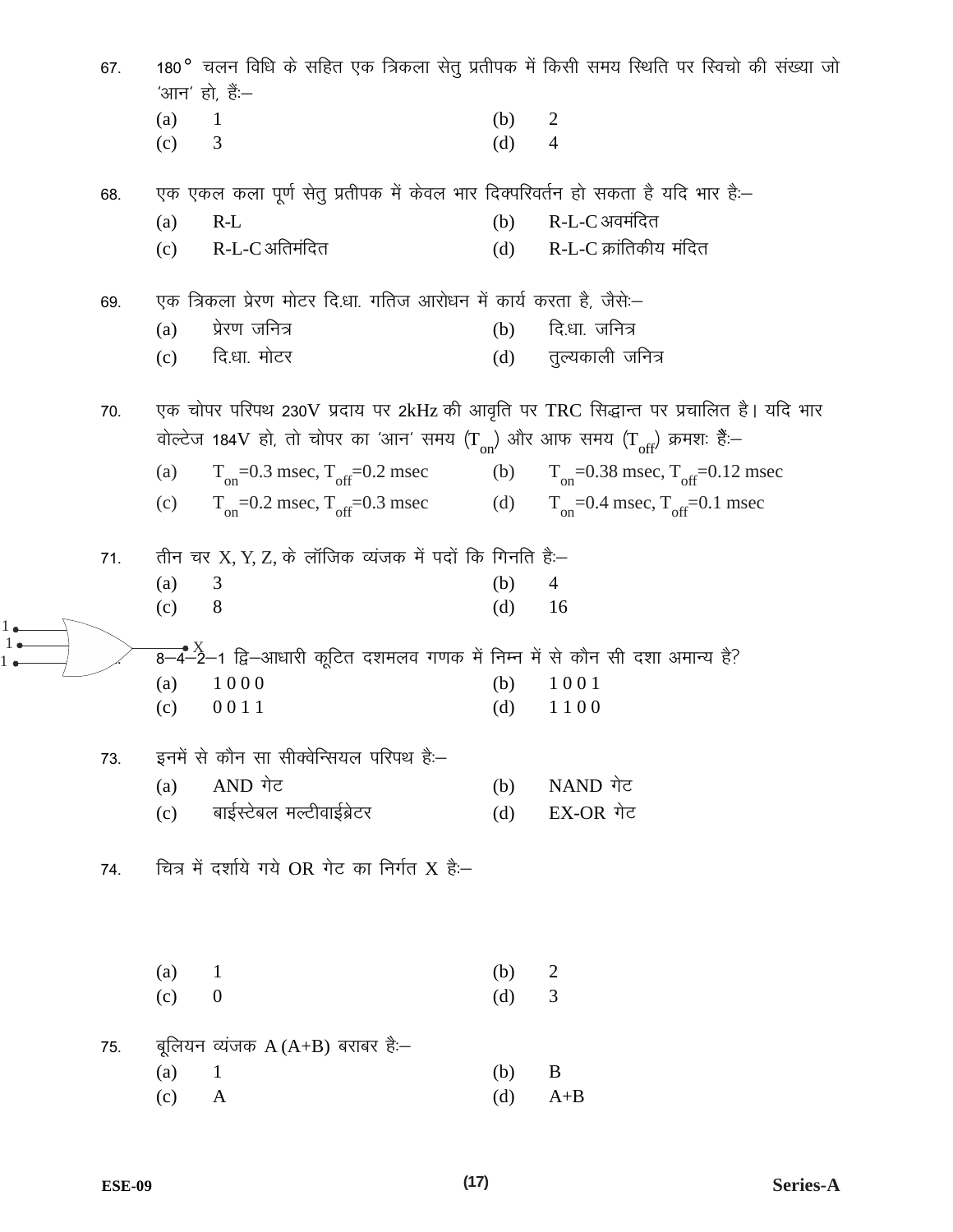| 76. | If the J-K Flip flop's output is zero, then in order to change its output to 1, the input combination |
|-----|-------------------------------------------------------------------------------------------------------|
|     |                                                                                                       |

| (a) $J=0, K=X$     | (b) $J=1, K=X$     |
|--------------------|--------------------|
| (c) $J = X, K = 1$ | (d) $J = X, K = 0$ |

77. How many 3-line to 8-line decoders are required for a 1 of 32 decoder?

| $(a)$ 1 | $(b)$ 2 |  |
|---------|---------|--|
| $(c)$ 4 | $(d)$ 8 |  |

78. The output Y of the logic circuit given below is:-

| $(a)$ 1 | $(b)$ 0 |  |
|---------|---------|--|
| $(c)$ X | (d)     |  |

79. When a BJT is used as a switch, its mode of operation switches between:-

- (a) Cut-off and active regions
- (b) Cut-off and saturation regions
- (c) Active and saturation regions
- (d) Different operating points in the active region

80. The most suitable gate for comparing two bit is:-

| (a) | AND gate  | (b) | OR gate    |
|-----|-----------|-----|------------|
| (c) | NAND gate | (d) | EX-OR gate |

81. Which of the following finds application in pocket calculator?

(a) TTL (b) CMOS (c)  $ECL$  (d)  $Both (a) and (c)$ 

82. Which has the lowest propagation delay time?

| $(a)$ ECL |                    | $(b)$ TTL  |
|-----------|--------------------|------------|
|           | $\mathcal{C}$ CMOS | $(d)$ DMOS |

83. De Morgan's second theorem is:-

|     | (a) $A = 0$ |                                            |  |     | $(b) = A$      |  |
|-----|-------------|--------------------------------------------|--|-----|----------------|--|
| (c) |             | $\mathbf{r} = \mathbf{r} \cdot \mathbf{r}$ |  | (d) | $\epsilon = -$ |  |

84. The minimum number of NOR gates  $A(A+) (A+ +C)$  required to implement is equal to:-

- (a) 0 (b) 3
- (c) 4 (d) 7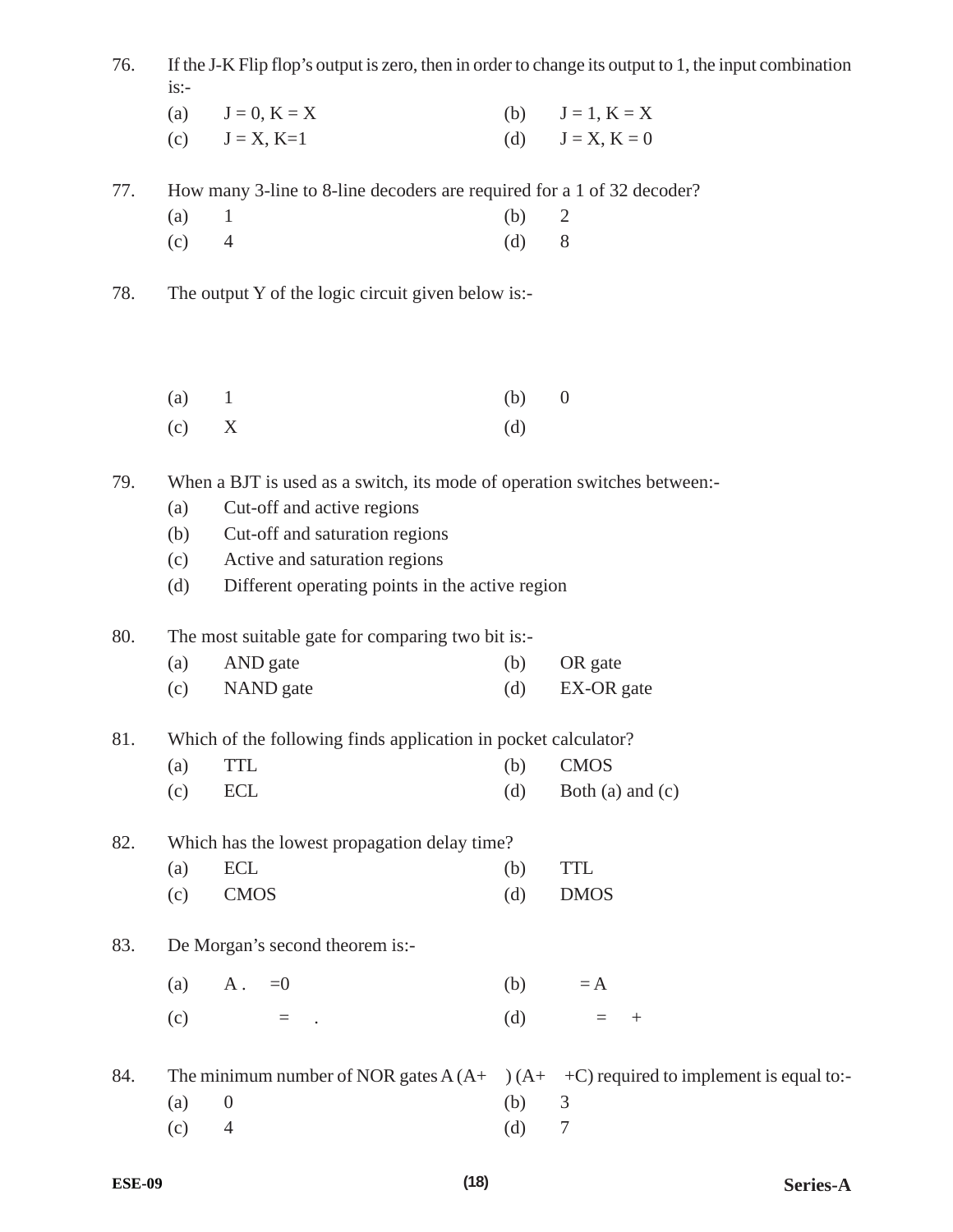|            | 76. | यदि J-K फिलप-फ्लाप का निर्गत शून्य है तो इसका निर्गत बदल कर 1 करने के लिए निवेशी<br>संयोजन है:– |                                                                        |     |                                                                               |  |
|------------|-----|-------------------------------------------------------------------------------------------------|------------------------------------------------------------------------|-----|-------------------------------------------------------------------------------|--|
|            |     | (a)                                                                                             | $J=0, K=X$                                                             | (b) | $J=1, K=X$                                                                    |  |
|            |     | (c)                                                                                             | $J = X, K = 1$                                                         | (d) | $J = X, K = 0$                                                                |  |
|            | 77. |                                                                                                 | 1 से 32 डिकोडर के लिए 3–लाइन से 8–लाइन कितने डिकोडरों की आवश्यकता है:– |     |                                                                               |  |
|            |     | (a)                                                                                             | 1                                                                      | (b) | $\overline{2}$                                                                |  |
|            |     | (c)                                                                                             | $\overline{4}$                                                         | (d) | 8                                                                             |  |
|            | 78. |                                                                                                 | नीचे दिये गये तर्क परिपथ का निर्गत Y हैं:-                             |     |                                                                               |  |
|            |     |                                                                                                 |                                                                        |     |                                                                               |  |
|            |     | (a)                                                                                             | $\mathbf{1}$                                                           | (b) | $\boldsymbol{0}$                                                              |  |
|            |     | (c)                                                                                             | X                                                                      | (d) |                                                                               |  |
|            | 79. |                                                                                                 | जब एक BJT का स्विच की तरह प्रयुक्त होता है तो वह स्विच होगा:-          |     |                                                                               |  |
|            |     | (a)                                                                                             | कट-ऑफ और सक्रिय क्षेत्र में                                            |     |                                                                               |  |
|            |     | (b)                                                                                             | कट-ऑफ और संतृप्ति क्षेत्र में                                          |     |                                                                               |  |
|            |     | (c)                                                                                             | सक्रिय और संतृप्ति क्षेत्र में                                         |     |                                                                               |  |
|            |     | (d)                                                                                             | सक्रिय क्षेत्र में अलग ऑपरेटिंग बिन्दु में                             |     |                                                                               |  |
| <b>KBB</b> | 80. | दो                                                                                              | बिटे $>$ की सुलना $_Y$ के लिए सबसे उपयुक्त गेट है:-                    |     |                                                                               |  |
|            |     |                                                                                                 | एन्ड गेट                                                               | (b) | और गेट                                                                        |  |
|            |     | (c)                                                                                             | नैन्ड गेट                                                              | (d) | एक्स–और गेट                                                                   |  |
|            | 81. |                                                                                                 | निम्न में से कौन सा जेब केलकुलेटर में आवेदन पाता है:-                  |     |                                                                               |  |
|            |     | (a)                                                                                             | <b>TTL</b>                                                             | (b) | <b>CMOS</b>                                                                   |  |
|            |     | (c)                                                                                             | ECL                                                                    | (d) | दोनो (a) और (c)                                                               |  |
|            | 82. |                                                                                                 | किस में सब से कम प्रोपोगेशन देरी समय होगी?                             |     |                                                                               |  |
|            |     | (a)                                                                                             | ECL                                                                    | (b) | <b>TTL</b>                                                                    |  |
|            |     | (c)                                                                                             | <b>CMOS</b>                                                            | (d) | <b>DMOS</b>                                                                   |  |
|            | 83. |                                                                                                 | डिमोरगन का द्वितीय परिकथन है:-                                         |     |                                                                               |  |
|            |     | (a)                                                                                             | $A = 0$                                                                | (b) | $=$ A                                                                         |  |
|            |     | (c)                                                                                             | $=$ .                                                                  | (d) | $=$ +                                                                         |  |
|            | 84. |                                                                                                 | की जरूरत होगी:-                                                        |     | दिये गये समीकरण $A(A+)$ $(A+$ +C) को लागू करने के लिये कम-से कम कितने NOR गेट |  |
|            |     | (a)                                                                                             | $\boldsymbol{0}$                                                       | (b) | $\mathfrak{Z}$                                                                |  |
|            |     | (c)                                                                                             | $\overline{4}$                                                         | (d) | $\tau$                                                                        |  |
|            |     |                                                                                                 |                                                                        |     |                                                                               |  |

 $(19)$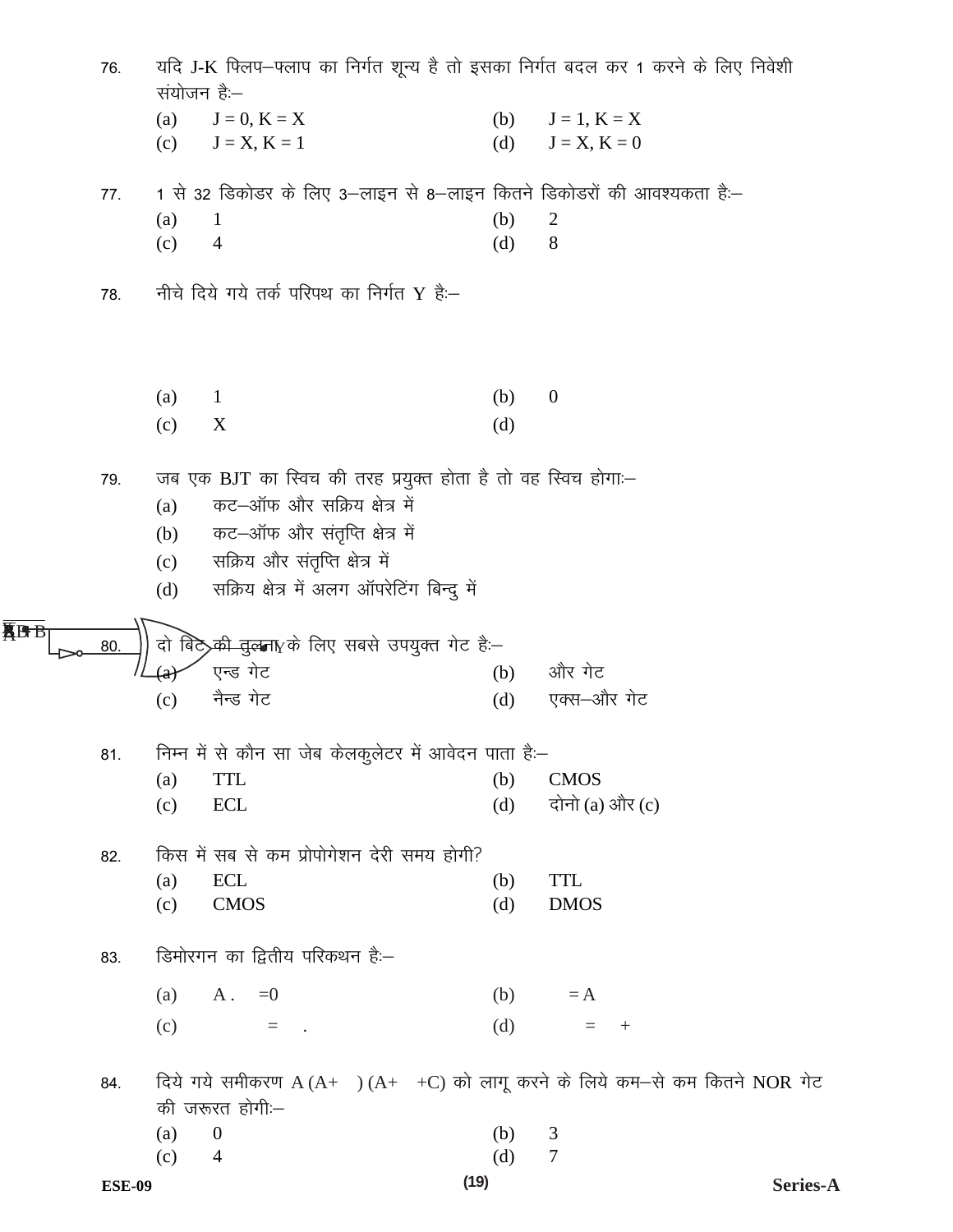| 85. |     | In a 6 bit Johnson counter sequence, there are a total of how many states or bit patterns?                                                      |     |                             |  |  |  |  |
|-----|-----|-------------------------------------------------------------------------------------------------------------------------------------------------|-----|-----------------------------|--|--|--|--|
|     | (a) | 2                                                                                                                                               | (b) | 6                           |  |  |  |  |
|     | (c) | 12                                                                                                                                              | (d) | 24                          |  |  |  |  |
| 86. |     | The most powerful solid state microwave device is:-                                                                                             |     |                             |  |  |  |  |
|     | (a) | <b>GUNN</b> diode                                                                                                                               | (b) | <b>IMPATT</b> diode         |  |  |  |  |
|     | (c) | <b>MESFET</b>                                                                                                                                   | (d) | Varactor                    |  |  |  |  |
| 87. |     | The following wave does not exist in wave guides:-                                                                                              |     |                             |  |  |  |  |
|     | (a) | TE waves                                                                                                                                        | (b) | TM waves                    |  |  |  |  |
|     | (c) | <b>TEM</b>                                                                                                                                      | (d) | TE & TEM                    |  |  |  |  |
| 88. |     | The characteristic Impedance of a lossless transmission line is given by:-                                                                      |     |                             |  |  |  |  |
|     | (a) | $Z =$                                                                                                                                           | (b) | $Z = \sqrt{C/L}$            |  |  |  |  |
|     | (c) | $Z = \sqrt{L/C}$                                                                                                                                | (d) | $Z = LC$                    |  |  |  |  |
| 89. |     | The characteristic impedance of a cable is about:-                                                                                              |     |                             |  |  |  |  |
|     | (a) | 300 $\Omega$                                                                                                                                    | (b) | 50                          |  |  |  |  |
|     | (c) | 5                                                                                                                                               | (d) | $\overline{2}$              |  |  |  |  |
| 90. |     | As frequency is increased, the skin effect:-                                                                                                    |     |                             |  |  |  |  |
|     | (a) | Increases                                                                                                                                       | (b) | Decreases                   |  |  |  |  |
|     | (c) | Remains the same                                                                                                                                | (d) | Either $(b)$ or $(c)$       |  |  |  |  |
| 91. |     | The most noise immune system is:-                                                                                                               |     |                             |  |  |  |  |
|     | (a) | <b>SSB</b>                                                                                                                                      | (b) | <b>PCM</b>                  |  |  |  |  |
|     | (c) | <b>PDM</b>                                                                                                                                      | (d) | <b>PWM</b>                  |  |  |  |  |
| 92. |     | Human ears can detect sound intensity of order of:-                                                                                             |     |                             |  |  |  |  |
|     | (a) | $10^{-4}$ W/m <sup>2</sup>                                                                                                                      | (b) | $10^{-8}$ W/m <sup>2</sup>  |  |  |  |  |
|     | (c) | $10^{-13}$ W/m <sup>2</sup>                                                                                                                     | (d) | $10^{-18}$ W/m <sup>2</sup> |  |  |  |  |
| 93. |     | An AM wave is given by $s(t) = 20(1 + 0.5 \cos 10^3 t + 0.3 \cos 10^4 t$ . cos 10 <sup>6</sup> t), the modulation<br>index of the envelope is:- |     |                             |  |  |  |  |
|     | (a) | 0.5                                                                                                                                             | (b) | 0.58                        |  |  |  |  |
|     | (c) | 0.3                                                                                                                                             | (d) | 0.8                         |  |  |  |  |
| 94. |     | A phase locked loop (PLL) is a feedback circuit consisting of a:-                                                                               |     |                             |  |  |  |  |
|     | (a) | Phase detector                                                                                                                                  | (b) | Low pass filter             |  |  |  |  |
|     | (c) | <b>VCO</b>                                                                                                                                      | (d) | All of the above            |  |  |  |  |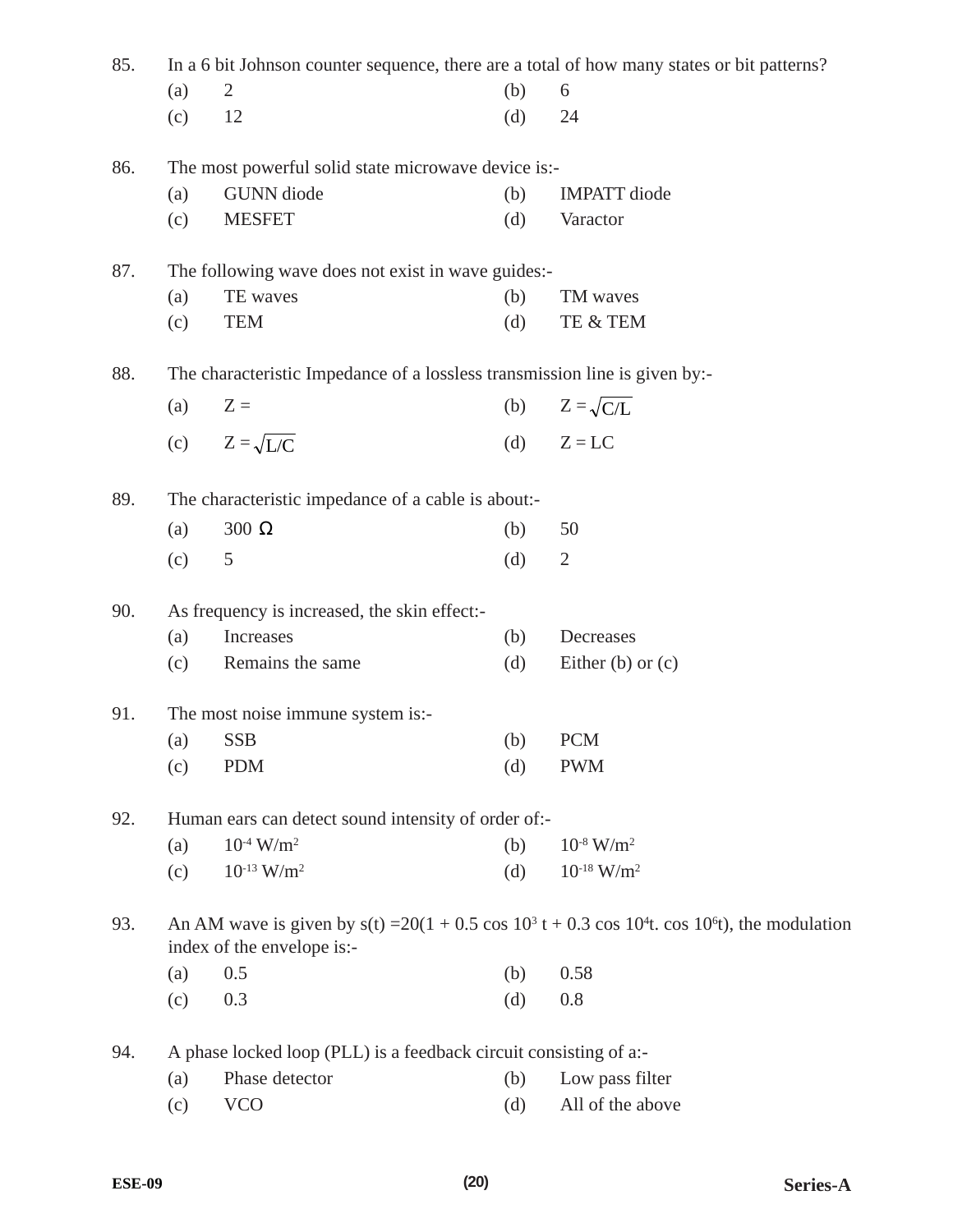| 85. | छः बिट के जोनसन काउंटर में कितनी स्थितियाँ या बिट पैर्टन होंगे?                                                                   |     |                             |
|-----|-----------------------------------------------------------------------------------------------------------------------------------|-----|-----------------------------|
|     | (a)<br>2                                                                                                                          | (b) | 6                           |
|     | 12<br>(c)                                                                                                                         | (d) | 24                          |
| 86. | सबसे शक्तिशाली ठोस अवस्था माइक्रोवेव डिवाइस है:-                                                                                  |     |                             |
|     | गुन डायोड<br>(a)                                                                                                                  | (b) | इम्पैट डायोड                |
|     | मैसफेट<br>(c)                                                                                                                     | (d) | वैरेक्टर                    |
|     |                                                                                                                                   |     |                             |
| 87. | कौन सी तरंग, वेवगाइड में मौजूद नहीं होती है:-                                                                                     |     |                             |
|     | $TE$ तरंग<br>(a)                                                                                                                  | (b) | $TM$ तरंग                   |
|     | <b>TEM</b><br>(c)                                                                                                                 | (d) | TE और TEM                   |
| 88. | दोषरहित संचरण लाइन की चरिव्र प्रतिबाधा कौन सी है:–                                                                                |     |                             |
|     | (a)<br>$Z =$                                                                                                                      | (b) | $Z = \sqrt{C/L}$            |
|     | (c) $Z = \sqrt{L/C}$                                                                                                              | (d) | $Z = LC$                    |
|     |                                                                                                                                   |     |                             |
| 89. | एक केबिल की विशेषता प्रतिबाधा लगभग होता है:–                                                                                      |     |                             |
|     | $300 \Omega$<br>(a)                                                                                                               | (b) | 50                          |
|     | 5<br>(c)                                                                                                                          | (d) | $\overline{2}$              |
| 90. | यदि आवृति बढ जाती है, तो त्वचा प्रभाव :--                                                                                         |     |                             |
|     | बढती है<br>(a)                                                                                                                    | (b) | घटती है                     |
|     | रिथर रहती है<br>(c)                                                                                                               | (d) | (b) और (c) में से कोई एक    |
| 91. | सबसे ज्यादा शोर प्रतिरक्षीत प्रणाली हैं:-                                                                                         |     |                             |
|     | $(a)$ SSB                                                                                                                         | (b) | <b>PCM</b>                  |
|     | <b>PDM</b><br>(c)                                                                                                                 | (d) | <b>PWM</b>                  |
| 92. | मानव के कान कितनी तीव्रता की ध्वनि का पता लगा सकते हैं:–                                                                          |     |                             |
|     | $10^{-4}$ W/m <sup>2</sup><br>(a)                                                                                                 | (b) | $10^{-8}$ W/m <sup>2</sup>  |
|     | $10^{-13}$ W/m <sup>2</sup><br>(c)                                                                                                | (d) | $10^{-18}$ W/m <sup>2</sup> |
|     | एक आयाम संग्राहक संकेत दिया है s(t) = 20(1+0.5 cos 10 <sup>3</sup> t+0.3 cos 10 <sup>4</sup> t. cos 10 <sup>6</sup> t), लिफाफे का |     |                             |
| 93. | माँडुलेशन सूचकांक होगा:-                                                                                                          |     |                             |
|     | 0.5<br>(a)                                                                                                                        | (b) | 0.58                        |
|     | 0.3<br>(c)                                                                                                                        | (d) | 0.8                         |
| 94. | एक चरण बंद लूप (PLL) एक फीडबैक परिपथ है, जिसमें होते हैं:-                                                                        |     |                             |
|     | चरण डिटेक्टर<br>(a)                                                                                                               | (b) | लो पास फिल्टर               |
|     | वी.सी.ओ.<br>(c)                                                                                                                   | (d) | उपरोक्त सभी                 |

 $\overline{Q_{LC}}$ 

Series-A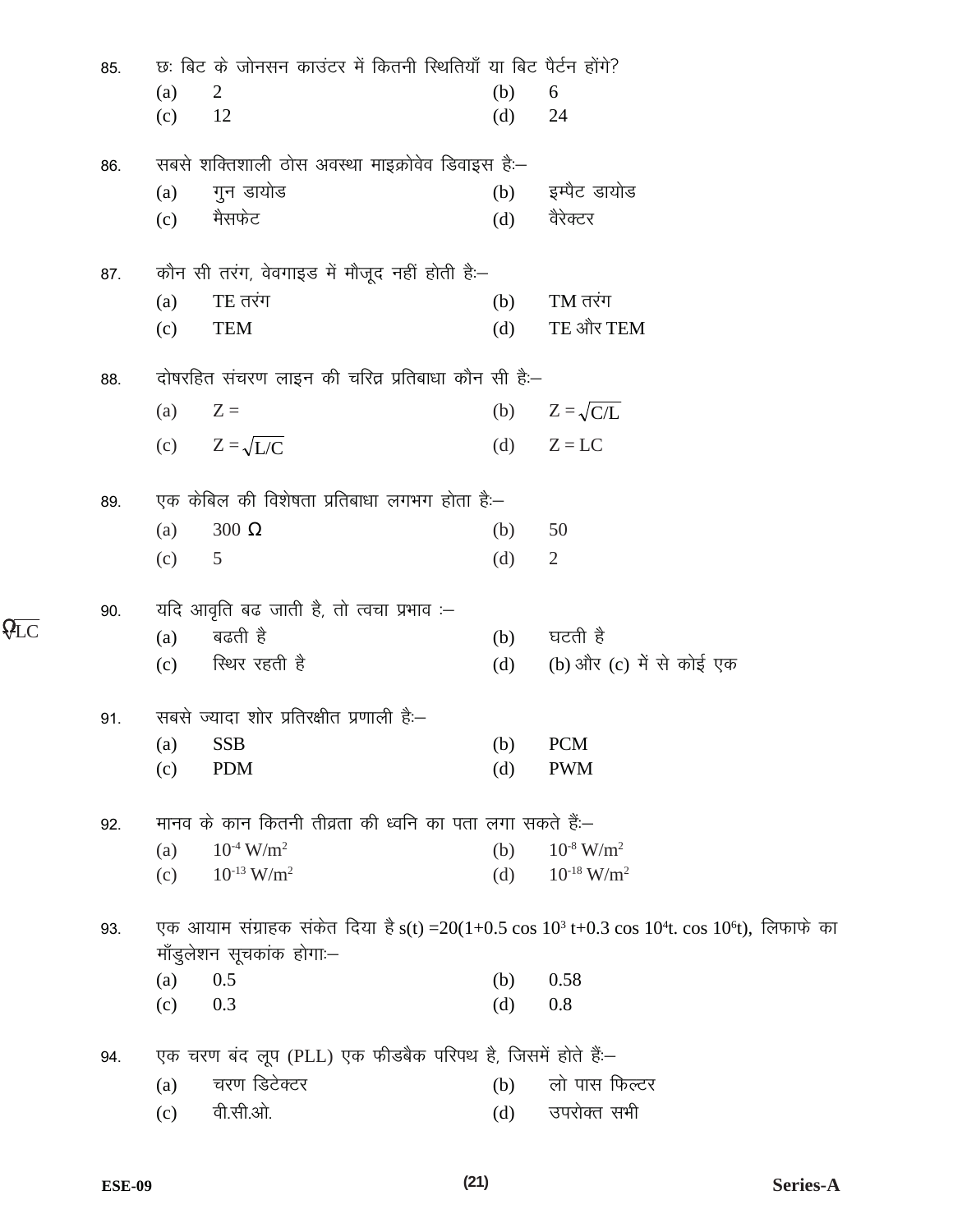| 95.  |       | An antenna has a resistance of 50<br>figure in decibels is:-                                                                                                                            |     | and an equivalent noise resistance of 30 The noise |  |
|------|-------|-----------------------------------------------------------------------------------------------------------------------------------------------------------------------------------------|-----|----------------------------------------------------|--|
|      | (a)   | 1.6 dB                                                                                                                                                                                  | (b) | 2 dB                                               |  |
|      | (c)   | 3.6 dB                                                                                                                                                                                  | (d) | 6 dB                                               |  |
| 96.  |       | A carrier is modulated by two modulating waves A and B having modulation index of 0.6 and<br>0.8 respectively. The overall modulation index is:-                                        |     |                                                    |  |
|      | (a)   | 1.0                                                                                                                                                                                     | (b) | 0.7                                                |  |
|      | (c)   | 0.2                                                                                                                                                                                     | (d) | 1.4                                                |  |
| 97.  |       | In transistor radio receiver, the number of IF amplifier stages are:-                                                                                                                   |     |                                                    |  |
|      | (a)   | $\mathbf{1}$                                                                                                                                                                            | (b) | $\overline{2}$                                     |  |
|      | (c)   | $\overline{4}$                                                                                                                                                                          | (d) | 6                                                  |  |
| 98.  |       | For an ideal 3000Hz channel, S/N ratio is:-                                                                                                                                             |     |                                                    |  |
|      | (a)   | 3                                                                                                                                                                                       | (b) | 1.5                                                |  |
|      | (c)   | $\overline{4}$                                                                                                                                                                          | (d) | $\overline{2}$                                     |  |
| 99.  |       | A waveguide section in microwave circuit acts as:-                                                                                                                                      |     |                                                    |  |
|      | (a)   | Low pass filter                                                                                                                                                                         | (b) | Band pass filter                                   |  |
|      | (c)   | High pass filter                                                                                                                                                                        | (d) | Band stop filter                                   |  |
| 100. |       | Which TM mode in rectangular waveguide has lowest cut-off frequency?                                                                                                                    |     |                                                    |  |
|      | (a)   | $\text{TM}_{11}$                                                                                                                                                                        | (b) | $\rm TM_{01}$                                      |  |
|      | (c)   | $\rm{TM}_{10}$                                                                                                                                                                          | (d) | $TM_{21}$                                          |  |
| 101. |       | A line has $Z_0 = 300$ $\Omega$ . If $Z_1 = 150$                                                                                                                                        |     | $\Omega$ , reflection coefficient is:-             |  |
|      | (a)   | 0.5                                                                                                                                                                                     | (b) | 0.333                                              |  |
|      | (c)   | $-0.333$                                                                                                                                                                                | (d) | $-0.5$                                             |  |
| 102. |       | Which of the following lines is non-radiating?                                                                                                                                          |     |                                                    |  |
|      | (a)   | Open two wire                                                                                                                                                                           | (b) | Co-axial                                           |  |
|      | (c)   | Both of the above                                                                                                                                                                       | (d) | None of the above                                  |  |
| 103. |       | Which of the following devices uses a helix?                                                                                                                                            |     |                                                    |  |
|      | (a)   | Klystron Amplifier                                                                                                                                                                      | (b) | <b>Klystron Oscillator</b>                         |  |
|      | (c)   | <b>TWT</b>                                                                                                                                                                              | (d) | Both $(a)$ and $(b)$                               |  |
| 104. | are:- | A 6-pole, 50Hz, 3-phase induction motor has rotor resistance of 0.25 ohm and develops the<br>maximum torque at 875 rpm. The rotor reactance and slip at the maximum torque respectively |     |                                                    |  |
|      | (a)   | 2, 0.125 pu                                                                                                                                                                             | (b) | $2, 0.25$ pu                                       |  |
|      | (c)   | $, 0.25$ pu<br>1                                                                                                                                                                        | (d) | , 0.125 pu<br>$\mathbf{1}$                         |  |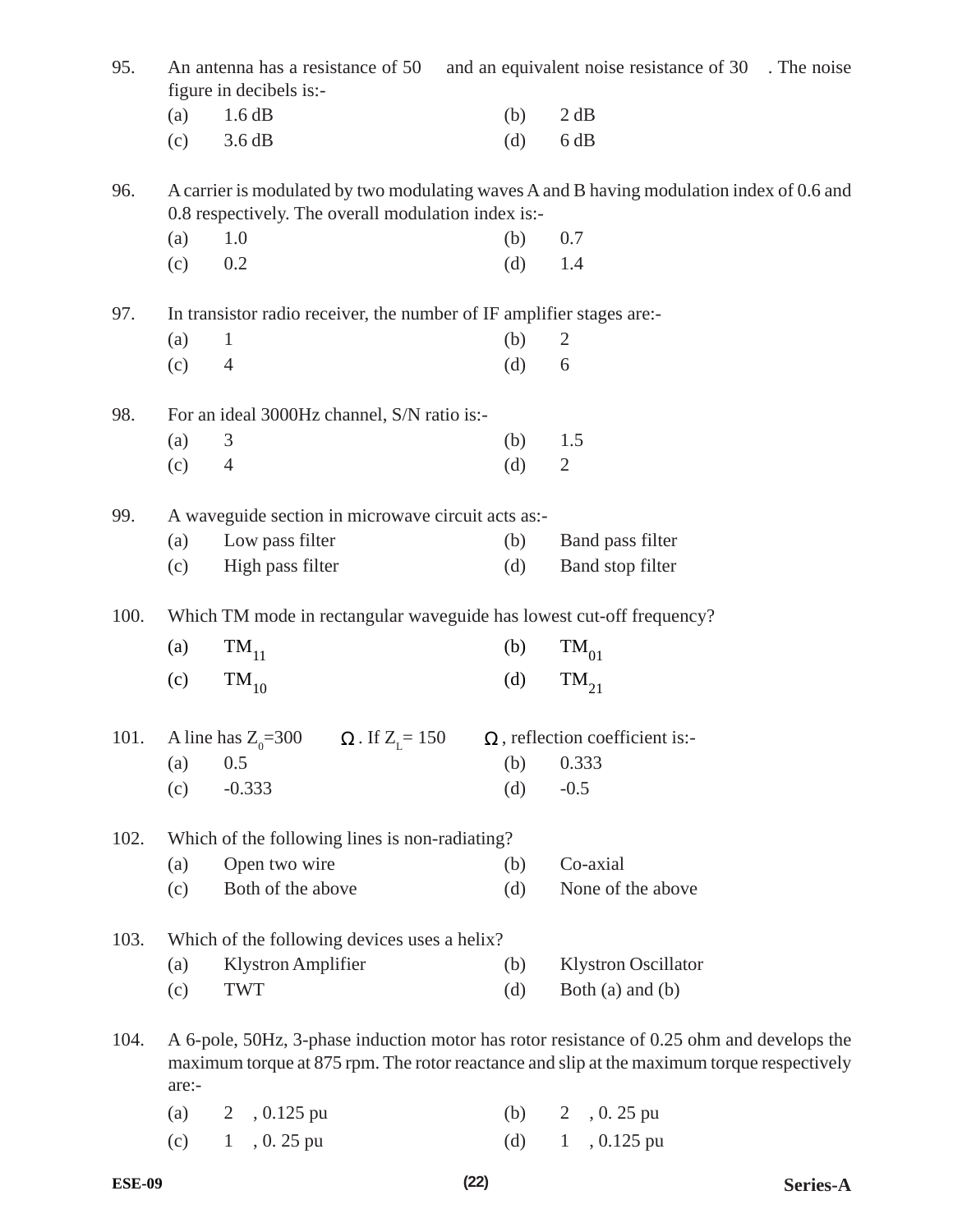| 95.  | एक एंटीना में 50       |                       |                                                                 |     | का प्रतिरोध और 30 का एक बराबर शोर प्रतिरोध है। डेसीबल में शोर                                                                                                              |
|------|------------------------|-----------------------|-----------------------------------------------------------------|-----|----------------------------------------------------------------------------------------------------------------------------------------------------------------------------|
|      | आंकडा होगा:–           |                       |                                                                 |     |                                                                                                                                                                            |
|      | (a)                    | 1.6 dB                |                                                                 | (b) | 2 dB                                                                                                                                                                       |
|      | (c)                    | 3.6 dB                |                                                                 | (d) | 6 dB                                                                                                                                                                       |
| 96.  |                        |                       |                                                                 |     | एक वाहक दो तरंगो A एवं B से संग्रहक है जिनका माँडुलन सूचकांक क्रमशः 0.6 एवं 0.8 है। समग्र                                                                                  |
|      | मॉंडुलन सूचकांक होगाः– |                       |                                                                 |     |                                                                                                                                                                            |
|      | 1.0<br>(a)             |                       |                                                                 | (b) | 0.7                                                                                                                                                                        |
|      | 0.2<br>(c)             |                       |                                                                 | (d) | 0.4                                                                                                                                                                        |
| 97.  |                        |                       | ट्राँजिस्टर रेडियो रिसीवर में कितने IF एम्लीफायर चरण होते हैं:– |     |                                                                                                                                                                            |
|      | (a)<br>$\mathbf{1}$    |                       |                                                                 | (b) | $\overline{2}$                                                                                                                                                             |
|      | (c)<br>4               |                       |                                                                 | (d) | 6                                                                                                                                                                          |
| 98.  |                        |                       | आदर्श 3000 Hz चैनल की S/N अनुपात होगा:-                         |     |                                                                                                                                                                            |
|      | (a)<br>3               |                       |                                                                 | (b) | 1.5                                                                                                                                                                        |
|      | $\overline{4}$<br>(c)  |                       |                                                                 | (d) | $\overline{2}$                                                                                                                                                             |
| 99.  |                        |                       | सूक्ष्म तरंग परिपथ में तरंग नलिका कार्य करती हैं:-              |     |                                                                                                                                                                            |
|      | (a)                    | लो पास फिल्टर         |                                                                 | (b) | बैण्ड पास फिल्टर                                                                                                                                                           |
|      | (c)                    | हाई पास फिल्टर        |                                                                 | (d) | बैण्ड स्टॉप फिल्टर                                                                                                                                                         |
| 100. |                        |                       |                                                                 |     | आयताकार वेवगाइड के किस टी.एम. मोड की कट–आँफ आवृत्ति न्यूनतम होगी?                                                                                                          |
|      | (a)                    | $\rm{TM}_{11}$        |                                                                 | (b) | $\rm TM_{01}$                                                                                                                                                              |
|      | (c)                    | $\rm{TM}_{10}$        |                                                                 | (d) | $TM_{21}$                                                                                                                                                                  |
| 101. |                        |                       |                                                                 |     | एक लाइन का Z <sub>0</sub> =300      Ω  है। यदि Z <sub>L</sub> = 150      Ω  है, तो प्रतिबिम्ब गुणांक होगा:—                                                                |
|      | 0.5<br>(a)             |                       |                                                                 | (b) | 0.333                                                                                                                                                                      |
|      | (c)                    | $-0.333$              |                                                                 | (d) | $-0.5$                                                                                                                                                                     |
| 102. |                        |                       | इनमें से किस तार से विकिरण नहीं होता है?                        |     |                                                                                                                                                                            |
|      | (a)                    | खुला दो तार           |                                                                 | (b) | कोएक्सियल                                                                                                                                                                  |
|      | (c)                    | उपरोक्त दोनों से      |                                                                 | (d) | उपरोक्त से कोई नहीं                                                                                                                                                        |
| 103. |                        |                       | इनमें से किस यन्त्र में कुडलित वक्रता का प्रयोग होता है?        |     |                                                                                                                                                                            |
|      | (a)                    |                       | क्लीस्टरोण एमपलीफायर                                            | (b) | क्लीस्टरोण ओस्सीलेटर                                                                                                                                                       |
|      | (c)                    | टी.डब्लू.टी           |                                                                 | (d) | दोनों (a) और (b)                                                                                                                                                           |
|      |                        |                       |                                                                 |     |                                                                                                                                                                            |
| 104. |                        |                       |                                                                 |     | एक 6-ध्रुव, 50Hz,त्रिकला प्रेरण मोटर का रोटर प्रतिरोध 0.25 ओम है और 875 rpm पर उच्चतम<br>बल-आघूर्ण विकसित करता है। उच्चतम बल-आघूर्ण पर रोटर प्रतिधात और सर्पण क्रमशः हैं:- |
|      | (a)                    | $2\dot{U}$ , 0.125 pu |                                                                 | (b) | $2\dot{U}$ , 0. 25 pu                                                                                                                                                      |
|      | (c)                    | $1\hat{U}$ , 0. 25 pu |                                                                 | (d) | $1\dot{U}$ , 0.125 pu                                                                                                                                                      |
|      |                        |                       |                                                                 |     |                                                                                                                                                                            |

 $\Omega$ <sup>o</sup>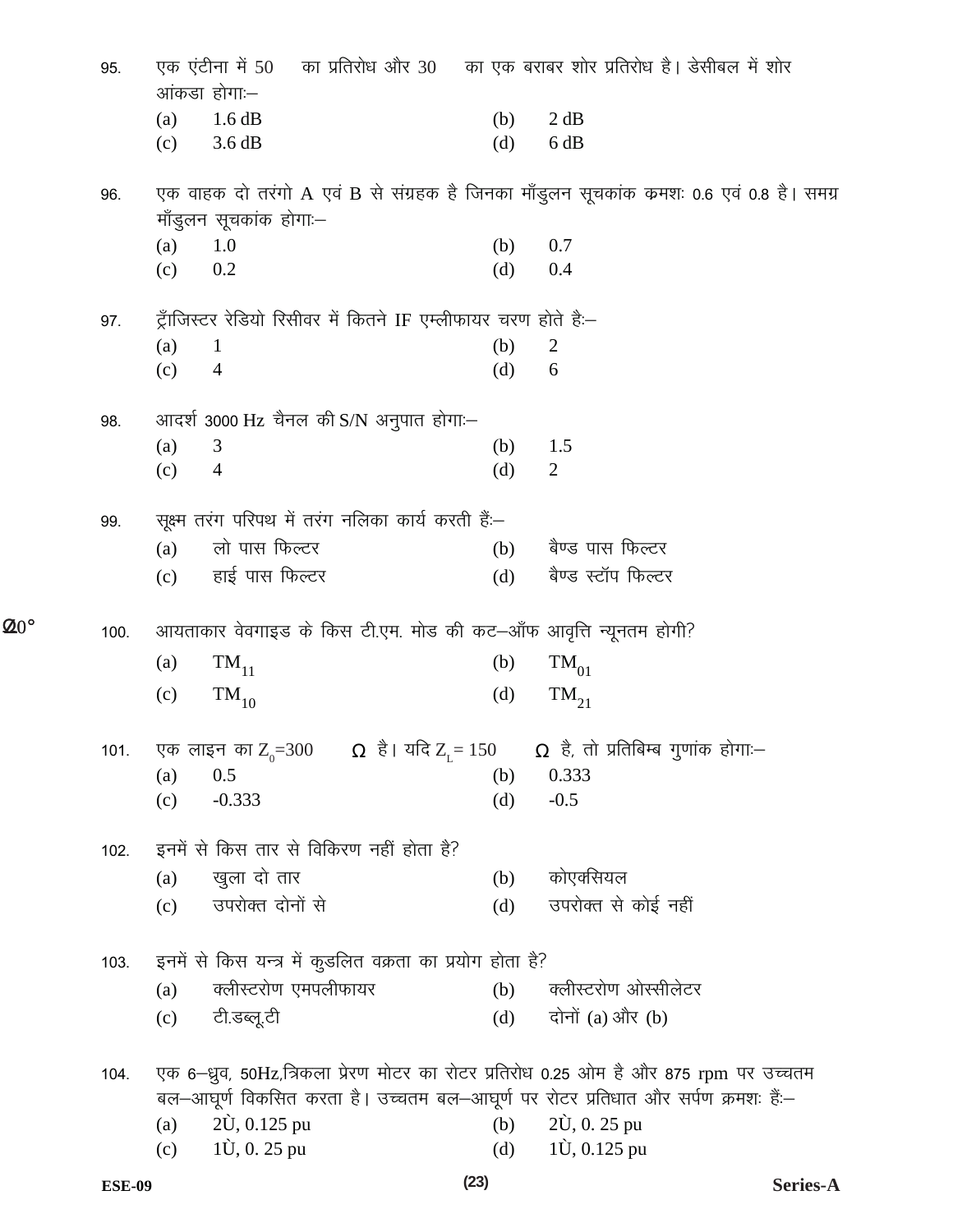105. The field excitation of 20A results in a short circuit armature current of 400A and open circuit terminal voltage of 2000V in an alternator. The magnitude of the internal voltage drop within the machine at a load current of 200A is :-

| (a) $1 \text{ V}$   | (b) $10 \text{ V}$   |
|---------------------|----------------------|
| (c) $100 \text{ V}$ | (d) $1000 \text{ V}$ |

106. What is the ratio of starting torque and maximum torque of a 3-phase, 50Hz, 4-pole induction motor when the maximum torque occurs at 1200 rpm?

|  | (a) $0.384$ |  |  | (b) $0.421$ |
|--|-------------|--|--|-------------|
|--|-------------|--|--|-------------|

- (c)  $0.5$  (d)  $0.6$
- 107. A balanced three phase induction motor runs at slip 's'. If ' $\frac{1}{s}$  is the synchronous speed, what is the relative speed between the stator mmf and the rotor mmf?

|     | $(a)$ s <sub>s</sub> | (b) $(1-s)$ |  |
|-----|----------------------|-------------|--|
| (c) |                      | $(d)$ Zero  |  |

s<br>y voltage to a 3-phase induction motor is reduced by 10 percent. By what percentage<br>aximum torque decrease?<br>(b) 19.0%<br>(d) 40.0% 108. The supply voltage to a 3-phase induction motor is reduced by 10 percent. By what percentage will the maximum torque decrease?

| (a) $12.1\%$ | (b) $19.0\%$ |
|--------------|--------------|
| $(c)$ 21.0%  | (d) $40.0\%$ |

109. Wide speed control range of three phase squirrel cage induction motor is obtained by:-

- (a) Variable voltage constant frequency control method
- (b) Slip power recovery method
- (c) Pole changing method
- (d) Constant voltage to frequency ratio (V/f) method

110. A 6-pole, 3-phase alternator running at 1000 rpm supplies to an 8-pole, 3-phase induction motor which has a rotor current of frequency 2 Hz. The speed at which the motor operates is:-

| $1000$ rpm<br>(a) | (b) | 960 rpm |
|-------------------|-----|---------|
|-------------------|-----|---------|

- (c) 750 rpm (d) 720 rpm
- 111. A synchronous motor is operating on no load at unity power factor, if the field current is increased, the power factor will become:-
	- (a) Leading and the stator current will decrease
	- (b) Lagging and the stator current will increase
	- (c) Lagging and the stator current will decrease
	- (d) Leading and the stator current will increase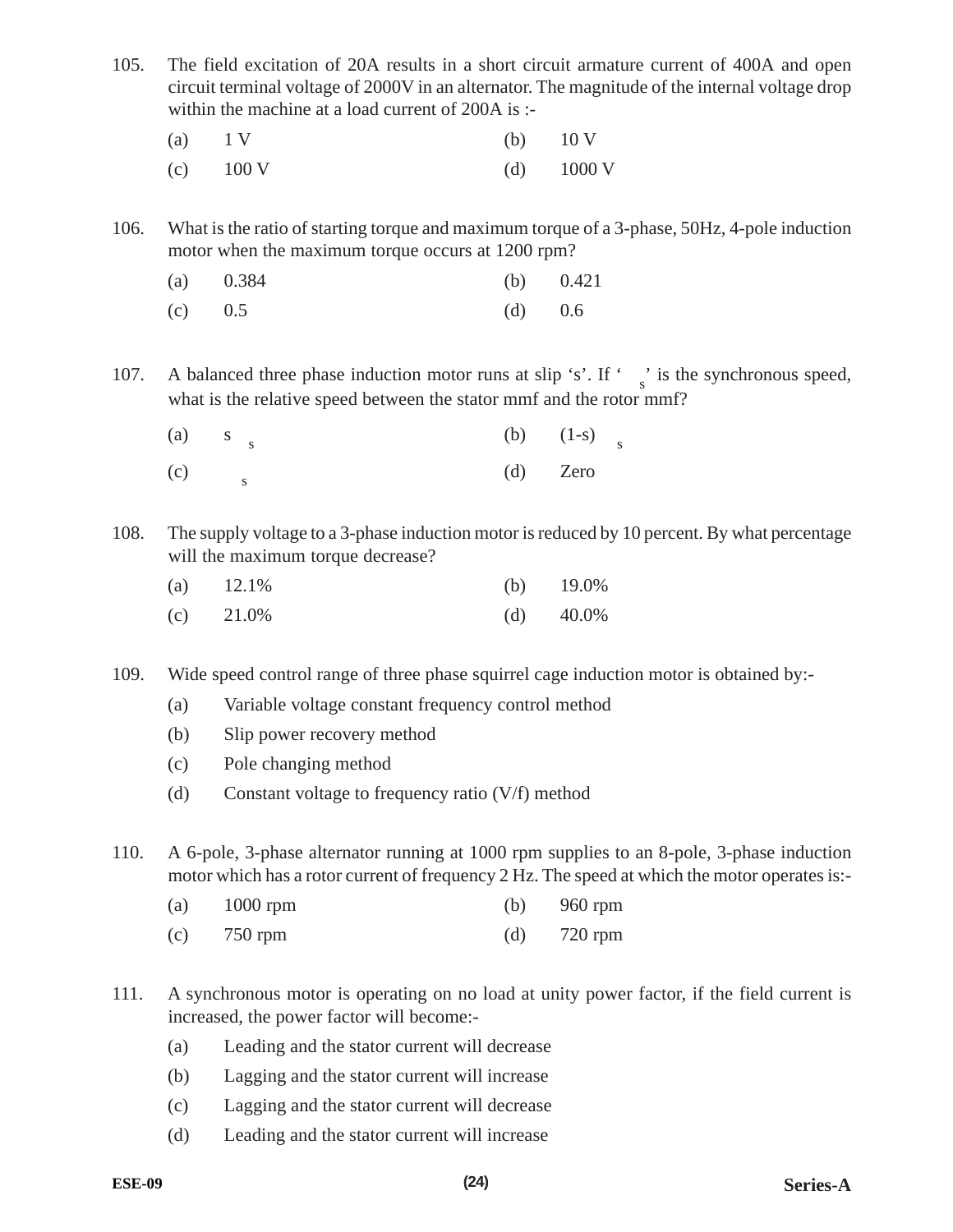| 105. |     | एक आलटरनेटर के excitation के 20A से इसके शार्ट सर्किट किए आर्मेचर में 400A धारा तथा<br>खुले परिक्रमा में टर्मिनल वोल्टेज 2000V देता है। मशीन के भीतर आन्तरिक वोल्टेज गिरावट का<br>मान 200A धारा पर होगा:— |     |                                                                                             |
|------|-----|-----------------------------------------------------------------------------------------------------------------------------------------------------------------------------------------------------------|-----|---------------------------------------------------------------------------------------------|
|      | (a) | 1 वोल्ट                                                                                                                                                                                                   | (b) | 10 वोल्ट                                                                                    |
|      |     | (c) 100 वोल्ट                                                                                                                                                                                             | (d) | 1000 वोल्ट                                                                                  |
| 106. |     | एक त्रिकला, 50Hz, 4–ध्रुव प्रेरण मोटर प्रारम्भिक बल–आघूर्ण और उच्चतम बल–आघूर्ण का क्या                                                                                                                    |     |                                                                                             |
|      |     | अनुपात है जबकि उच्चतम बल—आघूर्ण 1200rpm पर घटित होता है:—                                                                                                                                                 |     |                                                                                             |
|      | (a) | 0.384                                                                                                                                                                                                     | (b) | 0.421                                                                                       |
|      | (c) | 0.5                                                                                                                                                                                                       | (d) | 0.6                                                                                         |
| 107. |     | चु.वा.ब. और रोटर चु.वा.ब. के बीच सपेक्ष चाल क्या है?                                                                                                                                                      |     | एक संतुलित त्रिकला प्रेरण मोटर सर्पण 's' पर चलता है। यदि तुल्यकाली चाल '़' हो, तो स्टेटर    |
|      | (a) | $S_{S}$                                                                                                                                                                                                   | (b) | $(1-s)$                                                                                     |
|      | (c) | $\mathbf S$                                                                                                                                                                                               | (d) | शून्य                                                                                       |
| 108. |     | प्रतिशत तक घट जायेगा?                                                                                                                                                                                     |     | एक त्रिकला प्रेरण मोटर का प्रदाय वोल्टेज 10 प्रतिशत घटाया जाता है। उच्चतम बल-आघूर्ण कितने   |
|      | (a) | 12.1%                                                                                                                                                                                                     | (b) | 19.0%                                                                                       |
|      | (c) | 21.0%                                                                                                                                                                                                     | (d) | 40.0%                                                                                       |
| 109. |     | त्रिकला पिंजरी प्रेरण मोटर का विस्तृत चाल नियंत्रण परास प्राप्त किया जाता है निम्न के द्वारा:-                                                                                                            |     |                                                                                             |
|      | (a) | चर वोल्टेज स्थिर आवृति नियंत्रण विधि                                                                                                                                                                      |     |                                                                                             |
|      | (b) | सर्पण शक्ति पुर्नप्राप्ति विधि                                                                                                                                                                            |     |                                                                                             |
|      |     | (c) ध्रुव परिवर्तन विधि                                                                                                                                                                                   |     |                                                                                             |
|      | (d) | वोल्टेज से आवृति स्थिर अनुपात (V/f) विधि                                                                                                                                                                  |     |                                                                                             |
| 110. |     | एक 6–ध्रुव, त्रिकला प्रत्यावर्तक 1000 च.प्र.मि. पर चलते हुए एक 8–ध्रुव त्रिकला प्रेरण मोटर को<br>आपूर्ति करता है। जिसके रोटर धारा की आवृति 2Hz है। चाल जिस पर मोटर प्रचालित है:–                          |     |                                                                                             |
|      | (a) | $1000$ च.प्र.मि.                                                                                                                                                                                          | (b) | 960 च.प्र.मि.                                                                               |
|      | (c) | 750 च.प्र.मि.                                                                                                                                                                                             | (d) | 720 च.प्र.मि.                                                                               |
| 111. |     | जाती है तो शक्ति गुणक हो जायेगा:—                                                                                                                                                                         |     | एक तुल्यकाली मोटर शून्य भार पर इकाई शक्ति गुणक पर प्रचालित हो रहा है, यदि क्षेत्र धारा बढाई |
|      | (a) | अग्रगामी और स्टेटर धारा घटेगी                                                                                                                                                                             |     |                                                                                             |
|      | (b) | पश्चगामी और स्टेटर धारा बढेगी                                                                                                                                                                             |     |                                                                                             |
|      | (c) | पश्चगामी और स्टेटर धारा घटेगी                                                                                                                                                                             |     |                                                                                             |
|      | (d) | अग्रगामी और स्टेटर धारा बढेगी                                                                                                                                                                             |     |                                                                                             |
|      |     | (25)                                                                                                                                                                                                      |     | $_{\rm Coulong}$ $_{\rm A}$                                                                 |

 $\omega$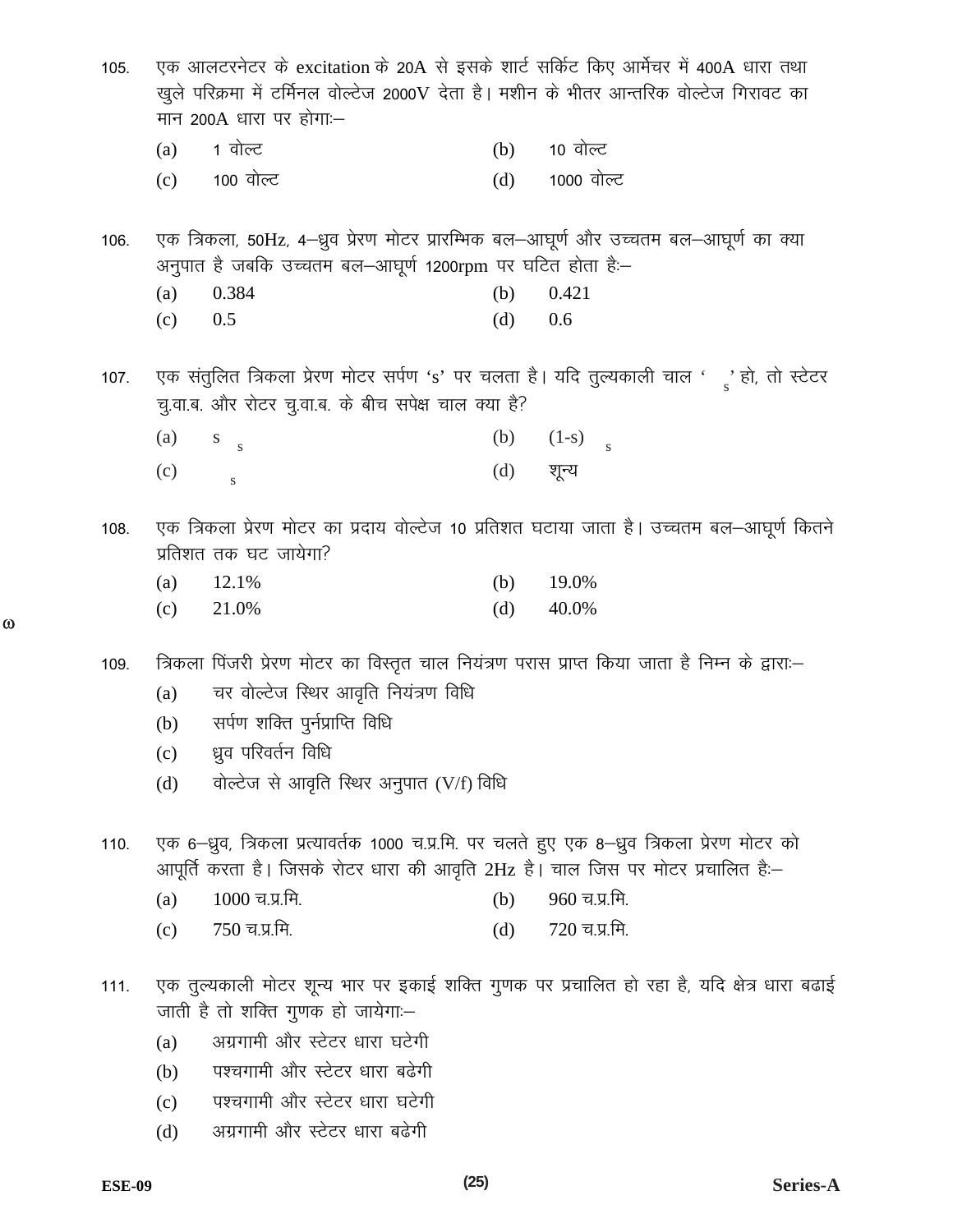| 112. | A synchronous motor is operated from a bus voltage of 1.0 pu and is drawing 1.0 pu zero<br>power factor leading current. Its synchronous reactance is 0.5 pu What is the excitation emf<br>of the motor? |                                                                        |     |                                                                                             |  |  |
|------|----------------------------------------------------------------------------------------------------------------------------------------------------------------------------------------------------------|------------------------------------------------------------------------|-----|---------------------------------------------------------------------------------------------|--|--|
|      | (a)                                                                                                                                                                                                      | 0.5                                                                    | (b) | 1.0                                                                                         |  |  |
|      | (c)                                                                                                                                                                                                      | 1.5                                                                    | (d) | 2.0                                                                                         |  |  |
| 113. |                                                                                                                                                                                                          | Damper in a large generator is used to:-                               |     |                                                                                             |  |  |
|      | (a)                                                                                                                                                                                                      | Increase stability                                                     | (b) | Reduce Voltage fluctuation                                                                  |  |  |
|      | (c)                                                                                                                                                                                                      | Reduce frequency fluctuation                                           | (d) | All above                                                                                   |  |  |
| 114. | will be:-                                                                                                                                                                                                |                                                                        |     | A 10 pole AC generator rotates at 1200 rpm. The frequency of AC voltage in cycle per second |  |  |
|      | (a)                                                                                                                                                                                                      | 120                                                                    | (b) | 110                                                                                         |  |  |
|      | (c)                                                                                                                                                                                                      | 100                                                                    | (d) | 50                                                                                          |  |  |
| 115. |                                                                                                                                                                                                          | Speed of a repulsion motor at No load is:-                             |     |                                                                                             |  |  |
|      | (a)                                                                                                                                                                                                      | Low                                                                    | (b) | Very low                                                                                    |  |  |
|      | (c)                                                                                                                                                                                                      | High                                                                   | (d) | Dangerously high                                                                            |  |  |
| 116. | What is the ratio of No-load speed to full load speed of a 200 kVA, 12 pole, 220V, 3 phase,<br>60 Hz synchronous motor?                                                                                  |                                                                        |     |                                                                                             |  |  |
|      | (a)                                                                                                                                                                                                      | $\mathbf{1}$                                                           | (b) | 1.1                                                                                         |  |  |
|      | (c)                                                                                                                                                                                                      | 1.21                                                                   | (d) | Infinite                                                                                    |  |  |
| 117. |                                                                                                                                                                                                          | The motor used in household refrigerators is:-                         |     |                                                                                             |  |  |
|      | (a)                                                                                                                                                                                                      | dc series motor                                                        | (b) | dc shunt motor                                                                              |  |  |
|      | (c)                                                                                                                                                                                                      | universal motor                                                        | (d) | Single phase induction motor                                                                |  |  |
| 118. | An ideal transformer does not-change:-                                                                                                                                                                   |                                                                        |     |                                                                                             |  |  |
|      | (a)                                                                                                                                                                                                      | Voltage                                                                | (b) | Power                                                                                       |  |  |
|      | (c)                                                                                                                                                                                                      | Current                                                                | (d) | None of the above                                                                           |  |  |
| 119. | The slip of an induction motor normally does not depend on:-                                                                                                                                             |                                                                        |     |                                                                                             |  |  |
|      | (a)                                                                                                                                                                                                      | Rotor speed                                                            | (b) | Synchronous speed                                                                           |  |  |
|      | (c)                                                                                                                                                                                                      | Shaft torque                                                           | (d) | Core-loss component                                                                         |  |  |
| 120. |                                                                                                                                                                                                          | Skewing is used in induction motors in order to reduce torque due to:- |     |                                                                                             |  |  |
|      | (a)                                                                                                                                                                                                      | Time harmonics                                                         | (b) | Space harmonics                                                                             |  |  |
|      | (c)                                                                                                                                                                                                      | Slot harmonics                                                         | (d) | Reverse rotating fields                                                                     |  |  |
| 121. |                                                                                                                                                                                                          | Which type of motor is most suitable for computer printer device?      |     |                                                                                             |  |  |
|      | (a)                                                                                                                                                                                                      | Reluctance motor                                                       | (b) | Hysterisis motor                                                                            |  |  |
|      | (c)                                                                                                                                                                                                      | Shaded pole motor                                                      | (d) | Stepper motor                                                                               |  |  |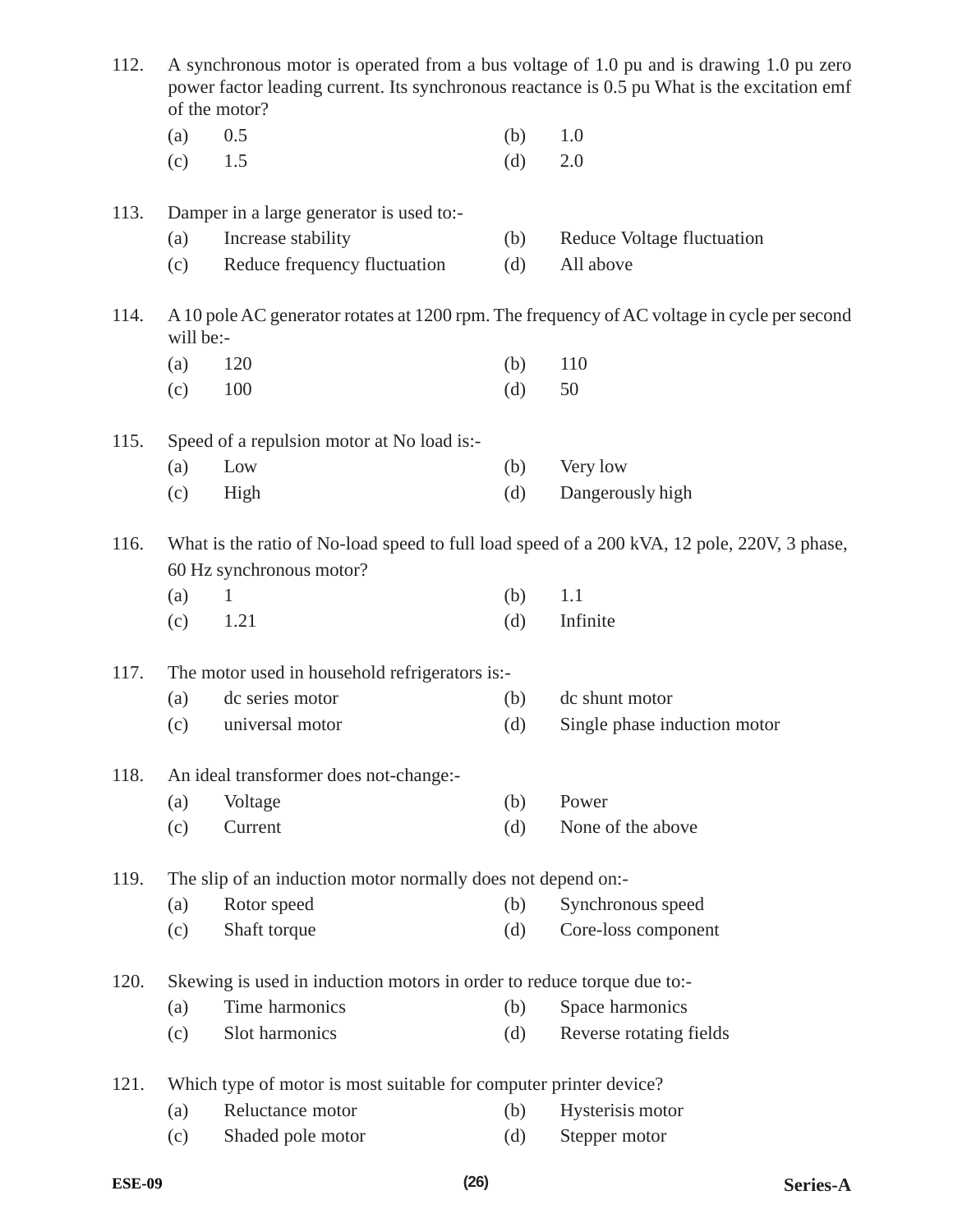| 121. |            | किस प्रकार का मोटर कम्प्यूटर प्रिंटर चालान के लिए सबसे अधिक उपयुक्त है?                 |            |                                                                                             |
|------|------------|-----------------------------------------------------------------------------------------|------------|---------------------------------------------------------------------------------------------|
|      | (c)        | स्लाट हार्मोनिक्स                                                                       |            | (d) व्युत्क्रम घूर्णित क्षेत्रो                                                             |
|      | (a)        | समय हार्मोनिक्स                                                                         | (b)        | स्पेस हार्मोनिक्स                                                                           |
| 120. |            | निम्न द्वारा बल-आघूर्ण घटाने के लिये प्रेरण मोटरों में स्क्यूड्रिंग प्रयोग की जाती है:- |            |                                                                                             |
|      | (c)        |                                                                                         |            |                                                                                             |
|      |            | शाफट बल–आघूर्ण पर                                                                       | (d)        | क्रोड–हानि घटक पर                                                                           |
| 119. | (a)        | प्रेरण मोटर का सर्पण सामान्यतया निर्भर नहीं करता है:–<br>रोटर चाल पर                    | (b)        | तुल्यकाली चाल                                                                               |
|      |            |                                                                                         |            |                                                                                             |
|      | (c)        | धारा                                                                                    | (d)        | उपरोक्त में से कोई नहीं                                                                     |
|      | (a)        | वोल्टेज                                                                                 | (b)        | शक्ति                                                                                       |
| 118. |            | एक आदर्श परिणामित्र नहीं बदलता है:–                                                     |            |                                                                                             |
|      | (c)        | यूनिवर्सल मोटर                                                                          | (d)        | एकल कला प्रेरण मोटर                                                                         |
|      | (a)        | डी.सी.श्रृंखला मोटर                                                                     | (b)        | डी.सी.शंट मोटर                                                                              |
| 117. |            | घर के रेफिजरेटर में प्रयुक्त होने वाली मोटर है:-                                        |            |                                                                                             |
|      |            |                                                                                         |            |                                                                                             |
|      | (a)<br>(c) | 1.21                                                                                    | (b)<br>(d) | 1.1<br>अनन्त                                                                                |
|      |            | एवं कोई भार नहीं गति का अनुपात क्या है?<br>$\mathbf{1}$                                 |            |                                                                                             |
| 116. |            |                                                                                         |            | एक 200 के.वी.ए., 12 पोल, 220 वो, 3 कला, 60 हर्ट्रज तुल्यकालिक मोटर का पूरा भार गति के लिए   |
|      |            |                                                                                         |            |                                                                                             |
|      | (c)        | उच्च                                                                                    | (d)        | खतरनाक उच्च                                                                                 |
|      | (a)        | कम                                                                                      | (b)        | बहुत कम                                                                                     |
| 115. |            | एक प्रतिकर्षण मोटर की बिना बोझ पर गति होगी:—                                            |            |                                                                                             |
|      | (c)        | 100                                                                                     | (d)        | 50                                                                                          |
|      | (a)        | 120                                                                                     | (b)        | 110                                                                                         |
| 114. | होगी:—     | एक 10 पोल AC जेनेरेटर 1200rpm पर घूमता है। प्रति सेकेण्ड चक्र में AC वोल्टेज की आवृति   |            |                                                                                             |
|      |            |                                                                                         |            |                                                                                             |
|      | (c)        | आवृति के उतार चढाव को कम करने में (d) जपरोक्त सभी                                       |            |                                                                                             |
|      | (a)        | स्थिरता की वृद्धि में                                                                   | (b)        | वोल्टेज के उतार चढाव को कम करने में                                                         |
| 113. |            | एक बड़े जेनेरेटर में डैम्पर का उपयोग होता है:–                                          |            |                                                                                             |
|      | (c)        | 1.5                                                                                     | (d)        | 2.0                                                                                         |
|      | (a)        | 0.5                                                                                     | (b)        | 1.0                                                                                         |
|      |            | 1.0 प्र0 इ0 धारा ले रहा है। मोटर का उत्तेजन वि.वा.ब. क्या है?                           |            |                                                                                             |
| 112. |            |                                                                                         |            | एक तुल्यकाली मोटर 1.0 प्र.इ. बस वोल्टेज से प्रचालित होता है और अग्रगामी शून्य शक्ति गुणक की |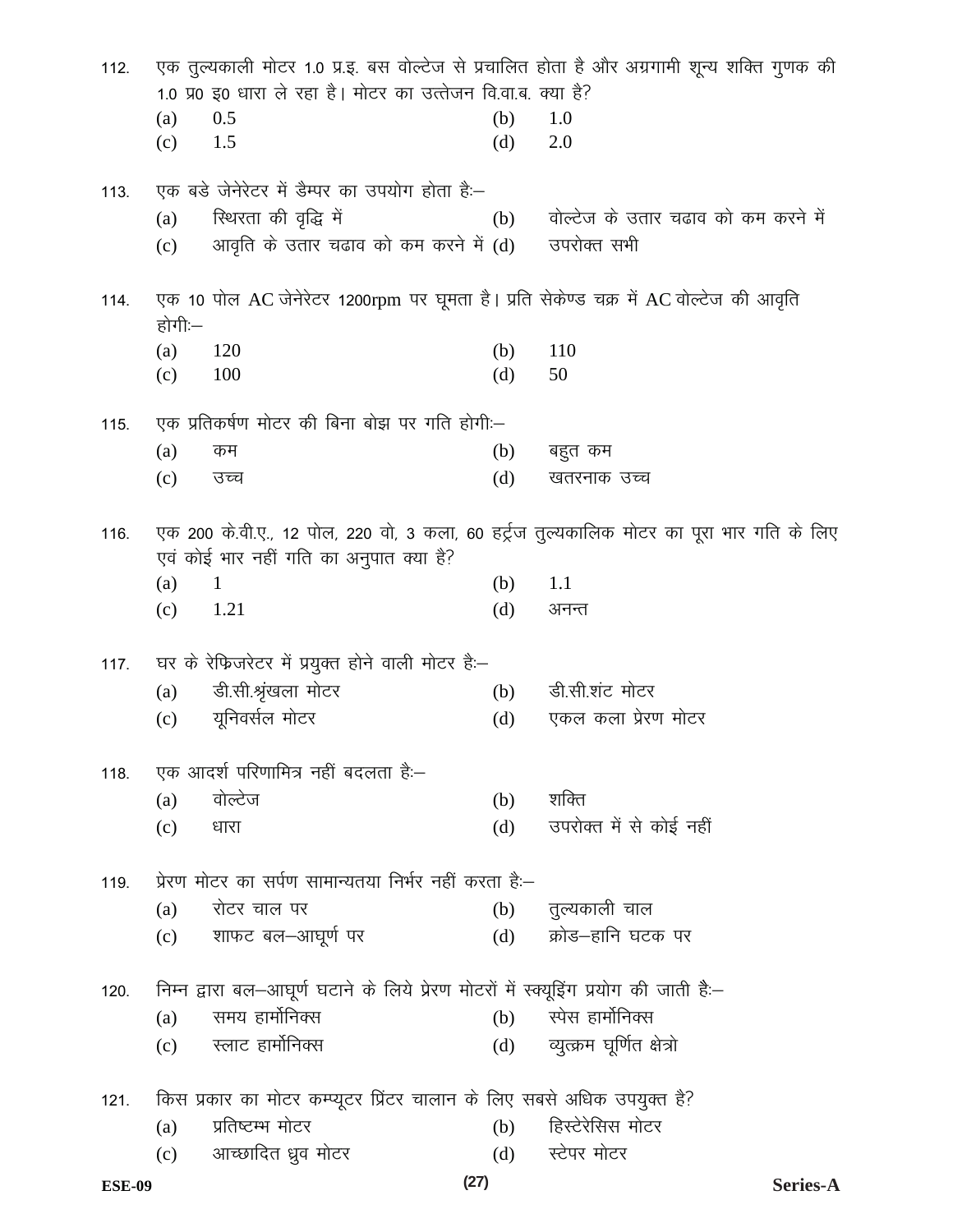| 122. |     | parallel to the horizontal line represents:-                                           |     | In a circle diagram of a three phase induction motor the point where tangent to the circle is  |
|------|-----|----------------------------------------------------------------------------------------|-----|------------------------------------------------------------------------------------------------|
|      | (a) | Maximum torque                                                                         | (b) | Maximum output power                                                                           |
|      | (c) | Maximum input                                                                          | (d) | <b>Stator</b> loss                                                                             |
| 123. |     | winding is:-                                                                           |     | In a split phase motor, the ratio of number of turns for starting winding to that for running  |
|      | (a) | 2.0                                                                                    | (b) | More than 1.0                                                                                  |
|      | (c) | 1.0                                                                                    | (d) | Less than 1.0                                                                                  |
| 124. |     | step angle of this step motor is:-                                                     |     | A 3 , 3 stack, variable reluctance step motor has 20 poles on each rotor and stator stack. The |
|      | (a) | $3^\circ$                                                                              | (b) | $6^{\circ}$                                                                                    |
|      | (c) | $9^\circ$                                                                              | (d) | $18^{\circ}$                                                                                   |
| 125. |     | Which of the following is an unexcited single phase synchronous motor?                 |     |                                                                                                |
|      | (a) | A.C. series motor                                                                      | (b) | Reluctance motor                                                                               |
|      | (c) | Universal motor                                                                        | (d) | Repulsion motor                                                                                |
| 126. |     | A 3-ph, 60 Hz induction motor runs at 1150 rpm, its synchronous speed is:-             |     |                                                                                                |
|      | (a) | 1300 rpm                                                                               | (b) | 1500 rpm                                                                                       |
|      | (c) | 1200 rpm                                                                               | (d) | 1000 rpm                                                                                       |
|      |     |                                                                                        |     |                                                                                                |
| 127. |     | The common type of servo motor is different from normal induction motor as it has:-    |     |                                                                                                |
|      | (a) | Lower rotor resistance                                                                 | (b) | Higher rotor resistance                                                                        |
|      | (c) | Higher power rating                                                                    | (d) | Larger inertia                                                                                 |
| 128. |     | short circuit current is limited by which one of the following?                        |     | When a 3-phase alternator is suddenly short circuited at its terminals, the initial value of   |
|      | (a) | Subtransient reactance                                                                 | (b) | Transient reactance $x_d$ '                                                                    |
|      | (c) | Synchronous reactance $x_{s}$                                                          | (d) | Sum of $x_d$ ", $x_d$ ', and $x_s$                                                             |
| 129. |     | The domestic mixer uses an electric motor of type:-                                    |     |                                                                                                |
|      | (a) | Universal motor                                                                        | (b) | Shaded pole motor                                                                              |
|      | (c) | Synchronous motor                                                                      | (d) | Induction motor                                                                                |
| 130. |     | slip of 4% will be:-                                                                   |     | The rotor power output of three phase induction motor is 15kW. The rotor copper loss at a      |
|      | (a) | 600W                                                                                   | (b) | 625W                                                                                           |
|      | (c) | 650W                                                                                   | (d) | 700W                                                                                           |
| 131. |     | The change in speed of a 3 $\phi$ induction motor from No load to full load is about:- |     |                                                                                                |
|      | (a) | 4%                                                                                     | (b) | 8%                                                                                             |
|      | (c) | 15%                                                                                    | (d) | 50%                                                                                            |
|      |     |                                                                                        |     |                                                                                                |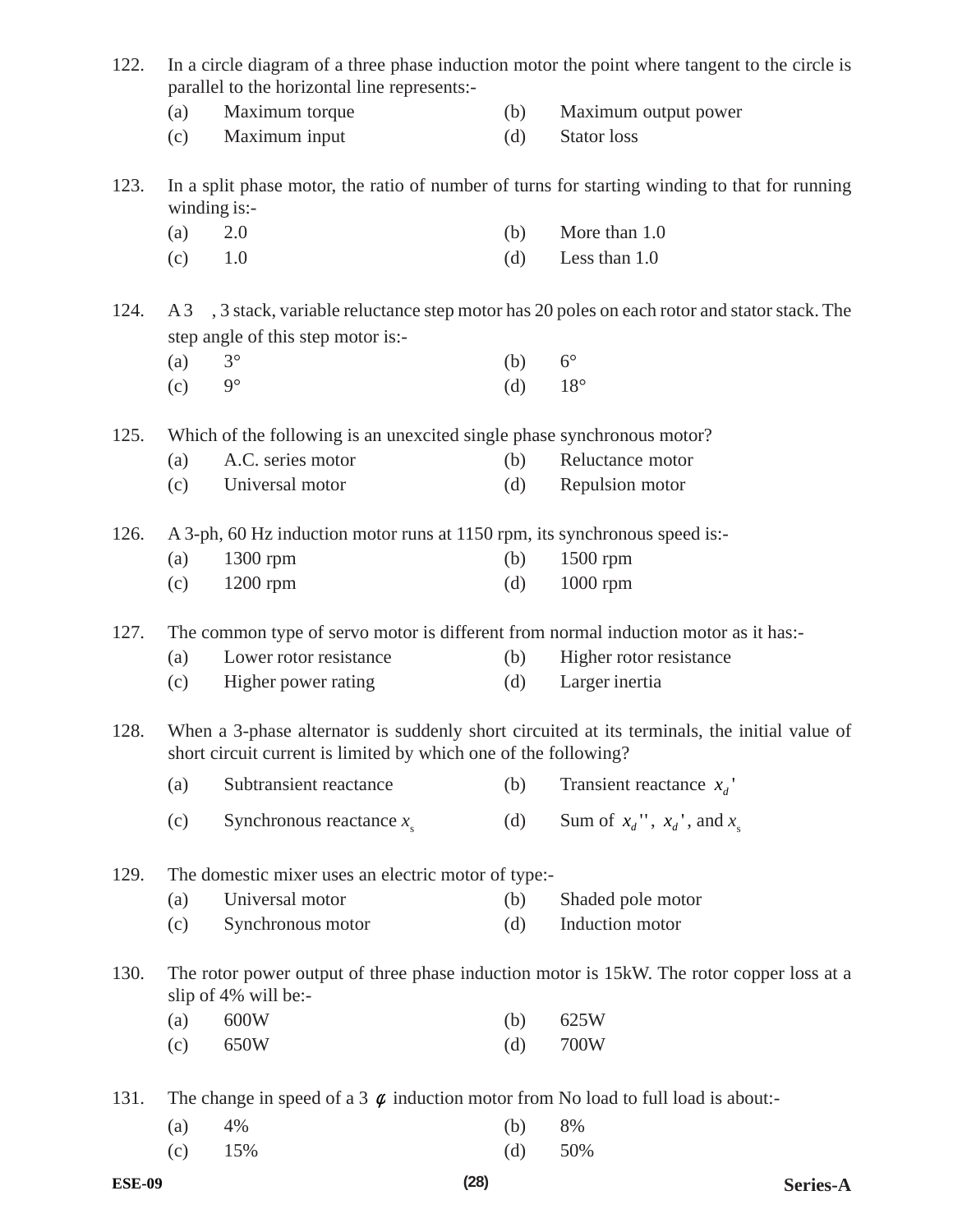| 122. |     | एक त्रिकला प्रेरणा मोटर के वृत चित्र में बिन्दु जिसका वृत पर स्पर्शी रेखा क्षैतिज लाइन के                                                              |     |                                                                                                         |
|------|-----|--------------------------------------------------------------------------------------------------------------------------------------------------------|-----|---------------------------------------------------------------------------------------------------------|
|      |     | समानान्तर है, प्रदर्शित करता है:-                                                                                                                      |     |                                                                                                         |
|      | (a) | उच्चतम बल–आघूर्ण                                                                                                                                       |     | (b) उच्चतम निर्गम शक्ति                                                                                 |
|      | (c) | उच्चतम निवेश                                                                                                                                           | (d) | स्टेटर हानि                                                                                             |
| 123. |     | एक विभाजित कला मोटर में, शरू करने वाली व चलाने वाली वाइंडिंग की घुमावों की संख्या का                                                                   |     |                                                                                                         |
|      |     | अनुपात होगा:–                                                                                                                                          |     |                                                                                                         |
|      | (a) | 2.0                                                                                                                                                    | (b) | 1.0 से अधिक                                                                                             |
|      | (c) | 1.0                                                                                                                                                    | (d) | 1.0 से कम                                                                                               |
| 124. |     |                                                                                                                                                        |     | एक त्रिकला, 3 स्टैक चार प्रतिष्टम्भ स्टेप मोटर में प्रत्येक रोटर और स्टेटर स्टैक में 20 ध्रुव है। स्टेप |
|      |     | मोटर का स्टेप कोण है:–                                                                                                                                 |     |                                                                                                         |
|      | (a) | $3^\circ$                                                                                                                                              | (b) | $6^{\circ}$                                                                                             |
|      | (c) | $9^\circ$                                                                                                                                              | (d) | $18^{\circ}$                                                                                            |
| 125. |     | निम्न में से कौन एक अन-उत्तेजित एकल चरण तुल्यकालिक मोटर है?                                                                                            |     |                                                                                                         |
|      | (a) | ए. सी. श्रृखंला मोटर                                                                                                                                   | (b) | अनिच्छा मोटर                                                                                            |
|      | (c) | यूनिवर्सल निवेश                                                                                                                                        | (d) | प्रतिकर्षण मोटर                                                                                         |
| 126. |     | एक त्रिकला 60 Hz प्रेरण मोटर 1150 च.प्र.मि. पर चलता है, इसकी तुल्यकाली चाल हैं:-                                                                       |     |                                                                                                         |
|      | (a) | 1300 च.प्र.मि.                                                                                                                                         | (b) | 1500 च.प्र.मि.                                                                                          |
|      | (c) | 1200 च.प्र.मि.                                                                                                                                         | (d) | $1000$ च.प्र.मि.                                                                                        |
| 127. |     | सामान्य प्रकार का सर्वोमोटर मानक प्रेरण मोटर से भिन्न है क्योंकि इसमें है:—                                                                            |     |                                                                                                         |
|      | (a) | निम्नतर रोटर प्रतिरोध                                                                                                                                  |     | (b) उच्चतर रोटर प्रतिरोध                                                                                |
|      | (c) | उच्चतर शक्ति संनिर्धारण                                                                                                                                | (d) | अधिक जड़त्व                                                                                             |
| 128. |     | जब एक त्रिकला प्रत्यावर्तक अचानक अपने सिरों पर लघु परिपथित होता है तो लघु परिपथ की<br>प्रारम्भिक धारा निम्नकिरित करने में निम्न में कौन सिमित करता है? |     |                                                                                                         |
|      | (a) | उपक्षणिक प्रतिघात                                                                                                                                      | (b) | क्षणिक प्रतिघात $x_a$ '                                                                                 |
|      | (c) | तुल्यकाली प्रतिघात $x_{\scriptscriptstyle\rm g}$                                                                                                       | (d) | $x_d$ ", $x_d$ 'और $x_s$ का योग                                                                         |
| 129. |     | घरेलू मिक्सी वैघुत मोटर प्रयोग करती है:–                                                                                                               |     |                                                                                                         |
|      | (a) | सार्वत्रिक मोटर                                                                                                                                        | (b) | आच्घादित ध्रुव मोटर                                                                                     |
|      | (c) | तुल्यकाली मोटर                                                                                                                                         | (d) | प्रेरण मोटर                                                                                             |
|      |     |                                                                                                                                                        |     |                                                                                                         |
| 130. |     |                                                                                                                                                        |     | एक त्रिकला प्रेरण मोटर की रोटर निर्गत शक्ति 15kW है। 4% सर्पण पर, रोटर ताम्र हानि होगी:-                |
|      | (a) | 600W                                                                                                                                                   | (b) | 625W                                                                                                    |
|      | (c) | 650W                                                                                                                                                   | (d) | 700W                                                                                                    |
| 131. |     | एक त्रिकला प्रेरण मोटर की गति में शून्य भार एवं पूर्ण भार की स्थिति में कितना बदलाव होगा:-                                                             |     |                                                                                                         |
|      | (a) | 4%                                                                                                                                                     | (b) | 8%                                                                                                      |
|      | (c) | 15%                                                                                                                                                    | (d) | 50%                                                                                                     |

 $x_d$ "

 $(29)$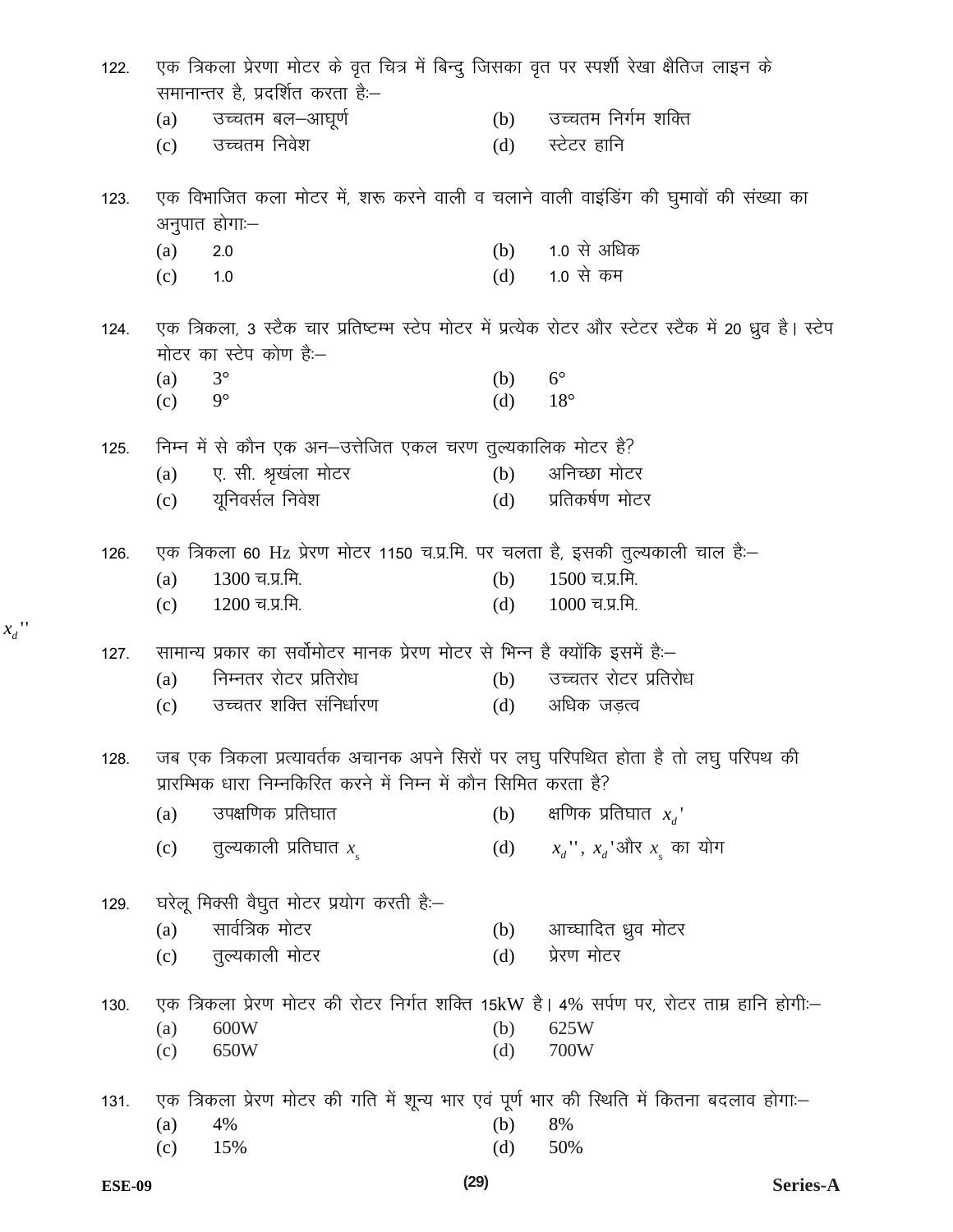| 132. | A three phase induction motor takes A ampere on full load at a power factor of cos $\phi$ . The<br>component responsible for producing magnetization is approximately:- |                                                                                                                                    |     |                                                                                                  |
|------|-------------------------------------------------------------------------------------------------------------------------------------------------------------------------|------------------------------------------------------------------------------------------------------------------------------------|-----|--------------------------------------------------------------------------------------------------|
|      | (a)                                                                                                                                                                     | A sin                                                                                                                              | (b) | A tan                                                                                            |
|      | (c)                                                                                                                                                                     | A cos                                                                                                                              | (d) | A / cos                                                                                          |
| 133. |                                                                                                                                                                         | Synchronous motor can run at:-                                                                                                     |     |                                                                                                  |
|      | (a)                                                                                                                                                                     | Leading power factor                                                                                                               | (b) | Unity power factor                                                                               |
|      | (c)                                                                                                                                                                     | Lagging power factor                                                                                                               | (d) | Any of above                                                                                     |
| 134. |                                                                                                                                                                         | As the load on a synchronous motor is increased, the torque angle:-                                                                |     |                                                                                                  |
|      | (a)                                                                                                                                                                     | Increases                                                                                                                          | (b) | Decreases                                                                                        |
|      | (c)                                                                                                                                                                     | Remains same                                                                                                                       | (d) | None of these                                                                                    |
| 135. |                                                                                                                                                                         | If a dc series motor is connected to AC supply, then:-                                                                             |     |                                                                                                  |
|      | (a)                                                                                                                                                                     | It will not run                                                                                                                    | (b) | It will run                                                                                      |
|      | (c)                                                                                                                                                                     | It will burn out                                                                                                                   | (d) | It will pulsate                                                                                  |
| 136. |                                                                                                                                                                         | Which type of connection is employed for current transformers for the protection of<br>star- delta connected 3-phase transformer ? |     |                                                                                                  |
|      | (a)                                                                                                                                                                     | Delta - Delta                                                                                                                      | (b) | $Star - Star$                                                                                    |
|      | (c)                                                                                                                                                                     | Star - Delta                                                                                                                       | (d) | Delta - Star                                                                                     |
| 137. |                                                                                                                                                                         |                                                                                                                                    |     | The relay used for protection of high voltage a.c. transmission line against power swing is:-    |
|      | (a)                                                                                                                                                                     | Instantaneous overcurrent relay                                                                                                    | (b) | Impedance relay                                                                                  |
|      | (c)                                                                                                                                                                     | Mho relay                                                                                                                          | (d) | Reactance relay                                                                                  |
| 138. |                                                                                                                                                                         | The restriking voltage in circuit breaker is measured in:-                                                                         |     |                                                                                                  |
|      | (a)                                                                                                                                                                     | <b>RMS</b> value                                                                                                                   | (b) | Peak value                                                                                       |
|      | (c)                                                                                                                                                                     | Instantaneous value                                                                                                                | (d) | Average value                                                                                    |
| 139. | $is:-$                                                                                                                                                                  |                                                                                                                                    |     | The most suitable circuit breaker for interrupting short line fault without resistance switching |
|      | (a)                                                                                                                                                                     | Minimum oil circuit breaker                                                                                                        | (b) | SF6 circuit breaker                                                                              |
|      | (c)                                                                                                                                                                     | Bulk oil circuit breaker                                                                                                           | (d) | Air blast circuit breaker                                                                        |
| 140. |                                                                                                                                                                         | Which one of the following is not a routine test of a circuit breaker?                                                             |     |                                                                                                  |
|      | (a)                                                                                                                                                                     | Short circuit test                                                                                                                 | (b) | Dielectric test                                                                                  |
|      | (c)                                                                                                                                                                     | Thermal test                                                                                                                       | (d) | DC resistance voltage drop test                                                                  |
| 141. |                                                                                                                                                                         | overhead single circuit transmission line?                                                                                         |     | What is the approximate value of the surge impedance loading of a 400kV, 3-phase, 50Hz           |
|      | (a)                                                                                                                                                                     | 230 MW                                                                                                                             | (b) | 400 MW                                                                                           |
|      | (c)                                                                                                                                                                     | 1000 MW                                                                                                                            | (d) | 1600 MW                                                                                          |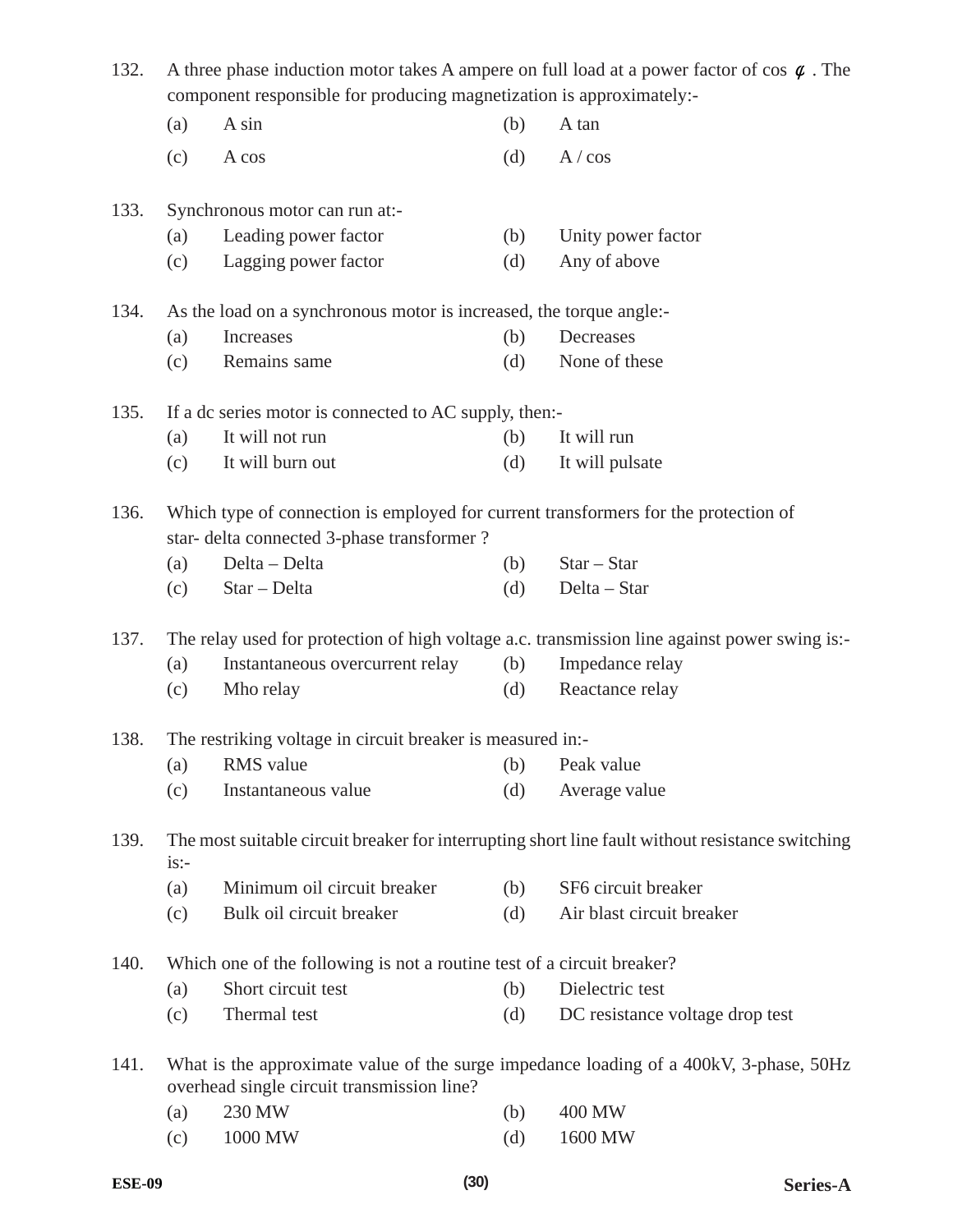| 132. | एक तीन चरण मोटर एक शक्ति कारक cos पर पूर्ण लोड पर A एमपीयर लेता है। चुबंकत्व के<br>उत्पादन के लिए जिम्मेदार घटक होगा लगभग:- |     |                                                                                                      |
|------|-----------------------------------------------------------------------------------------------------------------------------|-----|------------------------------------------------------------------------------------------------------|
|      |                                                                                                                             |     |                                                                                                      |
|      | (a)<br>A sin                                                                                                                | (b) | A tan                                                                                                |
|      | (c)<br>A cos                                                                                                                | (d) | A / cos                                                                                              |
| 133. | तुल्यकाली मोटर) को चलाया जा सकता है:—                                                                                       |     |                                                                                                      |
|      | अग्रगामी शक्ति गुणांक पर<br>(a)                                                                                             |     | (b) एकल शक्ति गुणांक पर                                                                              |
|      | पश्चगामी शक्ति गुणांक पर<br>(c)                                                                                             | (d) | उपरोक्त में से कोई भी                                                                                |
| 134. | यदि किसी तुल्तकाली मोटर पर भार बढ़ाया जाता है तो उसका आघूर्णन कोंण:—                                                        |     |                                                                                                      |
|      | बढ जाता है<br>(a)                                                                                                           | (b) | घट जाता है                                                                                           |
|      | उतना ही रहता है<br>(c)                                                                                                      |     | (d) इनमें से कोई नहीं                                                                                |
| 135. | यदि किसी dc सीरीज मोटर को ए.सी. सप्लाई से जोड़ दिया जाऐ तो—                                                                 |     |                                                                                                      |
|      | वह नहीं चलेगा<br>(a)                                                                                                        | (b) | वह चलेगा                                                                                             |
|      | वह जल जायेगा<br>(c)                                                                                                         | (d) | वह दोलन करेगा                                                                                        |
| 136. | के लिये प्रयोग किये जाते है?                                                                                                |     | स्टार–डेल्टा संयोजित त्रिकला ट्रांसफार्मर की सुरक्षा के लिए किस प्रकार के संयोजन धारा ट्रांसफार्मरों |
|      | डेल्टा–डेल्टा<br>(a)                                                                                                        | (b) | स्टार– स्टार                                                                                         |
|      | (c) स्टार–डेल्टा                                                                                                            | (d) | डेल्टा–स्टार                                                                                         |
| 137. | शक्ति स्विंग के विरूद्ध उच्च वोल्टेज प्र.धा. पारेषण लाइन की सुरक्षा के लिए प्रयुक्त रिले हैं:–                              |     |                                                                                                      |
|      | तात्कालिक अतिधारा रिले<br>(a)                                                                                               | (b) | प्रतिबाधा रिले                                                                                       |
|      | म्हो रिले<br>(c)                                                                                                            | (d) | प्रतिधात रिले                                                                                        |
| 138. | परिपथ वियोजक में पुनः स्ट्राइकिंग वाल्टेज नापा जाता है                                                                      |     | में —                                                                                                |
|      | (a) व.मा.मू. मान                                                                                                            |     | $(b)$ शिखर मान                                                                                       |
|      | तात्क्षणिक मान<br>(c)                                                                                                       | (d) | औसत मान                                                                                              |
| 139. | बिना प्रतिरोध स्विचिंग के लघु लाइन दोष को रोकने के लिए सबसे उपयुक्त परिपथ वियोजक है:-                                       |     |                                                                                                      |
|      | न्यूनतम तैल परिपथ वियोजक<br>(a)                                                                                             | (b) | SF6 परिपथ वियोजक                                                                                     |
|      | पुंज तैल परिपथ वियोजक<br>(c)                                                                                                |     | (d) वायु ब्लास्ट परिपथ वियोजक                                                                        |
| 140. | निम्नलिखित में कौन सा परिपथ वियोजक का नियमित परीक्षण नही है?                                                                |     |                                                                                                      |
|      | लघु परिपथ परीक्षण<br>(a)                                                                                                    |     | (b) परावैधुत परीक्षण                                                                                 |
|      | तापीय परीक्षण<br>(c)                                                                                                        | (d) | दि.धा. प्रतिरोध वोल्टेज पात परीक्षण                                                                  |
|      |                                                                                                                             |     |                                                                                                      |
| 141. | एक 400 kV त्रिकला 50 हर्ट्ज शिरोपरि एकल परिपथ पारेषण लाइन के सर्ज प्रतिबाधा भार का मान<br>क्या है:–                         |     |                                                                                                      |
|      | 230 MW<br>(a)                                                                                                               | (b) | 400 MW                                                                                               |
|      | 1000 MW<br>(c)                                                                                                              | (d) | 1600 MW                                                                                              |

 $\phi$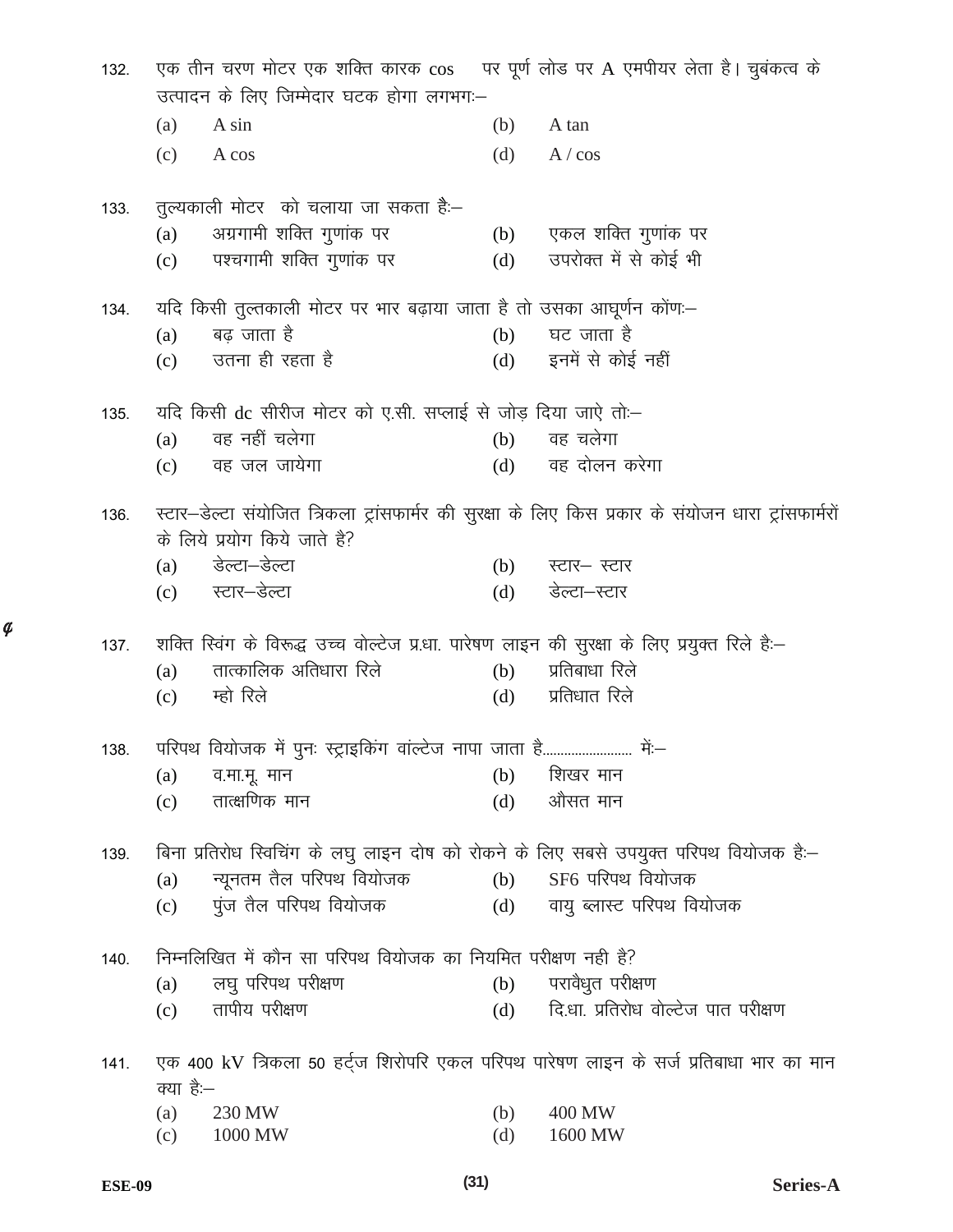| 142. | How many relays are used to detect interphase fault of a three phase system? |                                                                                |     |                                                                                                     |  |
|------|------------------------------------------------------------------------------|--------------------------------------------------------------------------------|-----|-----------------------------------------------------------------------------------------------------|--|
|      | (a)                                                                          | One                                                                            | (b) | Two                                                                                                 |  |
|      | (c)                                                                          | Three                                                                          | (d) | six                                                                                                 |  |
| 143. |                                                                              | Circuit breaker is used for which of the following:-                           |     |                                                                                                     |  |
|      | (a)                                                                          | Voltage control                                                                | (b) | Power control                                                                                       |  |
|      | (c)                                                                          | Frequency control                                                              | (d) | Over current protection                                                                             |  |
| 144. |                                                                              | Which is preferred type of C.B to be installed in EHV system?                  |     |                                                                                                     |  |
|      | (a)                                                                          | Vacuum C.B.                                                                    | (b) | Air blast C.B.                                                                                      |  |
|      | (c)                                                                          | Bulk oil C.B.                                                                  | (d) | None of these                                                                                       |  |
| 145. |                                                                              | multiplier will be:-                                                           |     | If the fault current is 2000 A, the relay setting is 50% and CT ratio is $400:5$ , the plug setting |  |
|      | (a)                                                                          | 25A                                                                            | (b) | 15A                                                                                                 |  |
|      | (c)                                                                          | 50A                                                                            | (d) | 10A                                                                                                 |  |
| 146. |                                                                              | In an open ended line, the reflection coefficient of current is:-              |     |                                                                                                     |  |
|      | (a)                                                                          | $\theta$                                                                       | (b) | 1                                                                                                   |  |
|      | (c)                                                                          | $-1$                                                                           | (d) |                                                                                                     |  |
| 147. |                                                                              | Resistance switching is normally employed in:-                                 |     |                                                                                                     |  |
|      | (a)                                                                          | All breakers                                                                   | (b) | Bulk oil breakers                                                                                   |  |
|      | (c)                                                                          | Minimum oil breakers                                                           | (d) | Air blast breakers                                                                                  |  |
| 148. |                                                                              | In an Indoor substation for 220 kV, the circuit breakers will be of the type:- |     |                                                                                                     |  |
|      | (a)                                                                          | Oil                                                                            | (b) | Air break                                                                                           |  |
|      | (c)                                                                          | SF <sub>6</sub>                                                                | (d) | Vacuum                                                                                              |  |
| 149. |                                                                              | The term critical clearing time in protection of Power system is related to:-  |     |                                                                                                     |  |
|      | (a)                                                                          | Reactive power limit                                                           | (b) | Steady state stability limit                                                                        |  |
|      | (c)                                                                          | Short circuit current limit                                                    | (d) | Transient stability limit                                                                           |  |
| 150. |                                                                              | The rate of rise of restriking voltage depends on:-                            |     |                                                                                                     |  |
|      | (a)                                                                          | Resistance and inductance of the system only                                   |     |                                                                                                     |  |
|      | (b)                                                                          | Inductance of system only                                                      |     |                                                                                                     |  |
|      | (c)                                                                          | Capacitance of the system only                                                 |     |                                                                                                     |  |
|      | (d)                                                                          | Inductance and capacitance of the system only                                  |     |                                                                                                     |  |
| 151. |                                                                              | A relay with inherent directional characteristic is:-                          |     |                                                                                                     |  |
|      | (a)                                                                          | Mho relay                                                                      | (b) | Impedance relay                                                                                     |  |
|      | (c)                                                                          | Reactance relay                                                                | (d) | Differential relay                                                                                  |  |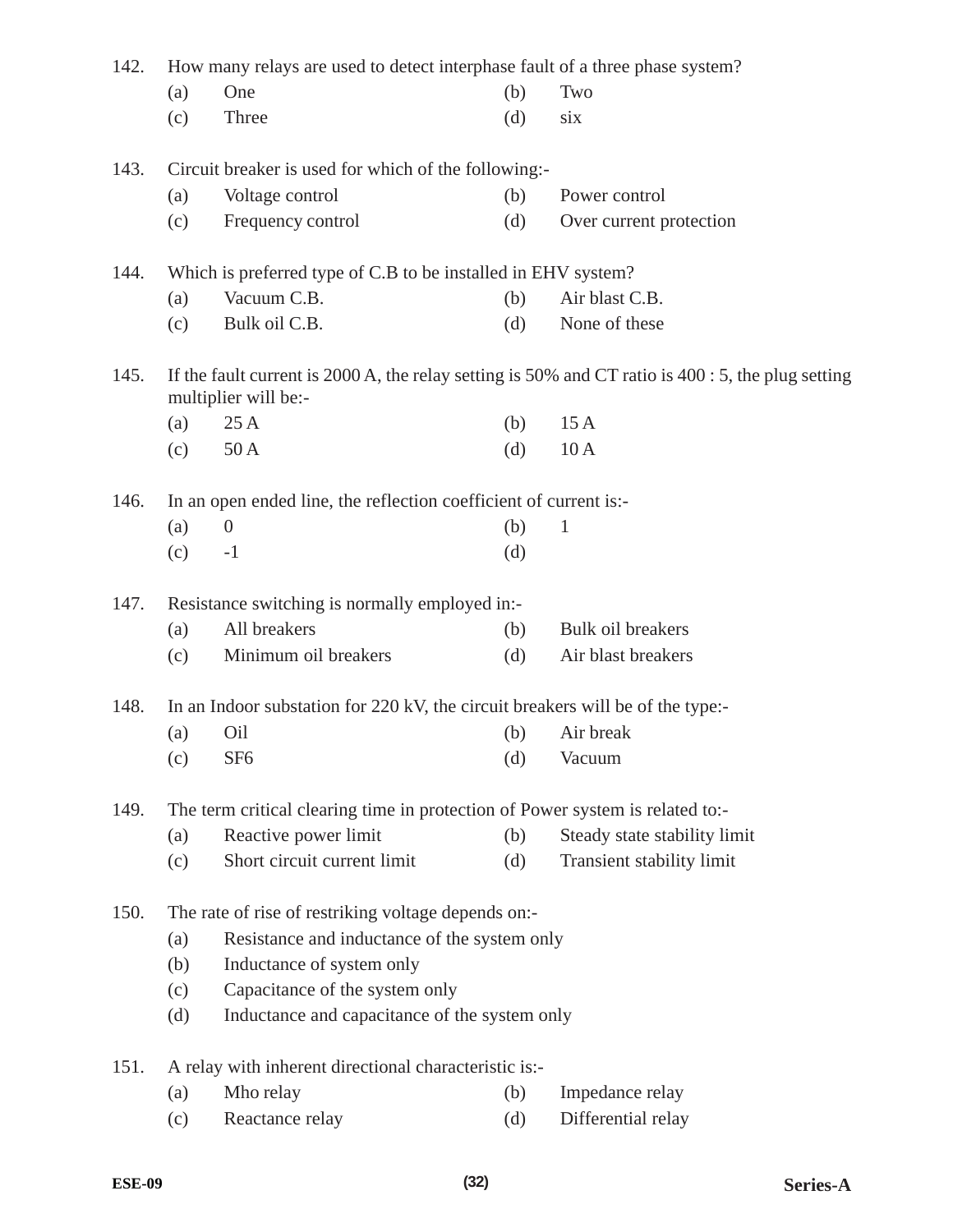| 142. |        | एक त्रिकला तंत्र के अर्न्तकला दोष पता करने के लिये कितने रिले प्रयोग होंगे? |     |                                                                                          |
|------|--------|-----------------------------------------------------------------------------|-----|------------------------------------------------------------------------------------------|
|      | (a)    | एक                                                                          | (b) | दो                                                                                       |
|      | (c)    | तीन                                                                         | (d) | ত:                                                                                       |
| 143. |        | परिपथ वियोजक का प्रयोग किस के लिये किया जाता है:–                           |     |                                                                                          |
|      | (a)    | वोल्टता नियंत्रण                                                            | (b) | शक्ति नियंत्रण                                                                           |
|      | (c)    | आवृति नियंत्रण                                                              | (d) | अतिधारा सुरक्षा                                                                          |
| 144. |        | EHV तंत्र में लगाने के लिये किस प्रकार का परिपथ वियोजक अधिक उपयुक्त है?     |     |                                                                                          |
|      | (a)    | निवति $C.B.$                                                                | (b) | वायु ब्लास्ट C.B.                                                                        |
|      | (c)    | बहु तेलिय C.B.                                                              | (d) | उपरोक्त में से कोई नहीं                                                                  |
| 145. | होगाः— |                                                                             |     | यदि दोष धारा 2000 A है, रिले सैटिंग 50% है और CT अनुपात 400 : 5 है तो प्लग सैटिंग गुणांक |
|      | (a)    | 25A                                                                         | (b) | 15A                                                                                      |
|      | (c)    | 50A                                                                         | (d) | 10A                                                                                      |
| 146. |        | खुले सिरे वाली लाइन मे धारा का परावर्तन गुणांक है:-                         |     |                                                                                          |
|      | (a)    | $\boldsymbol{0}$                                                            | (b) | $\mathbf{1}$                                                                             |
|      | (c)    | $-1$                                                                        | (d) |                                                                                          |
| 147. |        | प्रतिरोधी स्विचिंग सामान्यतया प्रयोग मे लाई जाती है:–                       |     |                                                                                          |
|      | (a)    | सभी वियोजको मे                                                              | (b) | बल्क तेल वियोजको मे                                                                      |
|      | (c)    | न्यूनतम तेल वियोजको मे                                                      | (d) | वायू–ब्लास्ट वियोजको मे                                                                  |
| 148. |        | एक अंतर्वासी सब-स्टेशन मे 220 kV के लिए परिपथ वियोजक किस प्रकार का होगा:–   |     |                                                                                          |
|      | (a)    | तेल                                                                         | (b) | वायु वियोजन                                                                              |
|      | (c)    | SF <sub>6</sub>                                                             |     | (d) निर्वात                                                                              |
| 149. |        | क्रांतिकीय क्लीयरिंग समय टर्म शक्ति तंत्र की सुरक्षा से सम्बंधित है:–       |     |                                                                                          |
|      | (a)    | प्रतिधात शक्ति सीमा से                                                      | (b) | स्थिरावस्था स्थायित्व सीमा से                                                            |
|      | (c)    | लघु परिपथ धारा सीमा से                                                      | (d) | क्षणिक स्थायित्व सीमा से                                                                 |
| 150. |        | रिस्ट्राइकिंग वोल्टेज के बढ़ने की दर निर्भर करती है:–                       |     |                                                                                          |
|      | (a)    | केवल तंत्र के प्रतिरोध और प्रेरकत्व पर                                      |     |                                                                                          |
|      | (b)    | केवल तंत्र के प्रेरकत्व पर                                                  |     |                                                                                          |
|      | (c)    | केवल तंत्र की घारिता पर                                                     |     |                                                                                          |
|      | (d)    | केवल तंत्र के प्रेरकत्व और घारिता पर                                        |     |                                                                                          |
| 151. |        | अन्तर्निहित दैशिक अभिलक्षण से युक्त रिले हैं:—                              |     |                                                                                          |
|      | (a)    | म्हो रिले                                                                   | (b) | प्रतिबाधा रिले                                                                           |
|      | (c)    | प्रतिधात रिले                                                               | (d) | विभेदीय रिले                                                                             |
|      |        |                                                                             |     |                                                                                          |

 $\infty$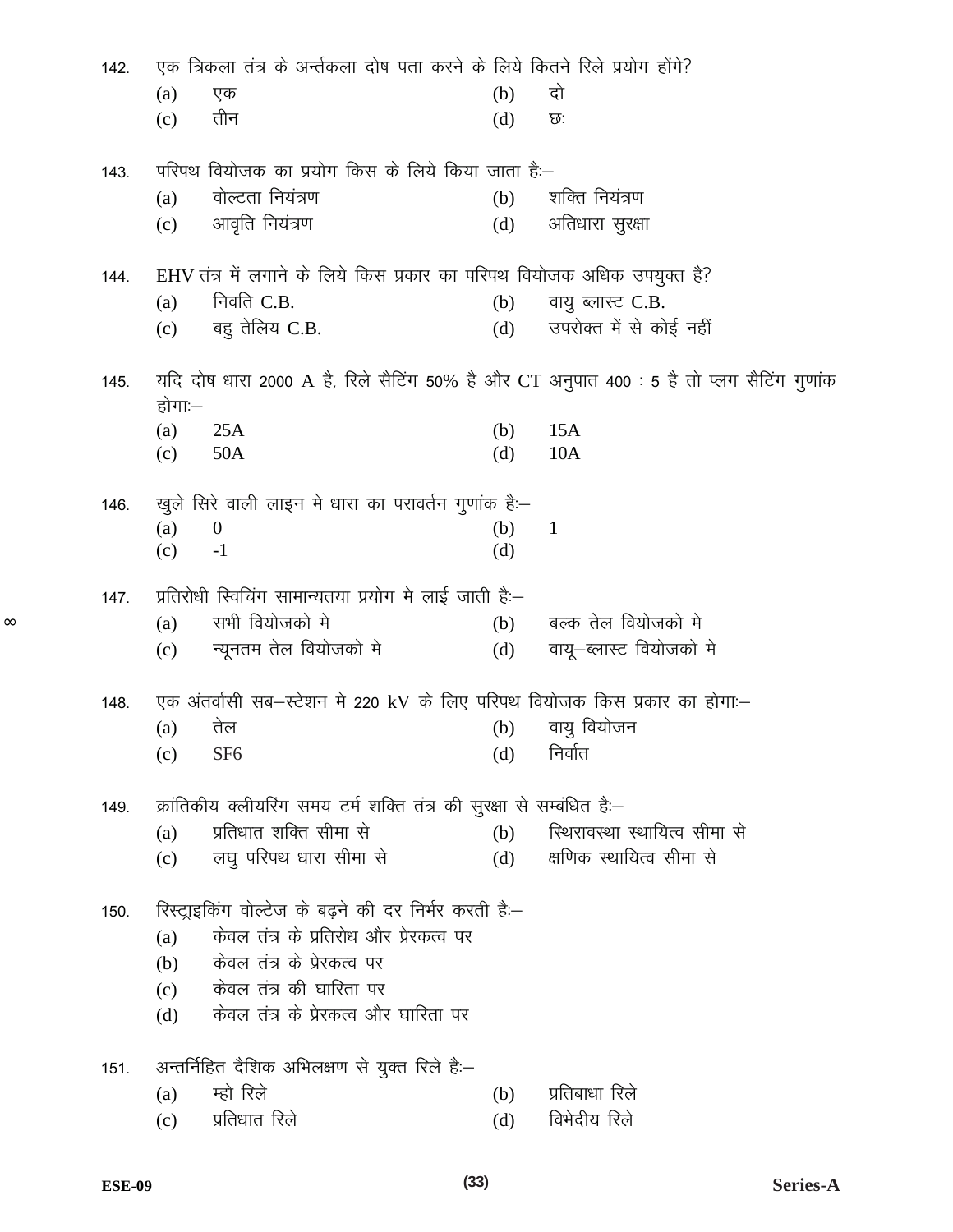| 152. |                                                                                                                       | Loss of excitation in an alternator can be detected by using:-                       |     |                                                                                                   |  |  |
|------|-----------------------------------------------------------------------------------------------------------------------|--------------------------------------------------------------------------------------|-----|---------------------------------------------------------------------------------------------------|--|--|
|      | (a)                                                                                                                   | Earth fault relay                                                                    | (b) | <b>IDMT</b> relay                                                                                 |  |  |
|      | (c)                                                                                                                   | Reactance relay                                                                      | (d) | Offset Mho relay                                                                                  |  |  |
| 153. |                                                                                                                       | known as:-                                                                           |     | In a circuit breaker, the time duration form the instant of the fault to the extinction of arc is |  |  |
|      | (a)                                                                                                                   | Total clearing time                                                                  | (b) | Operation time                                                                                    |  |  |
|      | (c)                                                                                                                   | Protection time                                                                      | (d) | Recovery time                                                                                     |  |  |
| 154. |                                                                                                                       | The making current of a 3-phase circuit breaker with rating 2000 MVA, 33kV will be:- |     |                                                                                                   |  |  |
|      | (a)                                                                                                                   | 35 kA                                                                                | (b) | 50 kA                                                                                             |  |  |
|      | (c)                                                                                                                   | 70 kA                                                                                | (d) | 89 kA                                                                                             |  |  |
| 155. |                                                                                                                       | 10,000 then the short circuit VA is:-                                                |     | If the percentage reactance of the system upto the fault point is 20% and the base kVA is         |  |  |
|      | (a)                                                                                                                   | <b>10 MVA</b>                                                                        | (b) | <b>20 MVA</b>                                                                                     |  |  |
|      | (c)                                                                                                                   | <b>50 MVA</b>                                                                        | (d) | 60 MVA                                                                                            |  |  |
| 156. |                                                                                                                       | Impedance relay can be used for:-                                                    |     |                                                                                                   |  |  |
|      | (a)                                                                                                                   | Earth fault only                                                                     | (b) | Phase fault only                                                                                  |  |  |
|      | (c)                                                                                                                   | Both earth and phase fault                                                           | (d) | None of these                                                                                     |  |  |
| 157. |                                                                                                                       | Merz – Price Protection is used to protect:-                                         |     |                                                                                                   |  |  |
|      | (a)                                                                                                                   | Transmission line and transformers (b)                                               |     | Transformers and generators                                                                       |  |  |
|      | (c)                                                                                                                   | Motors only                                                                          | (d) | Transformers only                                                                                 |  |  |
| 158. | For a fault at terminals of the synchronous generator, the fault current is maximum for a:-                           |                                                                                      |     |                                                                                                   |  |  |
|      | (a)                                                                                                                   | $3$ – Phase fault                                                                    | (b) | to ground fault<br>3                                                                              |  |  |
|      | (c)                                                                                                                   | Line to ground fault                                                                 | (d) | Line to line fault                                                                                |  |  |
| 159. | A three – phase, 33kV oil circuit breaker is rated for 1200 A, 2000 MVA, 3s. The symmetrical<br>breaking current is:- |                                                                                      |     |                                                                                                   |  |  |
|      | (a)                                                                                                                   | 1200A                                                                                | (b) | 3600 A                                                                                            |  |  |
|      | (c)                                                                                                                   | 35 kA                                                                                | (d) | 104.8 kA                                                                                          |  |  |
| 160. |                                                                                                                       | A thermal protection switch provides protection against:-                            |     |                                                                                                   |  |  |
|      | (a)                                                                                                                   | $Over - load$                                                                        | (b) | Under voltage                                                                                     |  |  |
|      | (c)                                                                                                                   | Short circuit                                                                        | (d) | $Over-voltage$                                                                                    |  |  |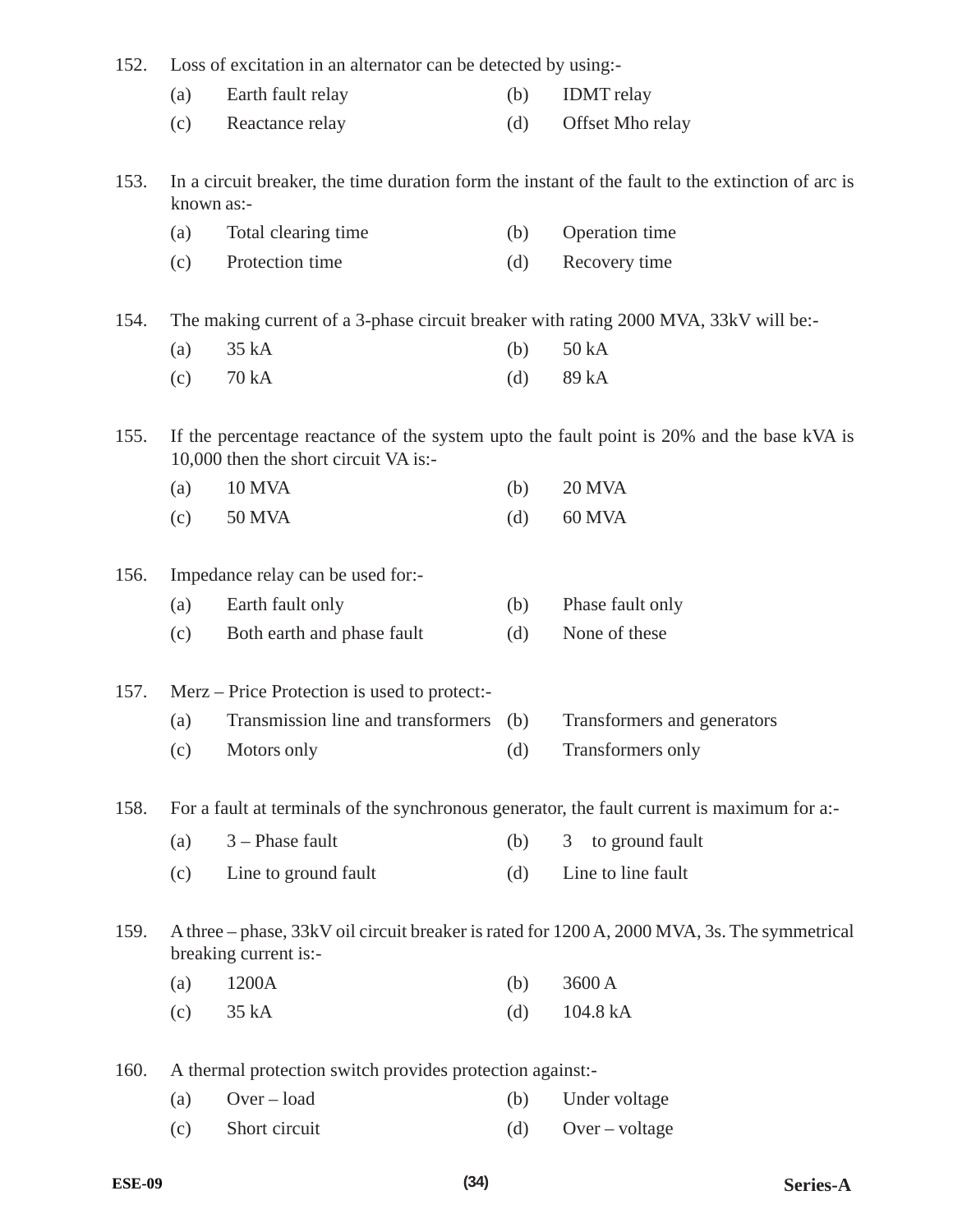| 152.                                                                                                                   | एक प्रत्यावर्तक में उव्रेजन का क्षरण जान सकते है प्रयोग करकें:--               |                                                                   |     |                                                                                  |  |
|------------------------------------------------------------------------------------------------------------------------|--------------------------------------------------------------------------------|-------------------------------------------------------------------|-----|----------------------------------------------------------------------------------|--|
|                                                                                                                        | (a)                                                                            | भूदोष रिले                                                        | (b) | IDMT रिले                                                                        |  |
|                                                                                                                        | (c)                                                                            | प्रतिधात रिले                                                     | (d) | आफसेट म्हो रिल                                                                   |  |
| 153.                                                                                                                   | एक परिपथ वियोजक में दोष के क्षण से आर्क निर्वातन तक के समय अन्तराल कहलाता है:– |                                                                   |     |                                                                                  |  |
|                                                                                                                        | (a)                                                                            | कुल क्लीयरिंग समय                                                 | (b) | प्रचालन समय                                                                      |  |
|                                                                                                                        | (c)                                                                            | सुरक्षा समय                                                       | (d) | पुनः प्राप्ति समय                                                                |  |
| 154.                                                                                                                   | किसी 2000 MVA, 33 kV का त्रिकला परिपथ विनियोजक की मेकिंग धारा का मान होगा:-    |                                                                   |     |                                                                                  |  |
|                                                                                                                        | (a)                                                                            | 35 kA                                                             | (b) | 50 kA                                                                            |  |
|                                                                                                                        | (c)                                                                            | 70 kA                                                             | (d) | 89 kA                                                                            |  |
| यदि किसी तंत्रका फाल्ट बिन्दु तक प्रतिशत प्रतिधात 20% है तथा Base kVA 10,000 है तो उसका<br>155.<br>लघु परिपथ $VA$ है:– |                                                                                |                                                                   |     |                                                                                  |  |
|                                                                                                                        | (a)                                                                            | <b>10 MVA</b>                                                     | (b) | <b>20 MVA</b>                                                                    |  |
|                                                                                                                        | (c)                                                                            | <b>50 MVA</b>                                                     | (d) | 60 MVA                                                                           |  |
| 156.                                                                                                                   | इम्पीडेन्स रिले को प्रयुक्त किया जा सकता है:–                                  |                                                                   |     |                                                                                  |  |
|                                                                                                                        | (a)                                                                            | केवल अर्थ फाल्ट में                                               |     | (b) केवल फेज फाल्ट में                                                           |  |
|                                                                                                                        | (c)                                                                            | अर्थ फाल्ट तथा फेज फाल्ट दोनो में                                 |     | (d) इनमे से कोई नही                                                              |  |
| 157.                                                                                                                   |                                                                                | मर्स प्राइस प्रोटक्सन किसकी सुरक्षा के लिये प्रयोग किया जाता है:- |     |                                                                                  |  |
|                                                                                                                        | (a)                                                                            | पारेषण लाइन तथा परिणामित्र को                                     | (b) | परिणामित्र तथा जनित्र को                                                         |  |
|                                                                                                                        | (c)                                                                            | केवल मोटर को                                                      |     | (d) केवल परिणामित्र को                                                           |  |
| 158.                                                                                                                   | तुल्यकाली जनरेटर के टर्मिनल पर एक दोष के लिए, दोष धारा किस के लिए अधिकतम है:–  |                                                                   |     |                                                                                  |  |
|                                                                                                                        | (a)                                                                            | 3–चरण दोष                                                         | (b) | 3-चरण से ग्राउन्ड दोष                                                            |  |
|                                                                                                                        |                                                                                | (c) लाइन से ग्राउन्ड दोष                                          | (d) | लाइन से लाइन दोष                                                                 |  |
| 159.                                                                                                                   |                                                                                |                                                                   |     | एक त्रिकला 33 kV, आचल परिपथ वियोजक का मान 1200A, 2000 MVA, 3s है। समरूप ब्रेकिंग |  |
|                                                                                                                        | धारा है:–                                                                      |                                                                   |     |                                                                                  |  |
|                                                                                                                        | (a)                                                                            | 1200 A                                                            | (b) | 3600 A                                                                           |  |
|                                                                                                                        | (c)                                                                            | 35 kA                                                             | (d) | 104.8 kA                                                                         |  |
| 160.                                                                                                                   |                                                                                | एक थर्मल संरक्षण स्विच निम्न के विरूद्ध सुरक्षा प्रदान करता है:-  |     |                                                                                  |  |
|                                                                                                                        | (a)                                                                            | अधिक लोड                                                          | (b) | अन्डर वोल्टेज                                                                    |  |
|                                                                                                                        | (c)                                                                            | लधु परिपथ                                                         | (d) | अधिक वोल्टेज                                                                     |  |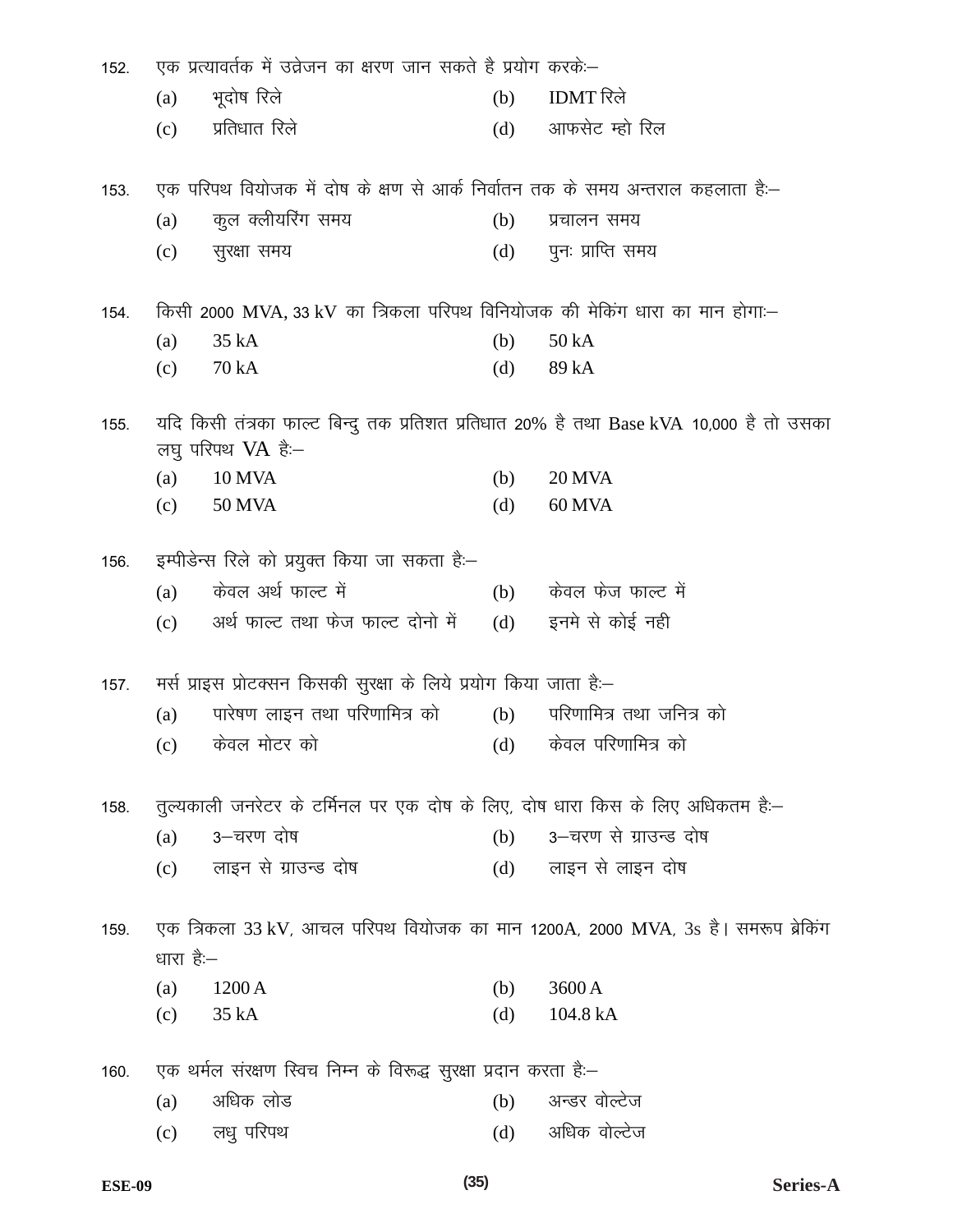161. Using Euler's method, the value of y after 1st iteration for the differential equation

 $=y^2-x^2$ , with y=1 when x=0 and h=0.1 is:-

- (a) 1.0
- (b) 1.1
- $(c)$  1.2
- (d) Cannot be obtained due to insufficient data
- 162. The circuit shown is:-



- (a) Inverting amplifier (b) Non inverting amplifier
- (c) Voltage to current convertor (d) Voltage follower
- 163. A unit positive step is applied at the input of the circuit shown below. After 15 seconds, the output  $V_0$  will be:-



164. For the following analog simulation, the dynamic equation is:-

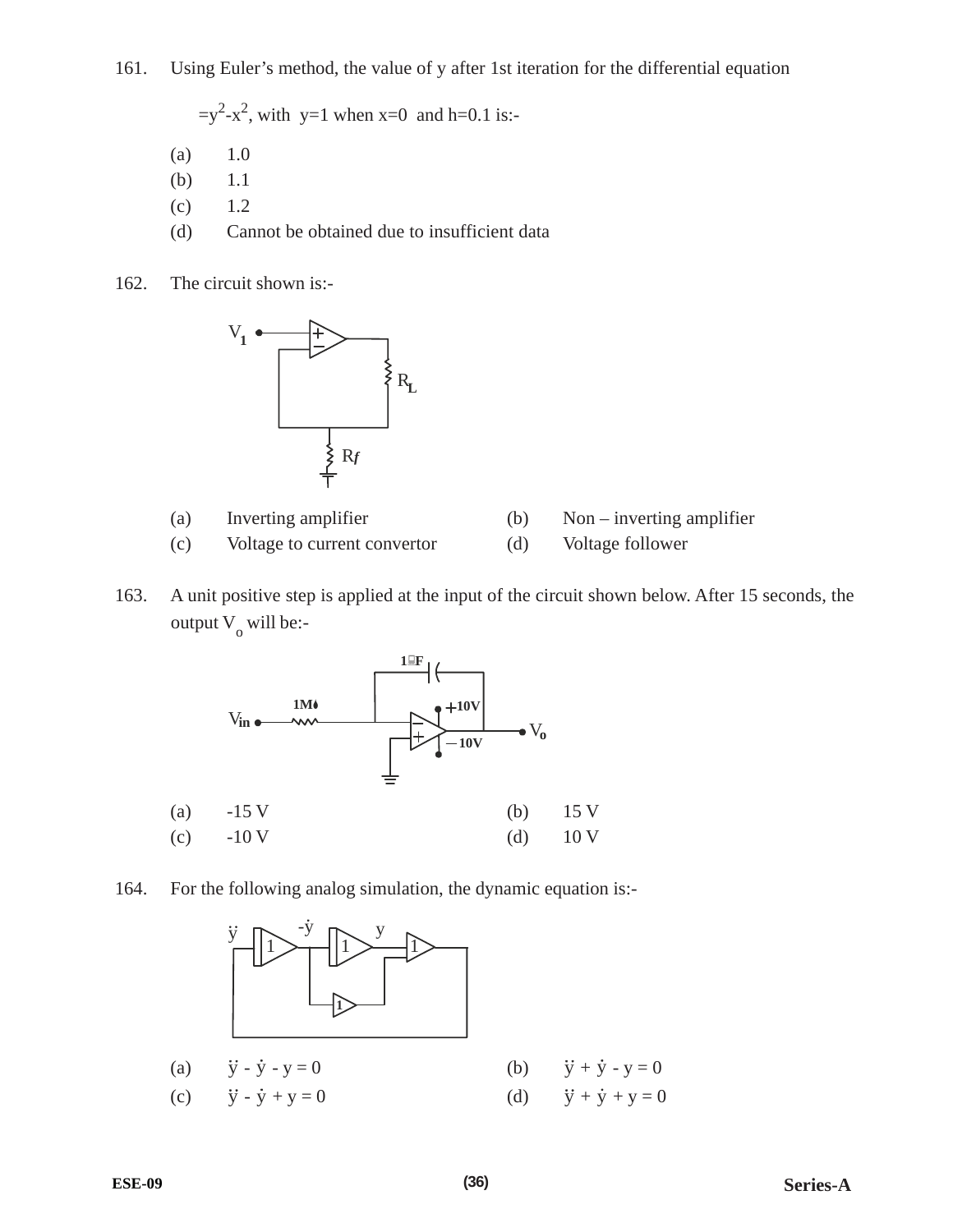एवलर की विधि का प्रयोग करके अवकल समींकरण  $\frac{dy}{dx} = y^2 - x^2 y = 1$  जबकि x=0 सहित और h=0.1 161.

लेकर y का मान I<sup>st</sup> इटरेशन के बाद हैं:-

- $(a)$ 1.0
- $(b)$ 1.1
- $(c)$ 1.2
- अपर्याप्त आंकडो के कारण प्राप्त नहीं किया जा सकता  $(d)$





- व्युत्क्रमण प्रवर्धक  $(a)$
- वोल्टेज से धारा परिवर्तक  $(c)$
- अव्युत्क्रमण प्रवर्धक  $(b)$
- वोल्टेज अनुगामी  $(d)$
- नीचे दर्शाये गये परिपथ के निवेश पर एक इकाई धनात्मक पद प्रयुक्त किया जाता है। 15 सेकेंड बाद 163. निर्गत $V_{o}$  होगाः $-$



निम्नलिखित तुल्यरूप अनुकार के लिए गतिज समीकरण हैं:-164.

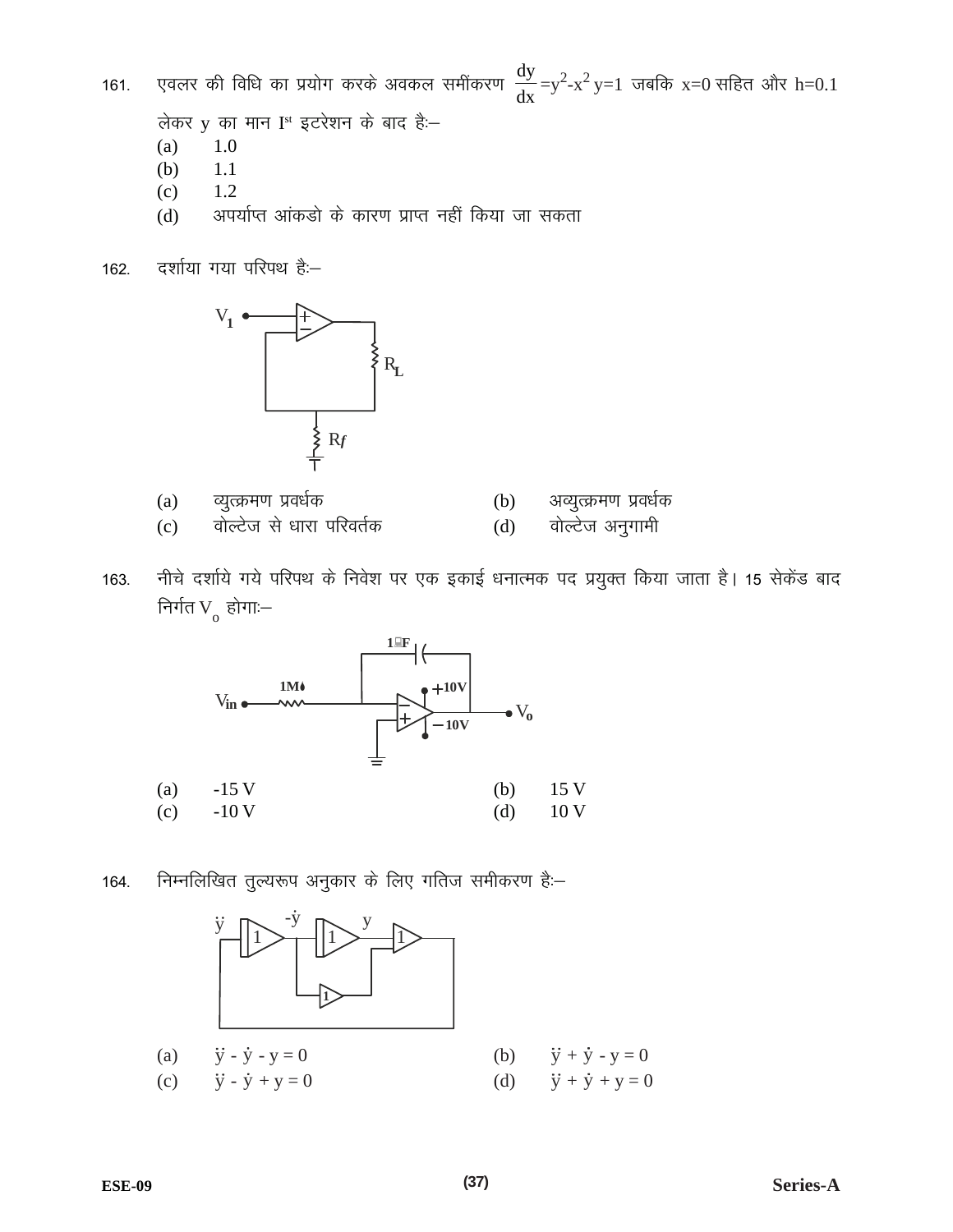| 165.<br>Which one of the following methods is used for numerical integration? |                                                                                                                    |                                                                                                         |     |                                                                                            |  |
|-------------------------------------------------------------------------------|--------------------------------------------------------------------------------------------------------------------|---------------------------------------------------------------------------------------------------------|-----|--------------------------------------------------------------------------------------------|--|
|                                                                               | (a)                                                                                                                | Newton Raphson method                                                                                   | (b) | Lagrange's method                                                                          |  |
|                                                                               | (c)                                                                                                                | Trapezoidal rule                                                                                        | (d) | None of above                                                                              |  |
| 166.                                                                          | For solving equation $x^3-3x+1=0$ by Newton Raphson method, the initial guess be $x_0=0$ , next                    |                                                                                                         |     |                                                                                            |  |
|                                                                               |                                                                                                                    | estimate $x_1$ will be:-                                                                                |     |                                                                                            |  |
|                                                                               | (a)                                                                                                                | 0.212                                                                                                   | (b) | 0.333                                                                                      |  |
|                                                                               | (c)                                                                                                                | 0.40                                                                                                    | (d) | 0.425                                                                                      |  |
| 167.                                                                          | An op-Amp has a slew rate of $5V/\mu$ s. The largest sine wave o/p voltage possible at a frequency<br>of 1MHz is:- |                                                                                                         |     |                                                                                            |  |
|                                                                               | (a)                                                                                                                | 10 <sub>V</sub>                                                                                         | (b) | 5 V                                                                                        |  |
|                                                                               | (c)                                                                                                                | $-5V$                                                                                                   | (d) | $5/2$ V                                                                                    |  |
| 168.                                                                          | To fit $y=ab^x+b$ in linear form is:-                                                                              |                                                                                                         |     |                                                                                            |  |
|                                                                               | (a)                                                                                                                | $y=cx+a$                                                                                                | (b) | $ay=cx$                                                                                    |  |
|                                                                               | (c)                                                                                                                | $y=ax+c$                                                                                                | (d) | $y=x$ where $x=x^b$                                                                        |  |
| 169.                                                                          | Interpolation is a technique of estimating the value of a function for any:-                                       |                                                                                                         |     |                                                                                            |  |
|                                                                               | (a)                                                                                                                | Minimum value of a variable                                                                             | (b) | Intermediate value of a variable                                                           |  |
|                                                                               | (c)                                                                                                                | Maximum value of a variable                                                                             | (d) | None of these                                                                              |  |
| 170.                                                                          | A differential amplifier has a differential gain of 20,000 and CMRR=80db. The common<br>mode gain is given by:-    |                                                                                                         |     |                                                                                            |  |
|                                                                               | (a)                                                                                                                | $\overline{2}$                                                                                          | (b) | $\mathbf{1}$                                                                               |  |
|                                                                               | (c)                                                                                                                | 1/2                                                                                                     | (d) | 2.5                                                                                        |  |
| 171.                                                                          | An ideal differential amplifier has CMRR equaling:-                                                                |                                                                                                         |     |                                                                                            |  |
|                                                                               | (a)                                                                                                                | Unity                                                                                                   | (b) | $-1$                                                                                       |  |
|                                                                               | (c)                                                                                                                |                                                                                                         | (d) | Zero                                                                                       |  |
| 172.                                                                          |                                                                                                                    |                                                                                                         |     | Using Runge – Kutta fourth order method, the approximate value of y when $x = 0.2$ , given |  |
|                                                                               | that<br>$= x+y \& y=1$ , when $x = 0$ is given by:-                                                                |                                                                                                         |     |                                                                                            |  |
|                                                                               | (a)                                                                                                                | 1.3428                                                                                                  | (b) | 1.2428                                                                                     |  |
|                                                                               | (c)                                                                                                                | 1.2421                                                                                                  | (d) | 1.4345                                                                                     |  |
| 173.                                                                          |                                                                                                                    | The general solution of the differential equation $\frac{dy}{dx} = \frac{y}{x} + \frac{\tan y}{x}$ is:- |     |                                                                                            |  |
|                                                                               |                                                                                                                    |                                                                                                         |     |                                                                                            |  |
|                                                                               | (a)                                                                                                                | $\sin(y/x)=c$                                                                                           | (b) | $\sin(y/x)=cx$                                                                             |  |
|                                                                               | (c)                                                                                                                | $cos(y/x)=c$                                                                                            | (d) | $cos(y/x)=cx$                                                                              |  |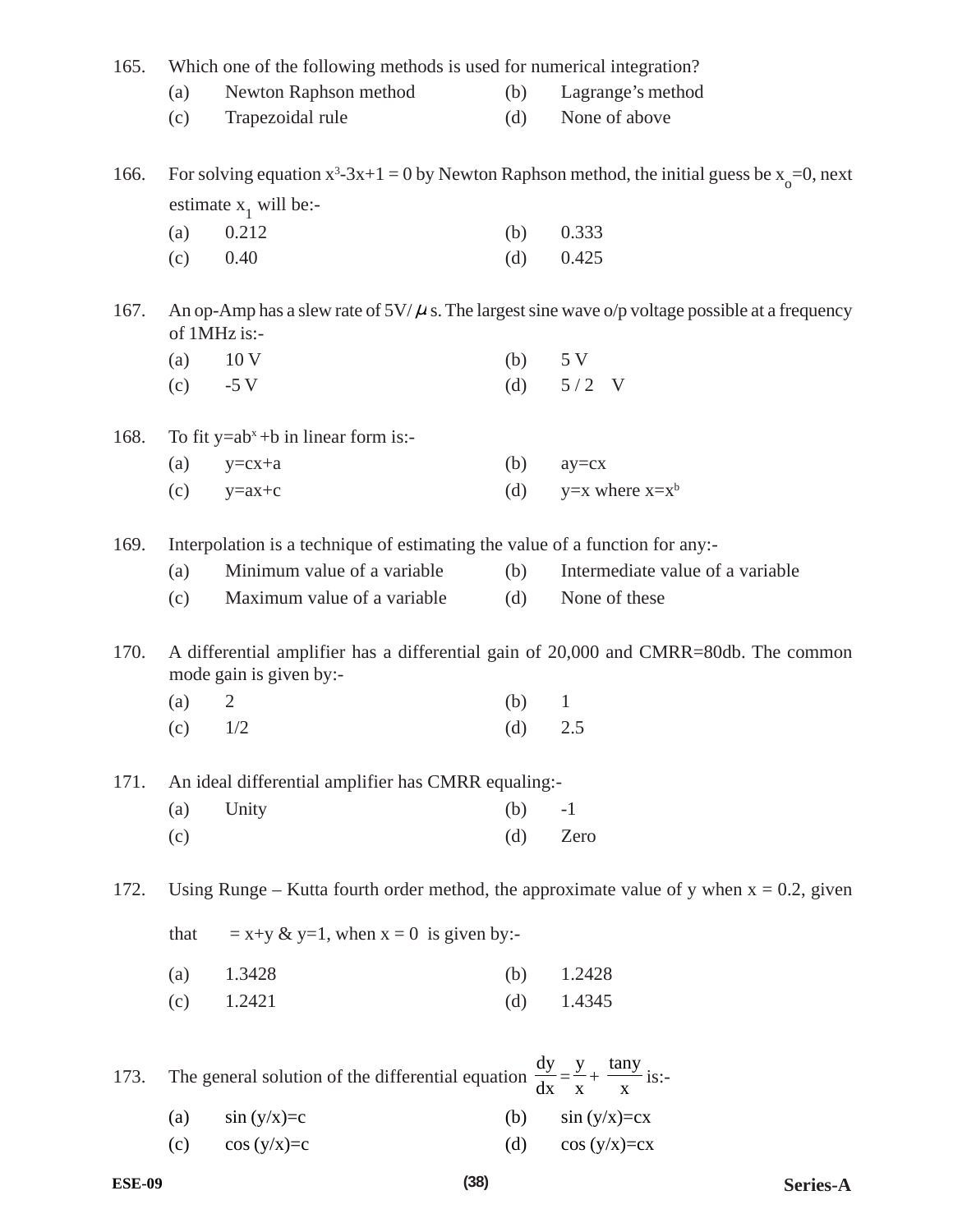| 165. |                                                                                     | निम्नलिखित विधियों में से कौन सा आंकिक समाकलन के लिये प्रयोग की जाती है:–                                                    |     |                        |  |  |  |
|------|-------------------------------------------------------------------------------------|------------------------------------------------------------------------------------------------------------------------------|-----|------------------------|--|--|--|
|      | (a)                                                                                 | न्यूटन रेफसन विधि                                                                                                            | (b) | लागरैज की विधि         |  |  |  |
|      | (c)                                                                                 | समल्म्बीय नियम                                                                                                               | (d) | उपरोक्त में से कोई नही |  |  |  |
| 166. |                                                                                     | समींकरण x <sup>3</sup> -3x+1 = 0 को न्यूटन रैफ्सन विधि से हल करने के लिए प्रारम्भिक अनुमान x = 0 हो तो                       |     |                        |  |  |  |
|      |                                                                                     | अगला आंकलन x <sub>1</sub> होगा:—                                                                                             |     |                        |  |  |  |
|      | (a)                                                                                 | 0.212                                                                                                                        | (b) | 0.333                  |  |  |  |
|      | (c)                                                                                 | 0.40                                                                                                                         | (d) | 0.425                  |  |  |  |
| 167. |                                                                                     | एक संक्रियात्मक प्रवर्धक का slew rate of 5V/ $\mu$ s है तो सबसे बड़ी ज्या तरंग निर्गत वोल्टेज,<br>1MHz आवृति पर संभावित है:- |     |                        |  |  |  |
|      | (a)                                                                                 | 10 <sub>V</sub>                                                                                                              |     | $(b)$ 5 V              |  |  |  |
|      | (c)                                                                                 | $-5V$                                                                                                                        |     | (d) $5/2$ V            |  |  |  |
| 168. |                                                                                     | रेखीय प्रपत्र में y=ab <sup>x</sup> +b ठीक हैं:—                                                                             |     |                        |  |  |  |
|      | (a)                                                                                 | $y=cx+a$                                                                                                                     | (b) | $ay=cx$                |  |  |  |
|      | (c)                                                                                 | $y=ax+c$                                                                                                                     | (d) | $y=x$ where $x=x^b$    |  |  |  |
| 169. | कार्यफलन की किस मूल्य को निर्धारित करता है प्रक्षेप:–                               |                                                                                                                              |     |                        |  |  |  |
|      | (a)                                                                                 | परिवर्तनशील की कम मात्रा $/$ मूल्य $\qquad$ (b) परिवर्तनशील की मध्यम मूल्य $/$ मात्रा                                        |     |                        |  |  |  |
|      | (c)                                                                                 | परिवर्तनशील की ज्यादा मात्रा $/$ मूल्य $\qquad$ (d)                                                                          |     | इनमें से कोई नही       |  |  |  |
| 170. |                                                                                     | एक भेद प्रवर्धक का अन्तर लाभ 20,000 है तथा CMRR =80db, तो आम मोड लाभ होगा:-                                                  |     |                        |  |  |  |
|      | (a)                                                                                 | 2                                                                                                                            | (b) | $\mathbf{1}$           |  |  |  |
|      | (c)                                                                                 | 1/2                                                                                                                          | (d) | 2.5                    |  |  |  |
| 171. | एक आदर्श भेद प्रवधर्क का CMRR किसके बराबर है:–                                      |                                                                                                                              |     |                        |  |  |  |
|      | (a)                                                                                 | एक                                                                                                                           | (b) | — एक                   |  |  |  |
|      | (c)                                                                                 | अनन्त                                                                                                                        | (d) | शुन्य                  |  |  |  |
| 172. | Runge – Kutta का चतुर्थधात विधि उपयोग करके, y का लगभग मान होगा जब $x = 0.2$ , दिया  |                                                                                                                              |     |                        |  |  |  |
|      |                                                                                     | हुआ है = x+y और y = 1 जब x = 0 है:-                                                                                          |     |                        |  |  |  |
|      | (a)                                                                                 | 1.3428                                                                                                                       | (b) | 1.2428                 |  |  |  |
|      | (c)                                                                                 | 1.2421                                                                                                                       | (d) | 1.4345                 |  |  |  |
|      |                                                                                     |                                                                                                                              |     |                        |  |  |  |
| 173  | अंतर समीकरण $\frac{dy}{dx} = \frac{y}{x} + \frac{\tan y}{x}$ का सामान्य समाधान है:– |                                                                                                                              |     |                        |  |  |  |
|      | (a)                                                                                 | $\sin(y/x)=c$                                                                                                                | (b) | $\sin(y/x)=cx$         |  |  |  |
|      | (c)                                                                                 | $cos(y/x)=c$                                                                                                                 | (d) | $cos(y/x)=cx$          |  |  |  |

 $\frac{dy}{dx}$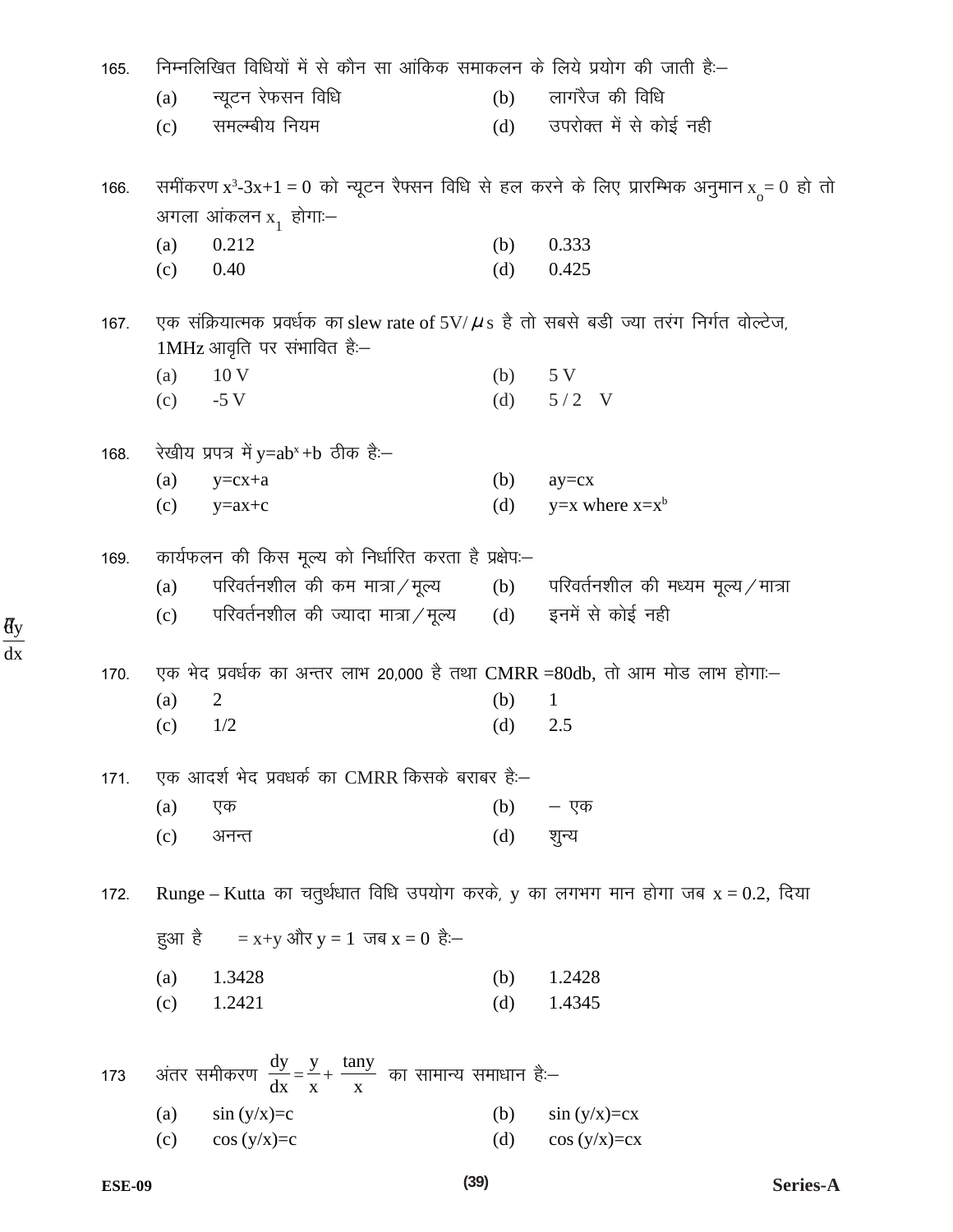| 174.                                                                                                                                                                 | Which of the following formula is most accurate for numerical integration?                                                       |                                                                               |     |                            |  |
|----------------------------------------------------------------------------------------------------------------------------------------------------------------------|----------------------------------------------------------------------------------------------------------------------------------|-------------------------------------------------------------------------------|-----|----------------------------|--|
|                                                                                                                                                                      | (a)                                                                                                                              | Simpson's rule                                                                | (b) | Trapezoidal rule           |  |
|                                                                                                                                                                      | (c)                                                                                                                              | Weddle's formula                                                              | (d) | Gauss's Quadrature formula |  |
| 175.                                                                                                                                                                 | The value of $\int dx dy / (\Omega(1 + x^2 + y^2)^{3/2})$ where $\Omega$ is the region $x^2 + y^2$ 1, $x \ge 0$ , $y \ge 0$ is:- |                                                                               |     |                            |  |
|                                                                                                                                                                      | (a)                                                                                                                              | $\pi/2$                                                                       |     | (b) $/2(1-$                |  |
|                                                                                                                                                                      |                                                                                                                                  | (c) $\pi/2(1+)$                                                               | (d) | $\pi/2$                    |  |
| 176.                                                                                                                                                                 | The differential equation $t^2$ (t)+t $y'(t)+(t^2+n^2)y(t) = 0$ is called:-                                                      |                                                                               |     |                            |  |
|                                                                                                                                                                      | (a)                                                                                                                              | Fourier's equation                                                            |     | (b) Laplace equation       |  |
|                                                                                                                                                                      | (c)                                                                                                                              | Bessel's equation of index n                                                  | (d) | Hamiltonian equation       |  |
| 177.                                                                                                                                                                 | Effective address is calculated by adding or subtracting displacement value to:-                                                 |                                                                               |     |                            |  |
|                                                                                                                                                                      | (a)                                                                                                                              | Intermediate address                                                          | (b) | Relative address           |  |
|                                                                                                                                                                      | (c)                                                                                                                              | Absolute address                                                              | (d) | Base address               |  |
| If two stages with noise figure F <sub>1</sub> and F <sub>2</sub> and gains G <sub>1</sub> & G <sub>2</sub> are cascaded, the resultant noise<br>178.<br>F will be:- |                                                                                                                                  |                                                                               |     |                            |  |
|                                                                                                                                                                      |                                                                                                                                  | (a) $F_1+(F_2-1)/G_1$                                                         |     | (b) $F_1+(F_2-1)/G_2$      |  |
|                                                                                                                                                                      |                                                                                                                                  | (c) $(F_1-1)/G_2+F_2$                                                         |     | (d) $(F_i-1)/G_i+F_i$      |  |
| The input resistance $R_i$ and output resistance $R_o$ of an Ideal current amplifier in Ohms are:-<br>179.                                                           |                                                                                                                                  |                                                                               |     |                            |  |
|                                                                                                                                                                      |                                                                                                                                  | $(b)$ o and $\infty$<br>$(a)$ o and o                                         |     |                            |  |
|                                                                                                                                                                      | (c)                                                                                                                              | and o                                                                         | (d) | and                        |  |
| 180.                                                                                                                                                                 |                                                                                                                                  | If the input to an antilog amplifier is $x$ , the output is proportional to:- |     |                            |  |
|                                                                                                                                                                      | (a)                                                                                                                              | $e^{ln.x}$                                                                    | (b) | $e^{X}$                    |  |
|                                                                                                                                                                      |                                                                                                                                  |                                                                               |     | $\mathrm{e}^{\text{-x}}$   |  |
|                                                                                                                                                                      | (c)                                                                                                                              | ln x                                                                          | (d) |                            |  |
|                                                                                                                                                                      |                                                                                                                                  |                                                                               |     |                            |  |